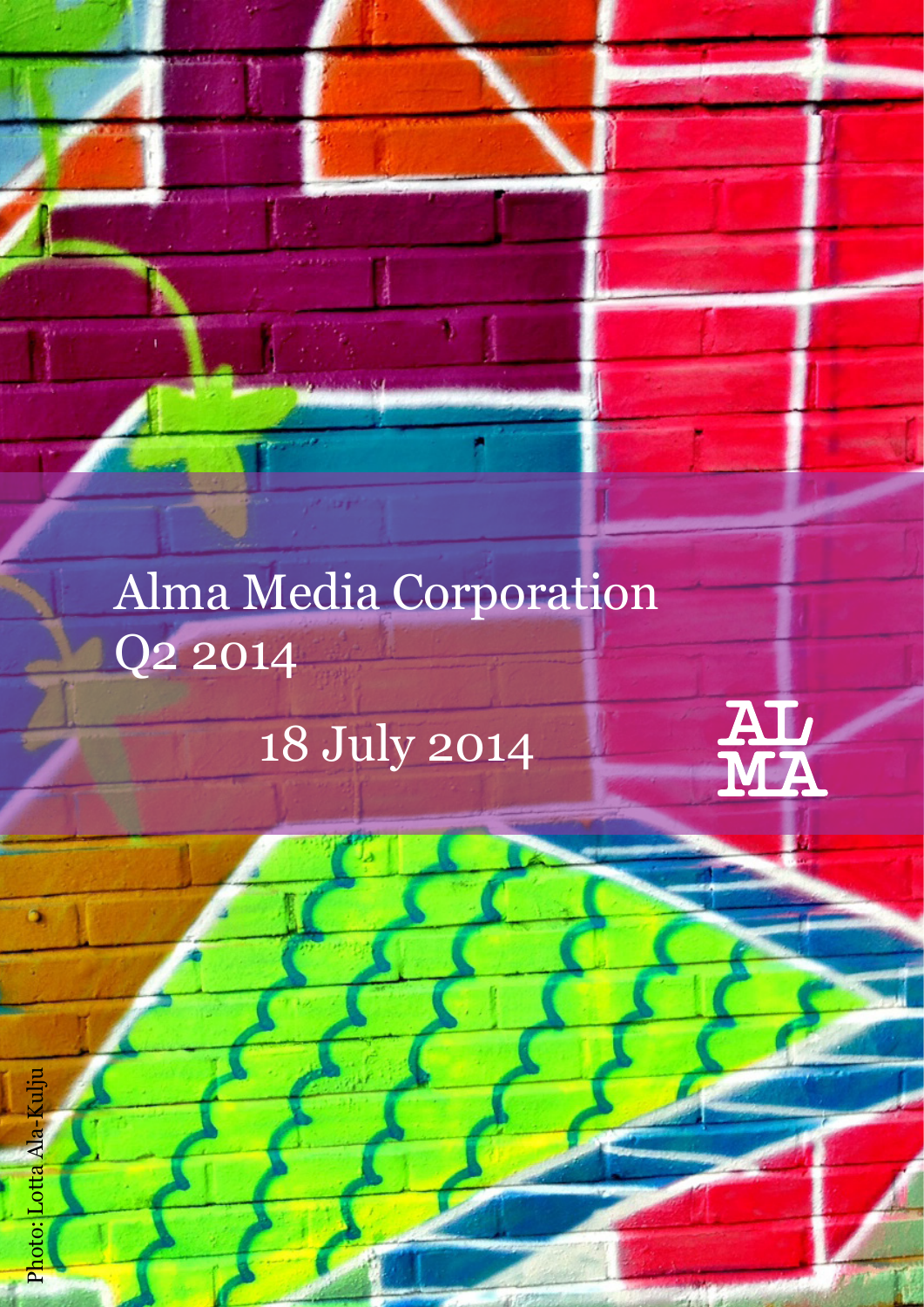#### Alma Media's Interim Report January–June 2014:

SIGNIFICANT IMPROVEMENT IN OPERATING PROFIT EXCLUDING NON-RECURRING ITEMS IN THE SECOND QUARTER

#### **Financial performance April–June 2014:**

- Revenue MEUR 75.7 (76.3), down 0.9%.
- Online sales increased by 13.4% to MEUR 23.8 (21.0).
- EBITDA (Earnings before interest, taxes, depreciation and amortisation) excluding non-recurring items MEUR 9.7 (8.0), up 21.4%.
- EBITDA MEUR 9.5 (16.0), down 40.2%.
- Operating profit excluding non-recurring items MEUR 6.3 (4.6) or 8.3% (6.0%) of revenue, up 37.3%.
- Operating profit MEUR 6.1 (9.5) or 8.1% (12.4%) of revenue, down 35.5%.
- Profit for the period MEUR 4.8 (7.9), down 40.1%.
- The operating profit for April–June includes non-recurring items of MEUR -0.2 (4.9).
- Earnings per share EUR 0.06 (0.10).

#### **Financial performance January–June 2014:**

- Revenue MEUR 148.4 (151.2), down 1.9%.

- Online sales increased by 12.2% to MEUR 47.5 (42.4).
- EBITDA excluding non-recurring items MEUR 15.8 (16.0), down 1.4%.
- EBITDA MEUR 16.4 (23.9), down 31.7%.
- Operating profit excluding non-recurring items MEUR 8.8 (10.1), or 5.9% (6.6%) of revenue, down 12.6%.
- Operating profit MEUR 9.3 (14.9) or 6.3% (9.9%) of revenue, down 37.4%.
- Profit for the period MEUR 6.9 (12.0), down 42.5%.
- The operating profit for January–June includes non-recurring items of MEUR -0.6 (4.9).
- Earnings per share EUR 0.08 (0.15).

| <b>KEY FIGURES</b>                | 2014           | 2013 | Change  |         | 2014<br>$Q1-$  | 2013<br>$Q1-$  | Change  |         | 2013    |
|-----------------------------------|----------------|------|---------|---------|----------------|----------------|---------|---------|---------|
| <b>MEUR</b>                       | Q <sub>2</sub> | Q2   |         | %       | Q <sub>2</sub> | Q <sub>2</sub> |         | %       | $Q1-Q4$ |
| Revenue                           | 75.7           | 76.3 | $-0.7$  | $-0.9$  | 148.4          | 151.2          | $-2.9$  | $-1.9$  | 300.2   |
| Content revenue                   | 27.0           | 28.2 | $-1.2$  | $-4.1$  | 54.4           | 57.4           | $-3.0$  | $-5.2$  | 115.3   |
| Content revenue, print            | 25.7           | 27.4 | $-1.7$  | $-6.2$  | 51.8           | 55.6           | $-3.8$  | $-6.9$  | 111.2   |
| Content revenue, online           | 1.4            | 0.8  | 0.6     | 71.1    | 2.6            | 1.6            | 1.0     | 60.3    | 3.8     |
| Advertising revenue               | 39.2           | 38.5 | 0.8     | 2.1     | 74.4           | 74.9           | $-0.5$  | $-0.7$  | 147.3   |
| Advertising revenue, print        | 20.6           | 21.6 | $-0.9$  | $-4.3$  | 37.6           | 40.6           | $-3.0$  | $-7.5$  | 80.0    |
| Advertising revenue, online       | 18.5           | 16.6 | 1.9     | 11.4    | 36.7           | 33.7           | 3.0     | 8.8     | 66.5    |
| Service revenue                   | 9.4            | 9.7  | $-0.3$  | $-3.1$  | 19.6           | 19.0           | 0.7     | 3.4     | 37.6    |
| Total expenses excluding non-     |                |      |         |         |                |                |         |         |         |
| recurring items                   | 69.5           | 71.9 | $-2.4$  | $-3.3$  | 139.9          | 141.5          | $-1.6$  | $-1.1$  | 276.7   |
| EBITDA excluding non-recurring    |                |      |         |         |                |                |         |         |         |
| items                             | 9.7            | 8.0  | 1.7     | 21.4    | 15.8           | 16.0           | $-0.2$  | $-1.4$  | 37.5    |
| <b>EBITDA</b>                     | 9.5            | 16.0 | $-6.4$  | $-40.2$ | 16.4           | 23.9           | $-7.6$  | $-31.7$ | 45.3    |
| Operating profit excluding non-   |                |      |         |         |                |                |         |         |         |
| recurring items                   | 6.3            | 4.6  | 1.7     | 37.3    | 8.8            | 10.1           | $-1.3$  | $-12.6$ | 24.2    |
| % of revenue                      | 8.3            | 6.0  |         |         | 5.9            | 6.6            |         |         | 8.0     |
| Operating profit                  | 6.1            | 9.5  | $-3.4$  | $-35.5$ | 9.3            | 14.9           | $-5.6$  | $-37.4$ | 27.0    |
| % of revenue                      | 8.1            | 12.4 |         |         | 6.3            | 9.9            |         |         | 9.0     |
| Profit for the period             | 4.8            | 7.9  | $-3.2$  | $-40.1$ | 6.9            | 12.0           | $-5.1$  | $-42.5$ | 16.0    |
|                                   |                |      |         |         |                |                |         |         |         |
| Earnings per share, EUR (basic)   | 0.06           | 0.10 | $-0.05$ | $-44.6$ | 0.08           | 0.15           | $-0.07$ | $-47.8$ | 0.20    |
| Earnings per share, EUR (diluted) | 0.06           | 0.10 | $-0.05$ | $-44.6$ | 0.08           | 0.15           | $-0.07$ | $-47.8$ | 0.20    |
|                                   |                |      |         |         |                |                |         |         |         |
| Online sales                      | 23.8           | 21.0 | 2.8     | 13.4    | 47.5           | 42.4           | 5.2     | 12.2    | 84.5    |
| Online sales, % of net sales      | 31.4           | 27.5 |         |         | 32.0           | 28.0           |         |         | 28.1    |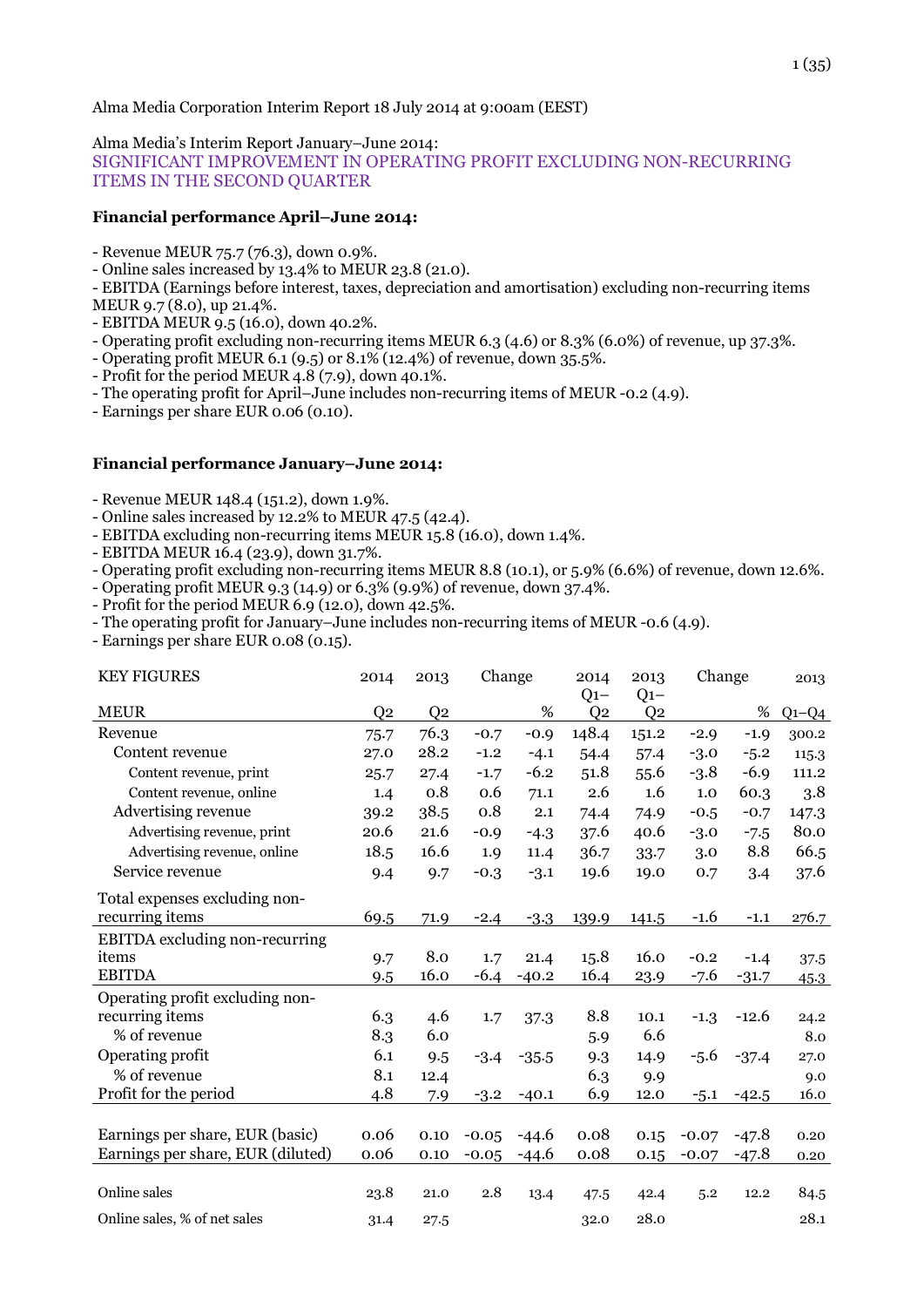#### **Outlook for 2014:**

Economic growth in Europe, and in particular Finland, is expected to remain weak also in the second half of 2014. In this market situation, Alma Media's strong growth in digital service revenue does not yet fully offset the decline in the sales of print media.

Alma Media expects its full-year revenue 2014 to remain at the 2013 level. The operating profit excluding non-recurring items for 2014 is expected to be lower than in 2013. The full-year revenue 2013 was MEUR 300.2 and operating profit excluding non-recurring items was MEUR 24.2.

## **Kai Telanne, President & CEO:**

The prolonged slowdown of the Finnish economy saw the media market remain weak in the second quarter. Total advertising volume declined by 2.3% in January–June 2014.

In spite of the difficult operating environment, Alma Media's long-term focus on digital business operations, combined with reducing the cost structure of the newspaper business, produced positive results. The Group's revenue in the second quarter remained at the same level as in the comparison period, while digital revenue increased by more than 13% year-on-year. Operating profit excluding non-recurring items increased by 37% as the growth in online advertising revenue substantially exceeded the decrease in print media sales.

In the second quarter, Alma Media continued to develop content solutions for mobile media and video. New mobile applications and tablet publications played a key role in mobile development, with new such products launched by Iltalehti and Kauppalehti, among others.

In the advertising market, interest in Alma Media's new advertising tools and solutions grew. Sales of customised native and content marketing solutions developed favourably, particularly at Iltalehti and Kauppalehti. Digital sales already accounted for approximately two thirds of Iltalehti's advertising revenue.

To ensure the profitability of regional publishing operations and the quality of content, Alma Media and five other Finnish newspaper publishers signed an agreement in the second quarter on journalistic collaboration and establishing Lännen Media Oy. The collaboration will start in autumn 2014 and will result in the regional papers benefiting from a significant amount of new content to be utilised in both the print newspaper and paid online services.

Due to the economic recession and weakened macroeconomic forecasts, Alma Media is seeking cost savings by streamlining its operations, processes and organisation. In the second quarter, Alma Regional Media reached an agreement on savings in annual personnel costs of approximately MEUR 1.5 for 2014. The savings will be achieved by exchanging bonus holiday pay for days off, or alternatively by temporary layoffs. The efficiency of Alma Media's financial administration will also be improved by consolidating operations in Tampere.

In a time of transformational changes in the media industry, Alma Media is supported by a strong strategy and a clear direction towards a digital future. Rapid market changes make it essential that the implementation of strategy moves ahead quickly. All of Alma Media's business units will continue to focus their resources on digital business and invest strongly in developing their digital expertise.

For more information, please contact: Kai Telanne, President and CEO, telephone +358 10 665 3500 Juha Nuutinen, CFO, telephone +358 10 665 3873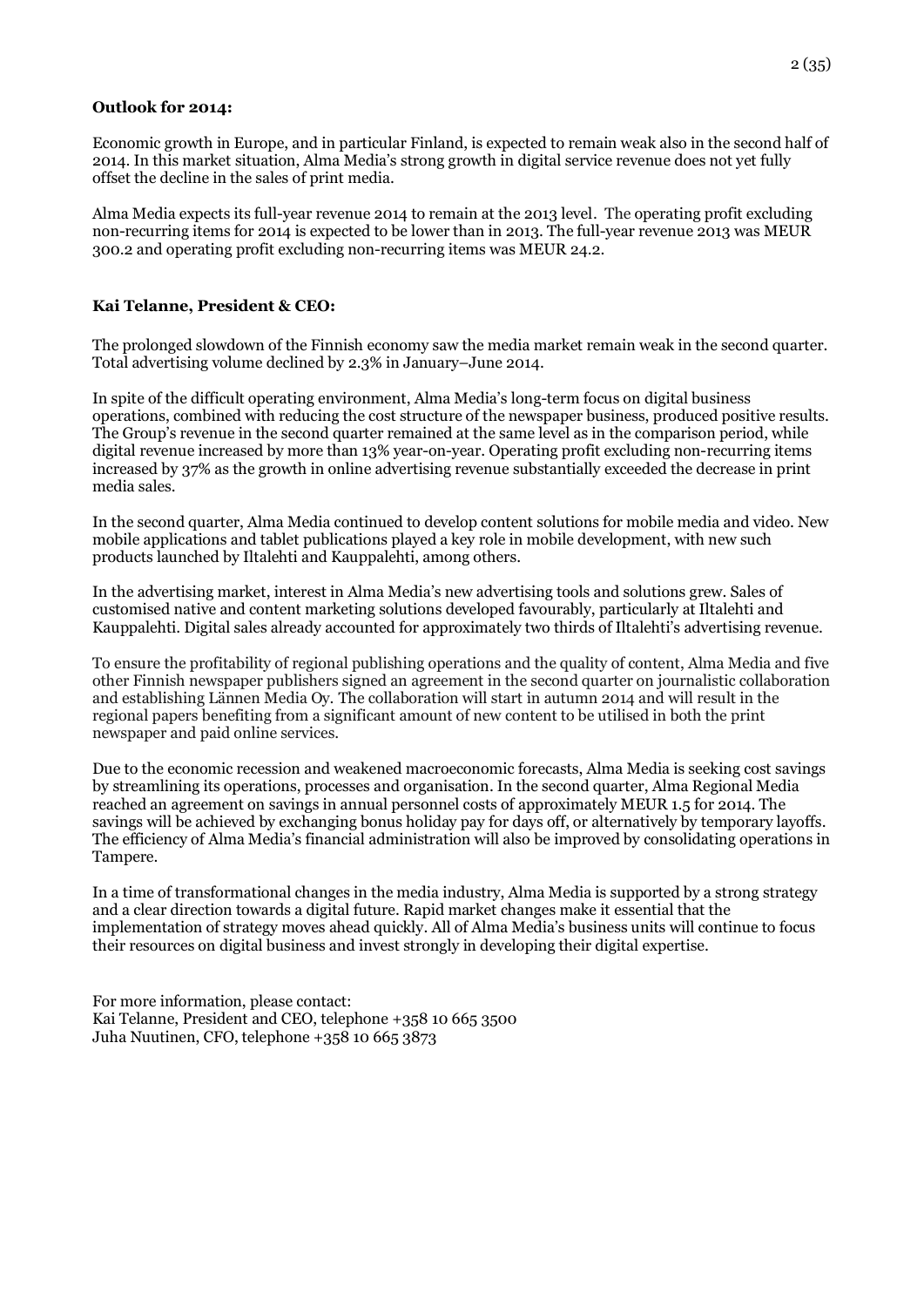## ALMA MEDIA GROUP INTERIM REPORT 1 JANUARY – 30 JUNE 2014

The descriptive part of this review focuses on the result for April–June 2014. The figures are compared in accordance with the International Financial Reporting Standards (IFRS) with those of the corresponding period in 2013, unless otherwise stated. The figures in the tables are independently rounded.

| <b>KEY FIGURES</b>                                         | 2014           | 2013           | Change             | 2014      | 2013         | Change         | 2013     |
|------------------------------------------------------------|----------------|----------------|--------------------|-----------|--------------|----------------|----------|
| <b>MEUR</b>                                                | Q <sub>2</sub> | Q <sub>2</sub> | $\%$               | $Q_1-Q_2$ | $Q1-Q2$      | %              | $Q1-Q4$  |
| Revenue                                                    | 75.7           | 76.3           | $-0.9$             | 148.4     | 151.2        | $-1.9$         | 300.2    |
| Total expenses excluding non-                              |                |                |                    |           |              |                |          |
| recurring items                                            | 69.5           | 71.9           | $-3.3$             | 139.9     | 141.5        | $-1.1$         | 276.7    |
| EBITDA excluding non-recurring                             |                |                |                    |           |              |                |          |
| items                                                      | 9.7            | 8.0            | 21.4               | 15.8      | 16.0         | $-1.4$         | 37.5     |
| <b>EBITDA</b>                                              | 9.5            | 16.0           | $-40.2$            | 16.4      | 23.9         | $-31.7$        | 45.3     |
| Operating profit excluding non-<br>recurring items         | 6.3            | 4.6            |                    | 8.8       | 10.1         | $-12.6$        | 24.2     |
| % of revenue                                               | 8.3            | 6.0            | 37.3               | 5.9       | 6.6          |                | 8.0      |
| Operating profit                                           | 6.1            | 9.5            | $-35.5$            | 9.3       | 14.9         | $-37.4$        | 27.0     |
| % of revenue                                               | 8.1            | 12.4           |                    | 6.3       | 9.9          |                | 9.0      |
| Profit before tax                                          | 5.8            |                |                    | 8.4       |              | $-43.6$        | 22.4     |
| Profit for the period                                      | 4.8            | 9.5            | $-39.4$<br>$-40.1$ | 6.9       | 15.0<br>12.0 |                | 16.0     |
|                                                            |                | 7.9            |                    |           |              | $-42.5$        |          |
|                                                            |                |                |                    |           |              |                |          |
| Return on Equity/ROE (Annual)*                             | 21.5           |                | $-51.0$            |           | 30.1         |                | 18.3     |
|                                                            |                | 43.9           |                    | 15.3      |              | $-49.3$        |          |
| Return on Investment/ROI (Annual)*                         | 12.0           | 17.9           | $-33.0$            | 8.6       | 14.7         | $-41.6$        | 10.0     |
| Net financial expenses                                     | 0.7            | 0.2            | $-304.5$           | 1.3       | 0.4          | $-269.3$       | 0.5      |
| Net financial expenses, % of                               |                |                |                    |           |              |                |          |
| revenue                                                    | 0.9            | 0.2            |                    | 0.9       | $_{\rm 0.2}$ |                | 0.2      |
| Balance sheet total                                        |                |                |                    | 271.3     | 286.2        | $-5.2$         | 272.8    |
| Capital expenditure                                        | 2.5            | 10.4           | $-75.5$            | 12.0      | 57.3         | $-79.1$        | 62.8     |
| Capital expenditure, % of revenue                          | 3.4            | 13.6           |                    | 8.1       | 37.9         |                | 20.9     |
| Equity ratio, %                                            |                |                |                    | 38.9      | 32.9         | 18.0           | 34.9     |
| Gearing, %                                                 |                |                |                    | 82.1      | 119.3        | $-31.2$        | 108.0    |
| Interest-bearing net debt                                  |                |                |                    | 79.7      | 103.5        | $-23.0$        | 97.6     |
| Interest-bearing liabilities                               |                |                |                    | 93.3      | 116.0        | $-19.5$        | 109.9    |
| Non-interest-bearing liabilities                           |                |                |                    | 80.9      | 83.5         | $-3.1$         | 72.4     |
|                                                            |                |                |                    |           |              |                |          |
| Average no. of personnel, calculated                       |                |                |                    |           |              |                |          |
| as full-time employees, excl. delivery                     |                |                |                    |           |              |                |          |
| staff                                                      | 1,808          | 1,979          | $-8.7$             | 1,829     | 1,991        | $-8.1$         | 1,965    |
|                                                            |                |                |                    |           |              |                |          |
| Average no. of delivery staff                              | 981            | 962            | 1.9                | 974       | 974          | 0.1            | 998      |
|                                                            |                |                |                    |           |              |                |          |
| Share indicators                                           |                |                |                    |           |              |                |          |
| Earnings per share, EUR (basic)                            | 0.06           | $0.10\,$       | $-44.6$            | 0.08      | 0.15         | $-47.8$        | 0.20     |
| Earnings per share, EUR (diluted)                          | 0.06           | 0.10           | $-44.6$            | 0.08      | 0.15         | $-47.8$        | $0.20\,$ |
| Cash flow from operating<br>activities/share, EUR          |                | $-0.06$        |                    |           |              |                |          |
| Shareholders' equity per share, EUR                        | 0.04           |                | 171.3              | 0.26      | 0.17         | 58.4<br>$-2.8$ | 0.32     |
|                                                            |                |                |                    | 1.09      | 1.12         |                | 1.17     |
| Dividend per share, EUR                                    |                |                |                    |           |              |                | 0.10     |
| Effective dividend yield, %                                |                |                |                    |           |              |                | 3.3      |
| P/E Ratio                                                  |                |                |                    |           |              |                | 15.0     |
| Market capitalisation                                      |                |                |                    | 204.6     | 195.5        | 4.6            | 225.7    |
|                                                            |                |                |                    |           |              |                |          |
| Average no. of shares                                      |                |                |                    |           |              |                |          |
| $(1,000 \text{ shares})$<br>- basic                        |                |                |                    |           |              |                |          |
| - diluted                                                  | 75,487         | 75,487         |                    | 75,487    | 75,487       |                | 75,487   |
|                                                            | 75,487         | 75,487         |                    | 75,487    | 75,518       |                | 75,487   |
| No. of shares at end of period<br>$(1,000 \text{ shares})$ |                |                |                    |           |              |                |          |
|                                                            |                |                |                    | 75,487    | 75,487       |                | 75,487   |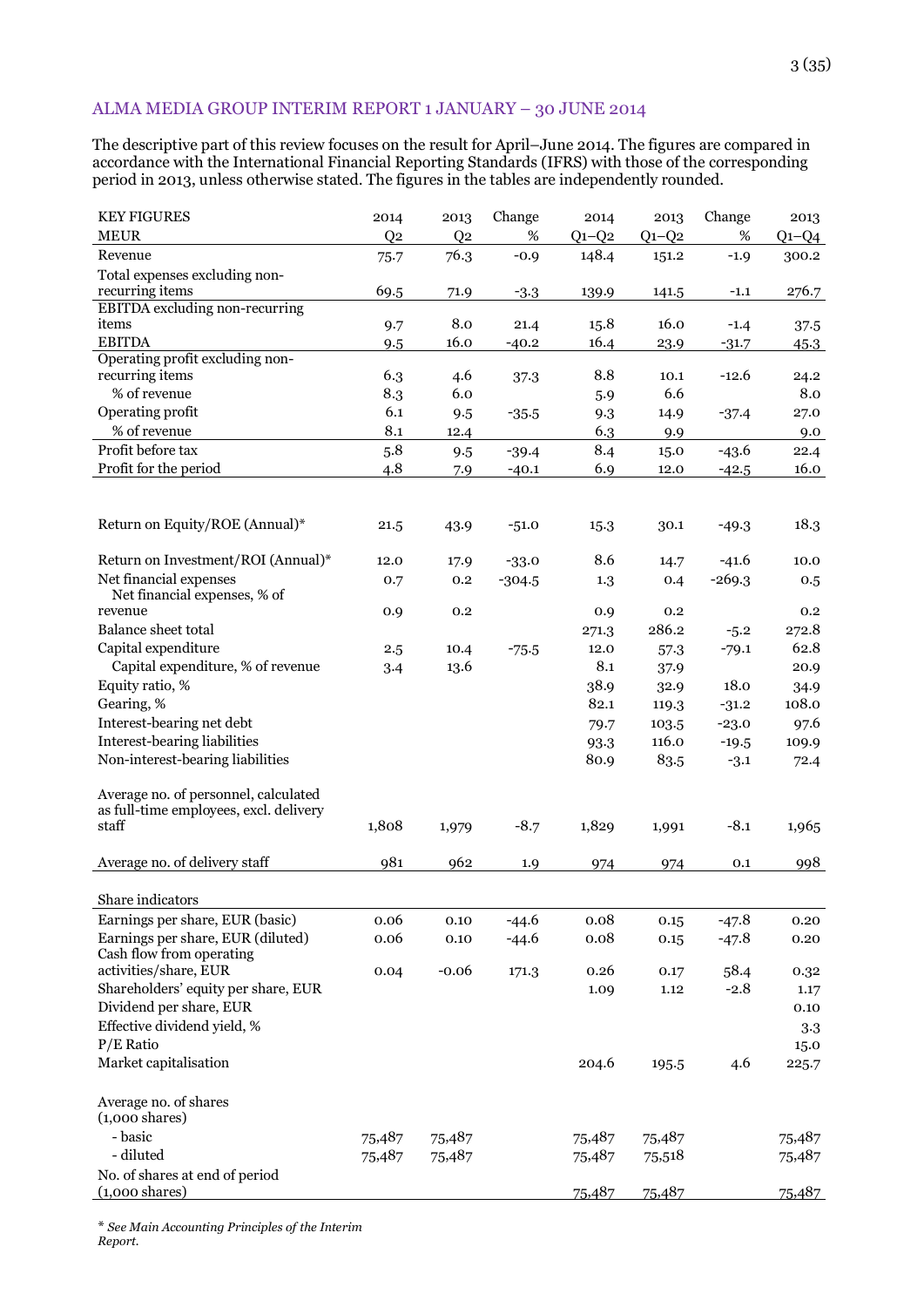## **Strategy and related activities during the review period**

The cornerstones of the strategy are multi-channel content, marketing and advertising solutions, digital services and improving resources and competencies.

During the second quarter, Alma Media developed content on mobile and online TV channels, among others. IL-Media introduced new free of charge tablet content to consumers, such as the Autot 2014 and Kesäkeittiö tablet publications. IL-TV launched a new programme format, IL-Doc, which is focused on covering surprising and touching topics based on feature articles.

Kauppalehti's digital renewal project progressed to the beta stage in the second quarter. The website, which will be launched in the autumn, has been entirely rebuilt to respond to the audience's changing user habits. Kauppalehti will also expand its video production with the renewal of the website.

The first tabloid-format Aamulehti was published on 1 April 2014 after a comprehensive renewal of the content, structure and design. The renewed newspaper was well received. A paid regional service produced jointly by Kainuun Sanomat and three local papers in Kainuu (Kuhmolainen, Sotkamo and Ylä-Kainuu) was published in April. The response to digital services has been positive.

In the second quarter, Alma Media focused particularly on developing its content marketing solutions offering. IL-Media and Kauppalehti launched new turn key concepts for content and native marketing to help advertisers utilise earned media.

The service renewals of Etuovi.com and Vuokraovi.com, implemented in the second quarter, were well received by both advertisers and users.

The Business Premises service, one of Kauppalehti's digital business services, also underwent a renewal process. The service's design and visual style were renewed along with the technological platform, making it easily accessible across all devices. Alma Media's subsidiary Alma Mediapartners Oy purchased all of the shares in Alma Media's associated company Alkali Oy. Through Alkali, Alma Media can offer an extensive range of applications for the automotive retail industry.

In the second quarter, Alma Media and five other Finnish newspaper publishers finalised an agreement on journalistic collaboration. Lännen Media Oy, which will be established as a result of the agreement, will produce content for 12 regional newspapers in western and northern Finland. The Lännen Media newsroom will start operations at the beginning of October, with full-scale operations launched by the beginning of 2015.

## **Domestic market conditions**

According to TNS Media Intelligence, the total advertising volume declined by 2.3% (declined by 7.8%) in April–June 2014. Advertising in city papers and newspapers declined by 5.7 % (declined by 16.4%) but increased in online media by 15.8% (increased by 6.0%) from the comparison period. The total market of afternoon papers in terms of volume declined by 7.3% (declined by 14.3%) in the second quarter of 2014.

According to TNS Media Intelligence, the total advertising volume declined by 3.6 % (declined by 10.5%) in January–June 2014. Advertising in city papers and newspapers declined by 8.3 % (declined by 17.2%) but increased in online media by 13.8% (increased by 4.3%) from the comparison period.

## **Changes in Group structure in 2014**

On 2 June 2014, Alma Media Partners Oy, a subsidiary of Alma Media Group, acquired the entire share capital of Alkali Oy. Alma Media Group previously held a 24.3% stake in the company. The acquisition will be treated in Alma Media's consolidated financial statements as a business combination achieved in stages. The arrangement did not have a significant effect on Alma Media's profit or loss at the time of its implementation. The company will be consolidated with Alma Media Group in accordance with the Group's holding of 65%.

Alma Media Corporation and Monster Worldwide Inc. agreed to strengthen their cooperation to cover Eastern Central Europe and the Baltic countries. The expansion of the cooperation saw Monster's services being added to Alma Media's recruitment service offering, which is available in Finland, Estonia, Latvia, Lithuania, Poland, Czech Republic, Slovakia, Hungary and Croatia. The business is run by Alma Career Oy (previously Monster Oy), and it is reported under Alma Media's Digital Consumer Services segment.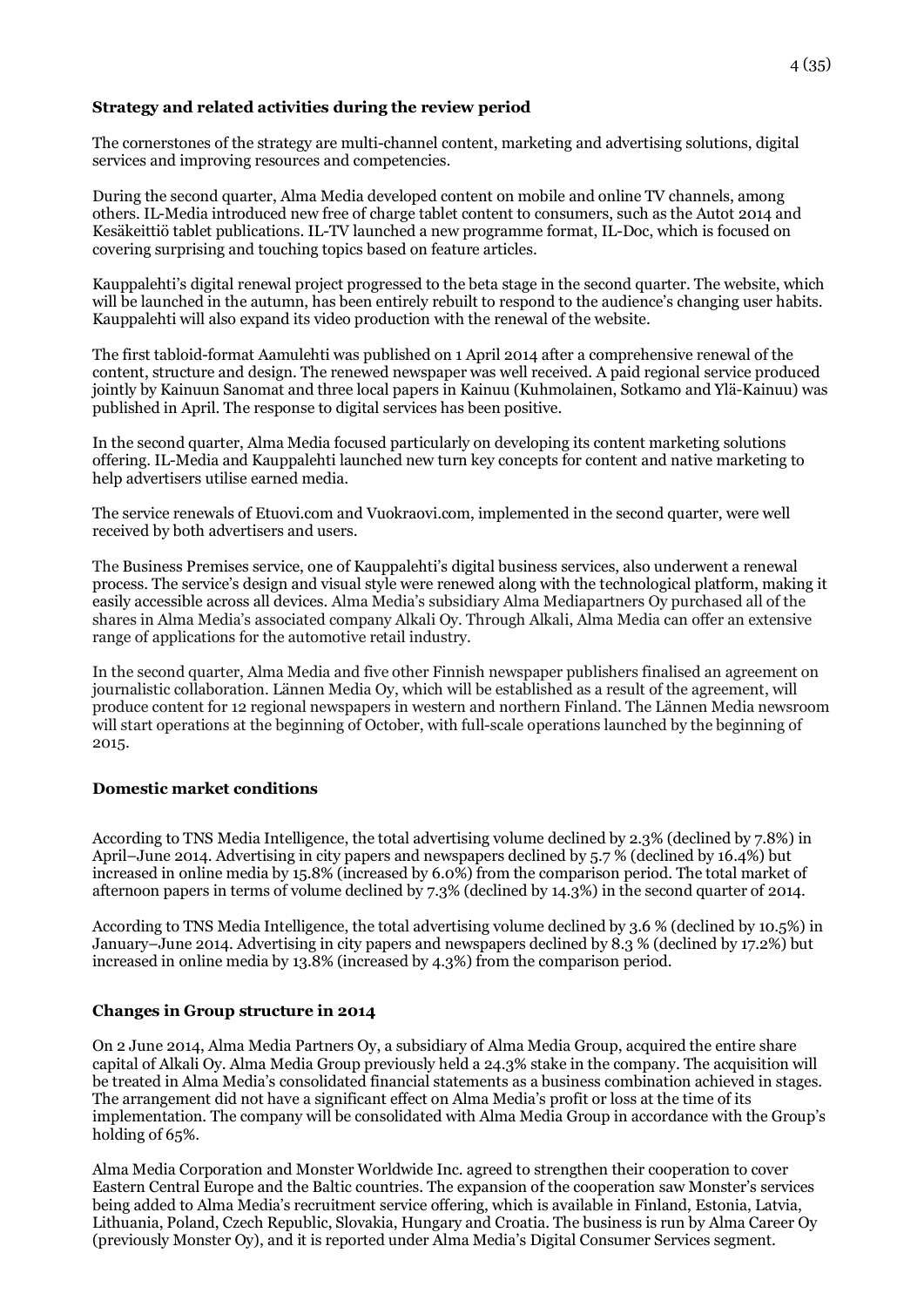Monster Worldwide Inc. became Alma Career Oy's minority shareholder with a 15% holding. Against its holding, Monster Worldwide Inc. transferred its recruitment service business in Poland, Hungary and Czech Republic to the company and purchased shares in the company for MEUR 4.7. Alma Media owns 85% of the company's shares. Monster has an option to increase its holding to 20% by 2017. The arrangement was implemented on 3 January 2014. The arrangement did not have any effects on Alma Media's profit or loss at the time of its implementation. The arrangement had a positive cash flow impact of MEUR 4.7 million in the first quarter of 2014. More information on the arrangement is provided in the tables section of the interim report.

Baltic News Service, reported in Alma Media's Financial Media and Business Services segment, was sold in February 2014. The buyer is OÜ Uudisvoog, a company owned by the Estonian investment company Koha Capital OÜ. Alma Media recorded sales proceeds in the amount of MEUR 0.7 in its first-quarter 2014 result from the transaction.

## **Group revenue and result April–June 2014**

Revenue declined by 0.9% to MEUR 75.7 (76.3) in the second quarter.

Content revenue declined by 4.1% to MEUR 27.0 (28.2). The decline in content revenue from the comparison period was due to the decrease of print media circulations. The increase in content revenue from digital distribution channels was not sufficient to cover the decline in print media content revenue.

Revenue from advertising sales increased by 2.1% to MEUR 39.2 (38.5). Advertising sales in printed papers declined by 4.3% from the comparison period to MEUR 20.6 (21.6). Online advertising sales increased by 11.4% to MEUR 18.5 (16.6).

Service revenue totalled MEUR 9.4 (9.7). Service revenue includes items such as Kauppalehti Information Services, the operations of the custom publishing house Alma 360 and E-kontakti, as well as the printing and distribution services sold to customers outside the Group by Alma Manu. A factor that particularly contributed to the decline in service revenue was the revenue of the BNS business unit, which was sold in the first quarter.

Total expenses decreased in the second quarter by MEUR 5.7, or 7.5%, to MEUR 69.7 (75.4). Depreciation and impairment included in the total expenses amounted to MEUR 3.4 (6.5). Depreciation in the comparison period included impairment losses in the amount of MEUR 3.0 for the Rovaniemi printing press.

Operating profit excluding non-recurring items was MEUR 6.3 (4.6), or 8.3% (6.0%) of revenue. Operating profit was MEUR 6.1 (9.5), or 8.1% (12.4%) of revenue. The operating profit includes net non-recurring items in the amount of MEUR -0.2 (4.9). The non-recurring items in the review period were related to operational restructuring in the Group's parent company. The non-recurring items in the comparison period were related to the sales proceeds from the Mascus business as well as the impairment loss of the printing press in Rovaniemi.

The profit for the period April–June was MEUR 4.8 (7.9), and the profit excluding non-recurring items was MEUR 4.9 (3.0). The review period's result did not include changes in the fair value of contingent considerations and debt. The changes in the fair value of contingent considerations and debt were MEUR 0.3 during the comparison period.

#### **Group revenue and result January–June 2014**

In the first half of the year, revenue declined by 1.9% to MEUR 148.4 (151.2).

Content revenue declined by 5.2% to MEUR 54.4 (57.4). The decline in content revenue from the comparison period was due to the decrease of print media circulations.

Advertising revenue declined by 0.7% to MEUR 74.4 (74.9). Advertising sales in printed papers declined by 7.5% from the comparison period to MEUR 37.6 (40.6). Online advertising sales increased by 8.8% to MEUR 36.7 (33.7). The online advertising sales in the comparison period included MEUR 2.1 in revenue from the Mascus business sold in April 2013.

Service revenue totalled MEUR 19.6 (19.0). Service revenue includes items such as Kauppalehti Information Services, the operations of the custom publishing house Alma 360 and E-kontakti, as well as the printing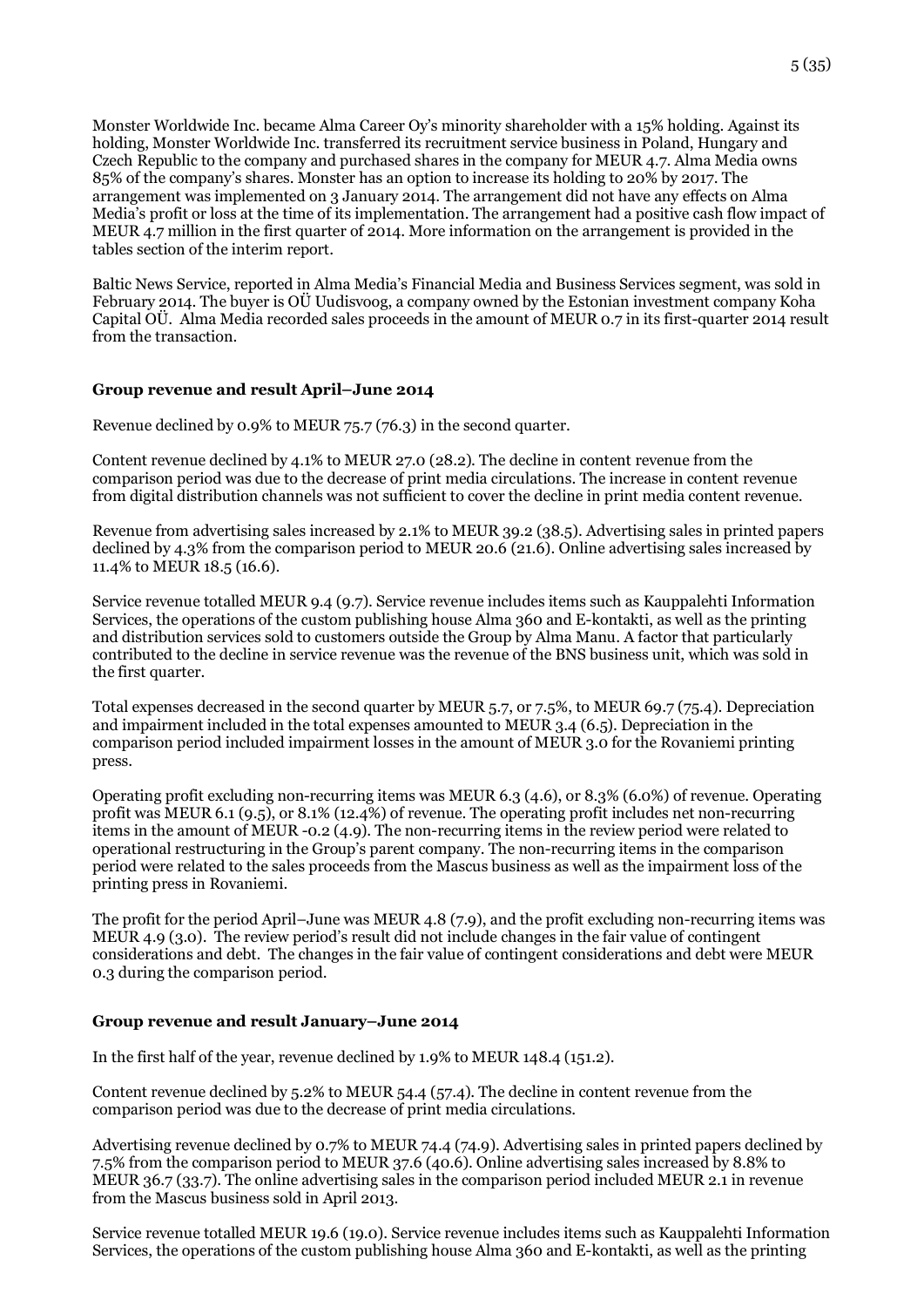and distribution services sold to customers outside the Group by Alma Manu. The increased revenues of Kauppalehti Information Services and Alma Manu were major contributors to the increase in service revenue.

Total expenses declined in the first half of the year by MEUR 4.9, or 3.4%, to MEUR 140.1 (145.0). Depreciation and impairment included in the total expenses amounted to MEUR 7.0 (9.0). Depreciation in the comparison period included impairment losses in the amount of MEUR 3.0 for the Rovaniemi printing press.

Operating profit excluding non-recurring items was MEUR 8.8 (10.1), or 5.9% (6.6%) of revenue. Operating profit was MEUR 9.3 (14.9), or 6.3% (9.9%) of revenue. The operating profit includes net non-recurring items in the amount of MEUR 0.6 (4.9). The non-recurring items affecting operating profit during the review period were related to sales proceeds from Baltic News Service and the restructuring of operations. The non-recurring items in the comparison period were related to the sales proceeds from the Mascus business as well as the impairment loss of the printing press in Rovaniemi.

The profit for the period January–June 2014 was MEUR 6.9 (12.0), and the profit excluding non-recurring items was MEUR 6.3 (7.1). The review period's result included changes in the fair value of contingent considerations and debt incurred by the reorganisation of the Marketplaces business in the amount of MEUR 0.1 (0.4).

## **Business segments**

Alma Media Group's reporting structure was changed at the beginning of 2014. From the beginning of 2014, Alma Media's reportable segments are Digital Consumer Services, Financial Media and Business Services, National Consumer Media and Regional Media. Centralised services produced by the Group's parent company and centralised digital support services for the entire Group are reported outside segment reporting.

The Group has five operating segments as shown in the table below. The operating segments that produce similar products and services are combined into reportable segments due to their uniform profitability and other characteristics. The change in the segment structure is due to the transformation of the business environment in the media industry, with media consumption increasingly shifting to digital channels.

| REPORTABLE SEGMENT:                   | <b>OPERATING SEGMENT:</b>           |
|---------------------------------------|-------------------------------------|
| Digital Consumer Services             | Marketplaces                        |
|                                       | Alma Diverso                        |
|                                       | <b>Financial Media and Business</b> |
| Financial Media and Business Services | <b>Services</b>                     |
| National Consumer Media               | National Consumer Media             |
| Regional Media                        | Regional Media                      |

Changes in segment reporting:

- In the Digital Consumer Services segment, the centralised digital support services for the entire Group have been moved to non-allocated items outside segment reporting.
- The name of Kauppalehti Group was changed to Financial Media and Business Services.
- The new National Consumer Media segment consists of the IL-Media operating segment,
- previously reported under the Newspapers segment.
- The new Regional Media segment includes the Alma Regional Media operating segment, previously reported under the Newspapers segment, as well as the Group's printing and distribution company Alma Manu, previously reported under the Other Operations segment.
- Other Operations no longer constitutes a separate segment. Instead, the operations of the Group's parent company are reported as non-allocated items.

As the structure and composition of the reportable segments have changed, Alma Media has, in accordance with the IFRS 8 Operating Segments standard, adjusted the corresponding items in segment information for the 2013 comparison period. The effect of the change, as well as segment revenue and operating profit under the previous and newly adopted segment structures, are summarised in the tables presented in the notes section of this interim report.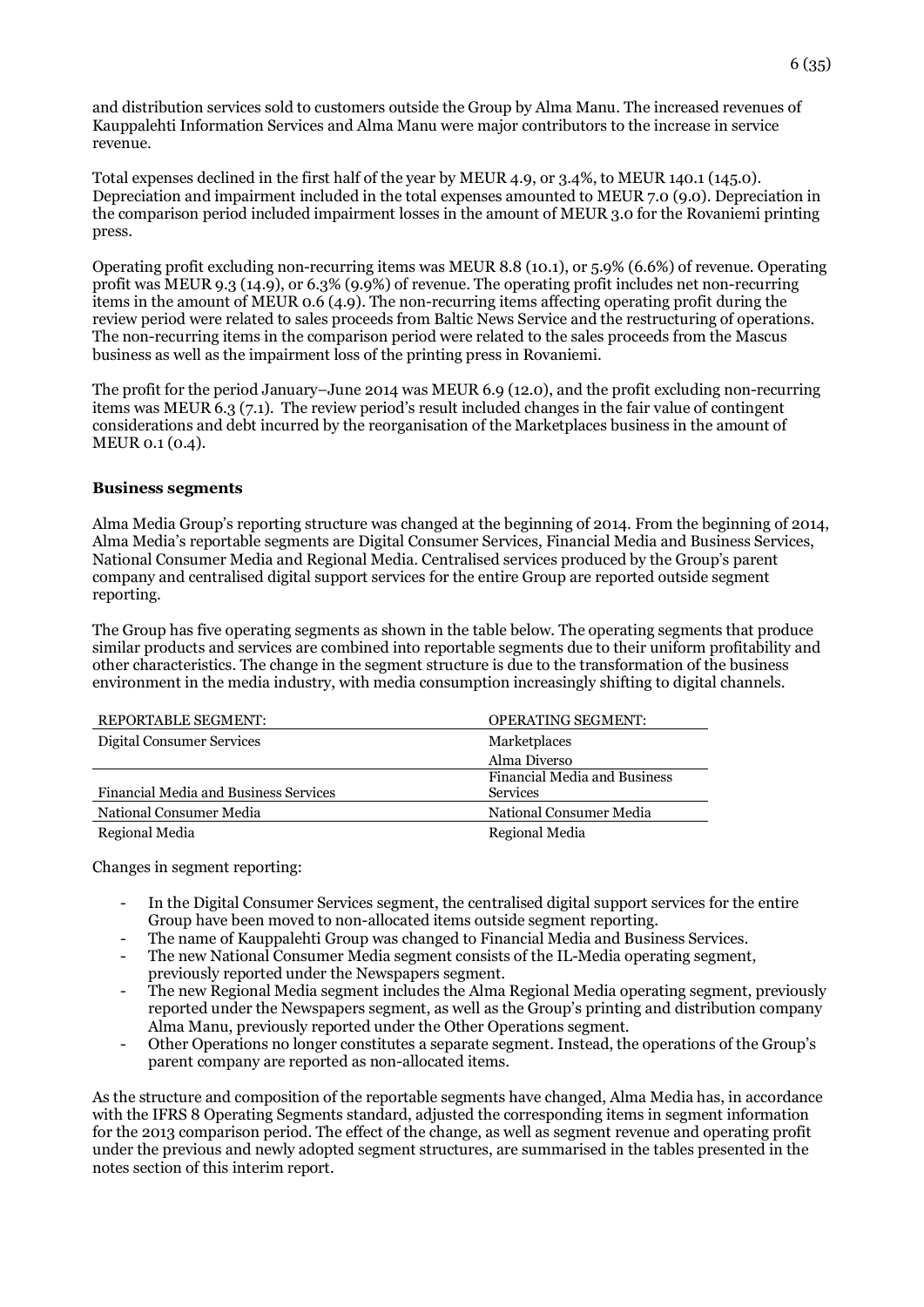#### REVENUE AND OPERATING PROFIT/LOSS BY SEGMENT

| <b>REVENUE</b>                        | 2014           | 2013           | Change  | 2014    | 2013    | Change  | 2013    |
|---------------------------------------|----------------|----------------|---------|---------|---------|---------|---------|
| <b>MEUR</b>                           | Q <sub>2</sub> | Q <sub>2</sub> | $\%$    | $Q1-Q2$ | $Q1-Q2$ | %       | $Q1-Q4$ |
| <b>Digital Consumer Services</b>      |                |                |         |         |         |         |         |
| External                              | 13.6           | 13.3           |         | 26.9    | 27.3    |         | 52.0    |
| Inter-segments                        | 0.4            | 0.1            |         | 0.7     | 0.2     |         | 0.6     |
| Digital Consumer Services total       | 14.0           | 13.4           | 4.9     | 27.6    | 27.4    | 0.6     | 52.6    |
| Financial Media and Business Services |                |                |         |         |         |         |         |
| External                              | 12.9           | 14.2           |         | 26.5    | 28.1    |         | 56.3    |
| Inter-segments                        | 0.2            | 0.1            |         | 0.3     | 0.3     |         | 0.6     |
| Financial Media and Business Services |                |                |         |         |         |         |         |
| total                                 | 13.1           | 14.4           | $-9.1$  | 26.8    | 28.4    | $-5.4$  | 56.8    |
| National Consumer Media               |                |                |         |         |         |         |         |
| External                              | 12.5           | 12.2           |         | 23.7    | 24.1    |         | 48.0    |
| Inter-segments                        | 0.2            | 0.2            |         | 0.5     | 0.3     |         | 0.9     |
| National Consumer Media total         | 12.7           | 12.4           | 3.2     | 24.3    | 24.4    | $-0.6$  | 49.0    |
| Regional Media                        |                |                |         |         |         |         |         |
| External                              | 35.4           | 35.7           |         | 68.8    | 70.2    |         | 139.9   |
| Inter-segments                        | 1.8            | 1.5            |         | 3.5     | 3.6     |         | 7.2     |
| Regional Media total                  | 37.2           | 37.2           | 0.0     | 72.4    | 73.8    | $-1.9$  | 147.1   |
|                                       |                |                |         |         |         |         |         |
| Non-allocated and eliminations        | $-1.4$         | $-1.0$         |         | $-2.7$  | $-2.7$  |         | $-5.3$  |
| Total                                 | 75.7           | 76.3           | $-0.9$  | 148.4   | 151.2   | $-1.9$  | 300.2   |
|                                       |                |                |         |         |         |         |         |
| OPERATING PROFIT/LOSS                 | 2014           | 2013           | Change  | 2014    | 2013    | Change  | 2013    |
| MEUR*                                 | Q <sub>2</sub> | Q <sub>2</sub> | $\%$    | $Q1-Q2$ | $Q1-Q2$ | %       | $Q1-Q4$ |
| <b>Digital Consumer Services</b>      | 2.5            | 11.3           | $-77.5$ | 4.7     | 14.1    | $-66.3$ | 17.7    |
| Financial Media and Business Services | 1.3            | 1.7            | $-23.1$ | 3.4     | 3.1     | 12.2    | 7.8     |
| National Consumer Media               | 1.7            | 0.9            | 82.0    | 2.8     | 1.8     | 56.7    | 4.7     |
| Regional Media                        | 3.0            | $-2.2$         | 236.1   | 3.2     | $-0.1$  | 2,543.4 | 4.3     |
| Segments total                        | 8.5            | 11.7           | $-27.5$ | 14.1    | 18.8    | $-24.8$ | 34.5    |
| Non-allocated                         | $-2.4$         | $-2.2$         | $-6.6$  | $-4.8$  | $-3.8$  | $-24.2$ | $-7.5$  |
| Total                                 | 6.1            | 9.5            | $-35.5$ | 9.3     | 14.9    | $-37.4$ | 27.0    |

*\* Including non-recurring items.*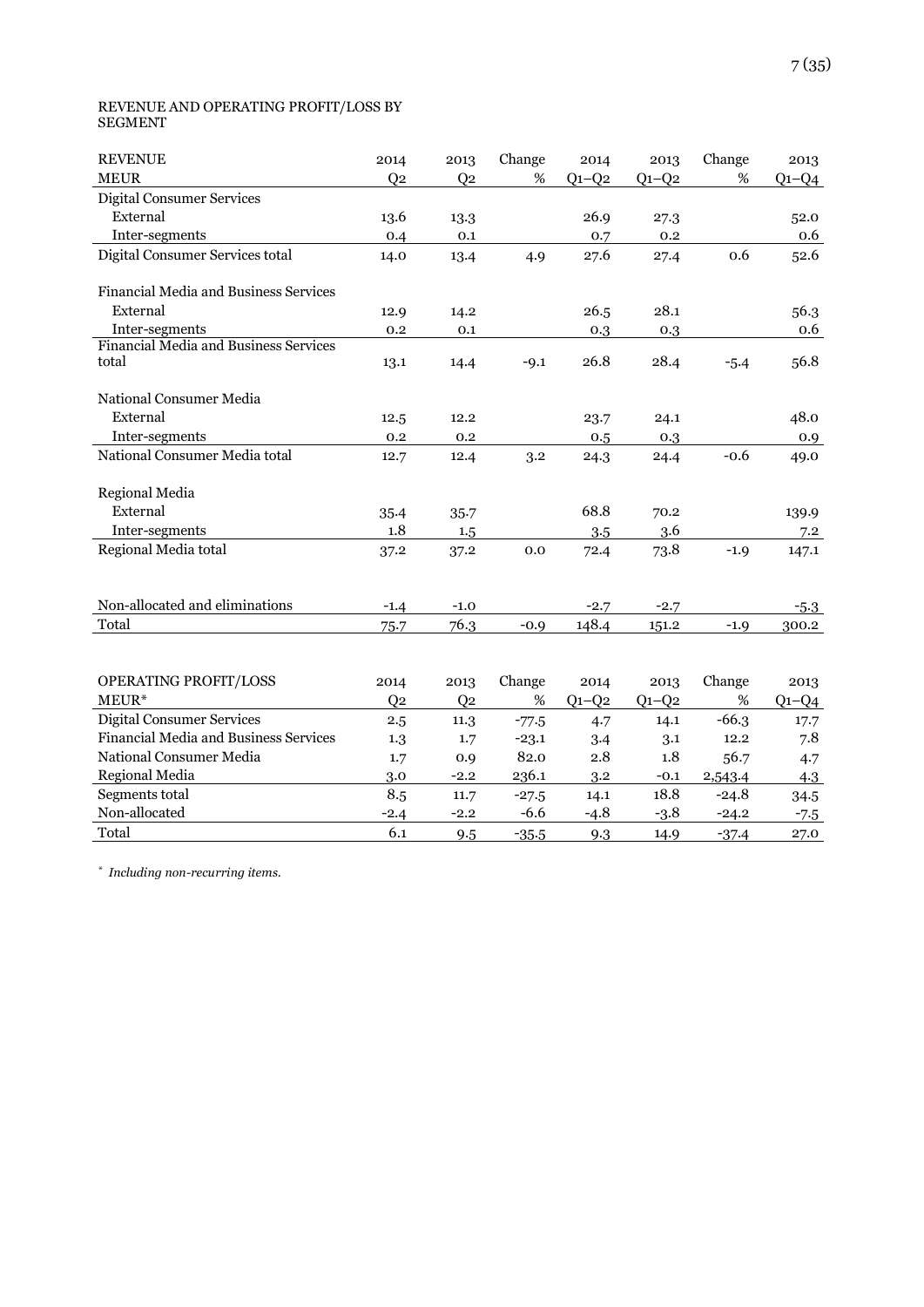## **Digital Consumer Services**

The services of the Digital Consumer Services segment operating in Finland are Etuovi.com, Vuokraovi.com, Monster.fi, Autotalli.com, MyyJaOsta.com, Telkku.com, Kotikokki.net, E-kontakti.fi and Meedio.fi. The services outside Finland are Jobs.cz, Prace.cz, Topjobs.sk, CV Online, Profesia.sk, MojPosao.net, Monster.hu, Monsterpolska.pl, Monster.cz and City24.

| <b>KEY FIGURES</b>                      | 2014           | 2013           | Change  | 2014      | 2013    | Change  | 2013    |
|-----------------------------------------|----------------|----------------|---------|-----------|---------|---------|---------|
| <b>MEUR</b>                             | Q <sub>2</sub> | Q <sub>2</sub> | $\%$    | $Q1-Q2$   | $Q1-Q2$ | %       | $Q1-Q4$ |
| Revenue                                 | 14.0           | 13.4           | 4.9     | 27.6      | 27.4    | 0.6     | 52.6    |
| Operations in Finland                   | 5.7            | 5.7            | 0.4     | 11.2      | 11.5    | $-2.4$  | 21.9    |
| Operations outside Finland              | 8.3            | 7.7            | 8.3     | 16.4      | 15.9    | 2.8     | 30.6    |
| Total expenses excluding non-           |                |                |         |           |         |         |         |
| recurring items                         | 11.5           | 10.5           | 9.8     | 23.0      | 21.8    | 5.5     | 43.4    |
| <b>EBITDA</b> excluding non-recurring   |                |                |         |           |         |         |         |
| items                                   | 3.9            | 4.2            | $-7.4$  | 7.4       | 8.3     | $-11.2$ | 14.4    |
| <b>EBITDA</b>                           | 3.9            | 12.5           | $-69.2$ | 7.4       | 16.6    | $-55.8$ | 23.0    |
| Operating profit excluding non-         |                |                |         |           |         |         |         |
| recurring items                         | 2.5            | 2.9            | $-12.4$ | 4.7       | 5.7     | $-16.9$ | 9.4     |
| Operating profit excluding non-         |                |                |         |           |         |         |         |
| recurring items, %                      | 18.1           | 21.6           |         | 17.1      | 20.8    |         | 17.8    |
| Operating profit                        | 2.5            | 11.3           | $-77.5$ | 4.7       | 14.1    | $-66.3$ | 17.7    |
| Operating profit, %                     | 18.1           | 84.2           |         | 17.1      | 51.2    |         | 33.6    |
| Average no. of personnel, calculated as |                |                |         |           |         |         |         |
| full-time employees                     | 483            | 461            | 4.7     | 480       | 472     | 1.9     | 465     |
|                                         |                |                |         |           |         |         |         |
| Online sales                            | 14.0           | 13.4           | 4.9     | 27.6      | 27.4    | 0.6     | 52.6    |
| Online sales, % of net sales            | 100.0          | 100.0          |         | 100.0     | 100.0   |         | 100.0   |
|                                         |                |                |         |           |         |         |         |
|                                         |                |                |         |           |         |         |         |
| OPERATIONAL KEY FIGURES                 | 2014           | 2013           | Change  | 2014      | 2013    | Change  | 2013    |
|                                         | Q <sub>2</sub> | Q <sub>2</sub> | %       | $Q_1-Q_2$ | $Q1-Q2$ | %       | $Q1-Q4$ |
| Online services, unique browsers,       |                |                |         |           |         |         |         |
| weekly, on average (thousands)          |                |                |         |           |         |         |         |
| Etuovi.com                              | 550.0          | 434.6          | 26.5    | 539.4     | 446.4   | 20.8    | 459.6   |
| Autotalli.com                           | 104.7          | 117.2          | $-10.6$ | 115.1     | 121.9   | $-5.6$  | 125.0   |
| Monster.fi                              | 112.1          | 93.5           | 19.9    | 121.4     | 105.0   | 15.6    | 102.6   |
| MyyjaOsta.com                           | 13.5           | 23.8           | $-43.4$ | 16.7      | 24.1    | $-30.8$ | 22.6    |
| Telkku.com                              |                |                |         | 762.6     | 698.1   |         |         |
|                                         | 737.1          | 692.1          | 6.5     |           |         | 9.2     | 692.3   |
| Kotikokki.net                           | 368.7          | 293.2          | 25.8    | 379.5     | 302.9   | 25.3    | 328.2   |
| Meedio.fi                               | 66.6           | 59.3           | 12.3    | 66.9      | 62.2    | 7.6     | 62.7    |

## **April–June 2014**

In the second quarter of 2014, revenue for the Digital Consumer Services segment increased by 4.9% to MEUR 14.0 (13.4). The revenue in the comparison period included MEUR 0.7 in revenue from the Mascus business sold in April 2013. Revenue was increased by MEUR 0.4 by new recruitment service companies in Hungary, Czech Republic and Poland. In total, the revenue from the recruitment business increased by 14.9% during the review period and accounted for 66.2% (60.4%) of the segment's revenue in the second quarter of 2014. Sales also developed favourably in housing-related services.

Total expenses during the review period amounted to MEUR 11.5 (10.5). The factors contributing to the increase in total expenses included the development of domestic online services as well as MEUR 0.7 in expenses from the recruitment service companies acquired at the beginning of the year.

The Digital Consumer Services segment's operating profit excluding non-recurring items was MEUR 2.5 (2.9) in the second quarter. Operating profit excluding non-recurring items was 18.1% (21.6%) of revenue. The sold Mascus business had an effect of MEUR -0.2 on the decline in operating profit. The segment's operating profit was MEUR 2.5 (11.3). The operating profit for the comparison period includes proceeds from the sale of the Mascus business as a non-recurring item in the amount of MEUR 8.4. No non-recurring income or expenses were reported in the review period.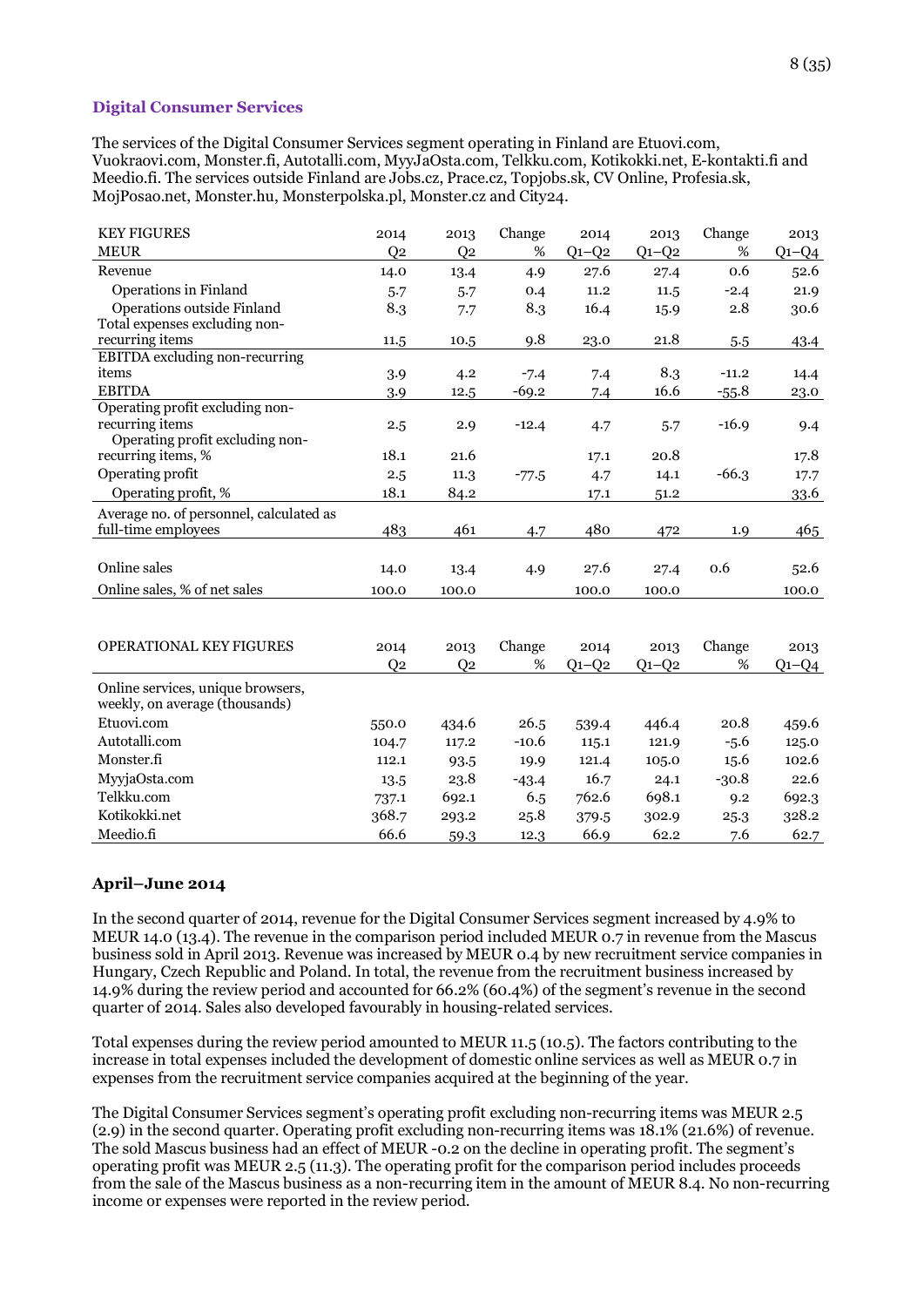#### **January–June 2014**

In the first half of the year, the Digital Consumer Services segment's revenue increased by 0.6% to MEUR 27.6 (27.4). The revenue in the comparison period included MEUR 2.1 in revenue from the Mascus business sold in April 2013. The devaluation of the Czech koruna in November 2013 decreased the euro revenue by a total of MEUR 0.6 year-on-year. Revenue was increased by MEUR 0.9 by new recruitment service companies in Hungary, Czech Republic and Poland. The share of recruitment business in the segment's revenue was 67.2% (60.0%) in the first half of 2014.

Total expenses during the review period amounted to MEUR 23.0 (21.8).

The Digital Consumer Services segment's operating profit excluding non-recurring items was MEUR 4.7 (5.7) in the first half of the year. The sold Mascus business had an effect of MEUR 0.4 on the decline in operating profit. In the first half of the year, investments were made in the new business operations acquired in January 2014, causing a negative effect of MEUR 0.6 on the operating profit. The segment's operating profit was MEUR 4.7 (14.1). The operating profit for the comparison period includes proceeds from the sale of the Mascus business as a non-recurring item in the amount of MEUR 8.4. No non-recurring income or expenses were reported in January–June.

## **Financial Media and Business Services**

The Financial Media and Business Services segment specialises in the production of financial information as well as providing information and marketing solutions for businesses. Its best-known product is Finland's leading business paper, Kauppalehti. The segment also includes Kauppalehti Information Services, the business premises service provider Objektvision.se, and the custom media house Alma 360.

| <b>KEY FIGURES</b>                                          | 2014           |                | 2013 Change | 2014    | 2013        | Change  | 2013    |
|-------------------------------------------------------------|----------------|----------------|-------------|---------|-------------|---------|---------|
| <b>MEUR</b>                                                 | Q <sub>2</sub> | Q <sub>2</sub> | %           | $Q1-Q2$ | $Q_1 - Q_2$ | %       | $Q1-Q4$ |
| Revenue                                                     | 13.1           | 14.4           | $-9.1$      | 26.8    | 28.4        | $-5.4$  | 56.8    |
| Content revenue                                             | 3.8            | 4.1            | $-6.0$      | 7.8     | 8.2         | $-5.1$  | 16.8    |
| Advertising revenue                                         | 4.1            | 4.1            | $-1.5$      | 7.9     | 8.0         | $-0.7$  | 16.2    |
| Service revenue                                             | 5.2            | 6.2            | $-16.1$     | 11.1    | 12.1        | $-8.8$  | 23.8    |
|                                                             |                |                |             |         |             |         |         |
| Total expenses excluding non-recurring items                | 11.7           | 12.7           | $-7.4$      | 24.1    | 25.3        | $-4.7$  | 49.1    |
| EBITDA excluding non-recurring items                        | $1.4\,$        | 1.9            | $-24.8$     | 2.9     | 3.4         | $-14.0$ | 8.5     |
| <b>EBITDA</b>                                               | $1.4\,$        | 1.9            | $-24.8$     | 3.7     | 3.4         | 7.9     | 8.5     |
| Operating profit excluding non-recurring items              | 1.3            | 1.7            | $-23.1$     | 2.7     | 3.1         | $-12.3$ | 7.8     |
| Operating profit excluding non-recurring items, %           | 10.1           | 12.0           |             | 10.0    | 10.8        |         | 13.8    |
| Operating profit                                            | 1.3            | 1.7            | $-23.1$     | 3.4     | 3.1         | 12.2    | 7.8     |
| Operating profit, %                                         | 10.1           | 12.0           |             | 12.8    | 10.8        |         | 13.8    |
|                                                             |                |                |             |         |             |         |         |
| Average no. of personnel, calculated as full-time employees | 230            | 406            | $-43.4$     | 283     | 404         | $-30.1$ | 402     |
|                                                             |                |                |             |         |             |         |         |
| Online sales                                                | 5.6            | 4.6            | 20.6        | 11.6    | 9.1         | 26.9    | 19.0    |
| Online sales, % of net sales                                | 42.6           | 32.1           |             | 43.2    | 32.2        |         | 33.4    |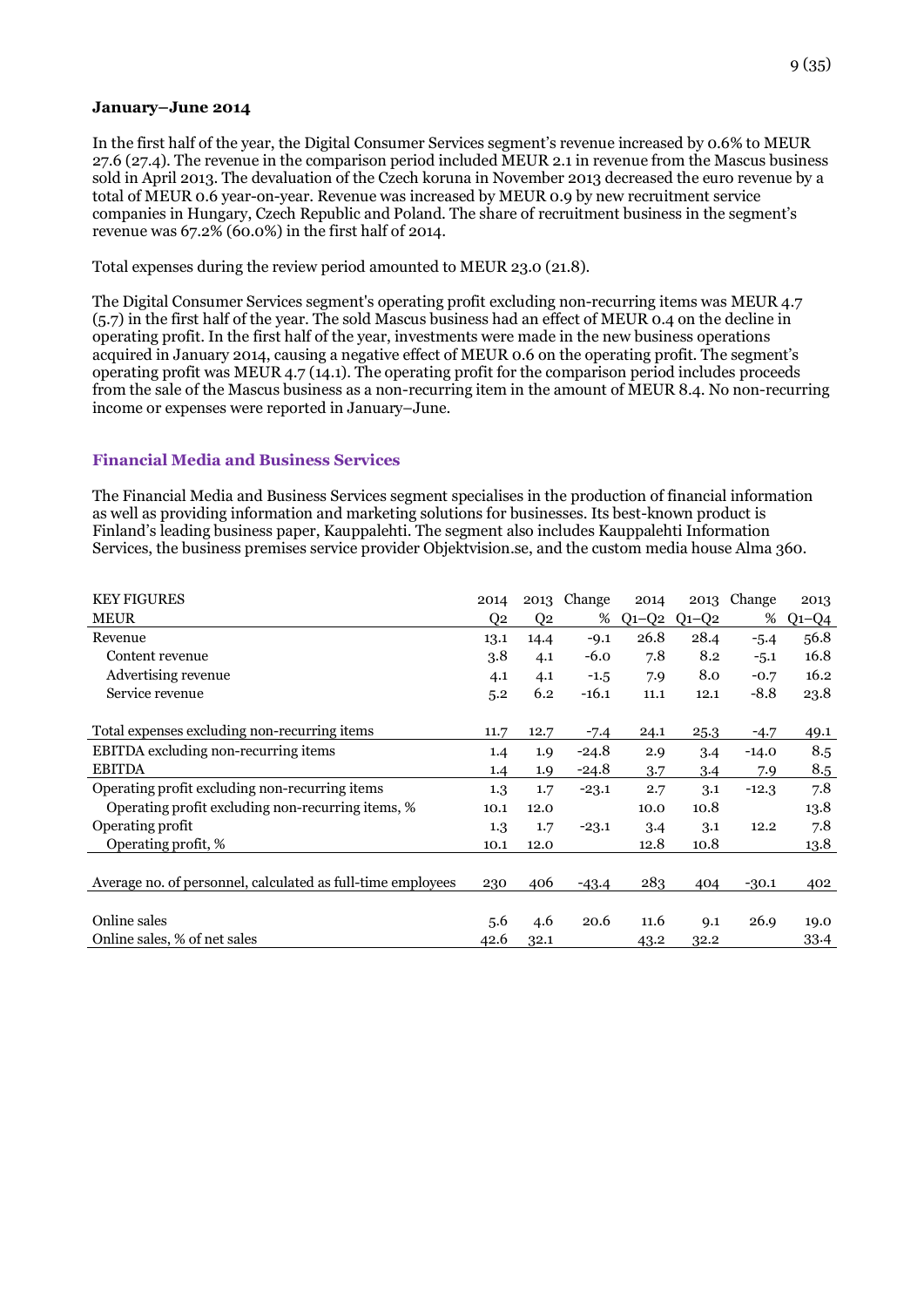| <b>OPERATIONAL KEY FIGURES</b>                                      | 2014           |                | 2013 Change | 2014            |       | 2013 Change | 2013          |
|---------------------------------------------------------------------|----------------|----------------|-------------|-----------------|-------|-------------|---------------|
|                                                                     | O <sub>2</sub> | O <sub>2</sub> |             | $%$ 01-02 01-02 |       |             | % $Q_1 - Q_4$ |
| Online services, unique browsers, weekly, on average<br>(thousands) |                |                |             |                 |       |             |               |
| Kauppalehti.fi                                                      |                | 750.3 493.5    | 52.0        | 774.1           | 549.3 | 40.9        | 649.8         |
| Audited circulation (thousands)                                     |                |                |             |                 |       |             |               |
| Kauppalehti                                                         |                |                |             |                 |       |             | 57.4          |
|                                                                     |                |                |             |                 |       |             |               |

#### **April–June 2014**

Revenue for the Financial Media and Business Services segment declined by 9.1% to MEUR 13.1 (14.4). The divestment of the BNS business operations in February had an effect of MEUR 1.1 on the decline in revenue. Online business accounted for 42.6% (32.1%) of the segment's revenue.

Content revenue for the Financial Media and Business Services segment declined by 6.0% to MEUR 3.8 (4.1). Digital content revenue increased by 30.2% and the increase partly covered the decline in content revenue for print media. The decline in content revenue from print media was partly due to the termination of unprofitable subscriptions.

Advertising sales in the second quarter remained at the level of the previous year, at MEUR 4.1 (4.1). Online advertising sales increased by 18.2% from the comparison period.

The segment's total expenses were MEUR 11.7 (12.7). The decrease in total expenses is due to the divestment of the BNS business operations. No non-recurring expenses were reported during the review period.

Operating profit excluding non-recurring items for the Financial Media and Business Services segment was MEUR 1.3 (1.7) and operating profit MEUR 1.3 (1.7). Operating profit was weighed down by the weakened profitability of custom media business operations. Operating profit excluding non-recurring items was 10.1% (12.0%) of revenue.

#### **January–June 2014**

Revenue for the Financial Media and Business Services segment declined by 5.4% to MEUR 26.8 (28.4). The divestment of the BNS business operations in February had an effect of MEUR 2.1 on the decline in revenue. Online business accounted for 43.2% (32.2%) of the segment's revenue.

Content revenue for the Financial Media and Business Services segment declined by 5.1% to MEUR 7.8 (8.2). The increase in digital content revenue partly covered the decline in content revenue for print media.

Advertising sales in January–June remained at the level of the previous year, at MEUR 7.9 (8.0). Online advertising sales increased by 16.2% from the comparison period.

The segment's total expenses were MEUR 24.1 (25.3). The decrease in total expenses is due to the divestment of the BNS business operations. No non-recurring expenses were reported during the review period.

Operating profit excluding non-recurring items for the Financial Media and Business Services segment was MEUR 2.7 (3.1) and operating profit MEUR 3.4 (3.1). Operating profit excluding non-recurring items was 10.0% (10.8%) of revenue. The operating profit includes non-recurring items in the amount of MEUR 0.7 (0.0). The non-recurring items affecting operating profit during the review period were related to sales gains from the divestment of the BNS business.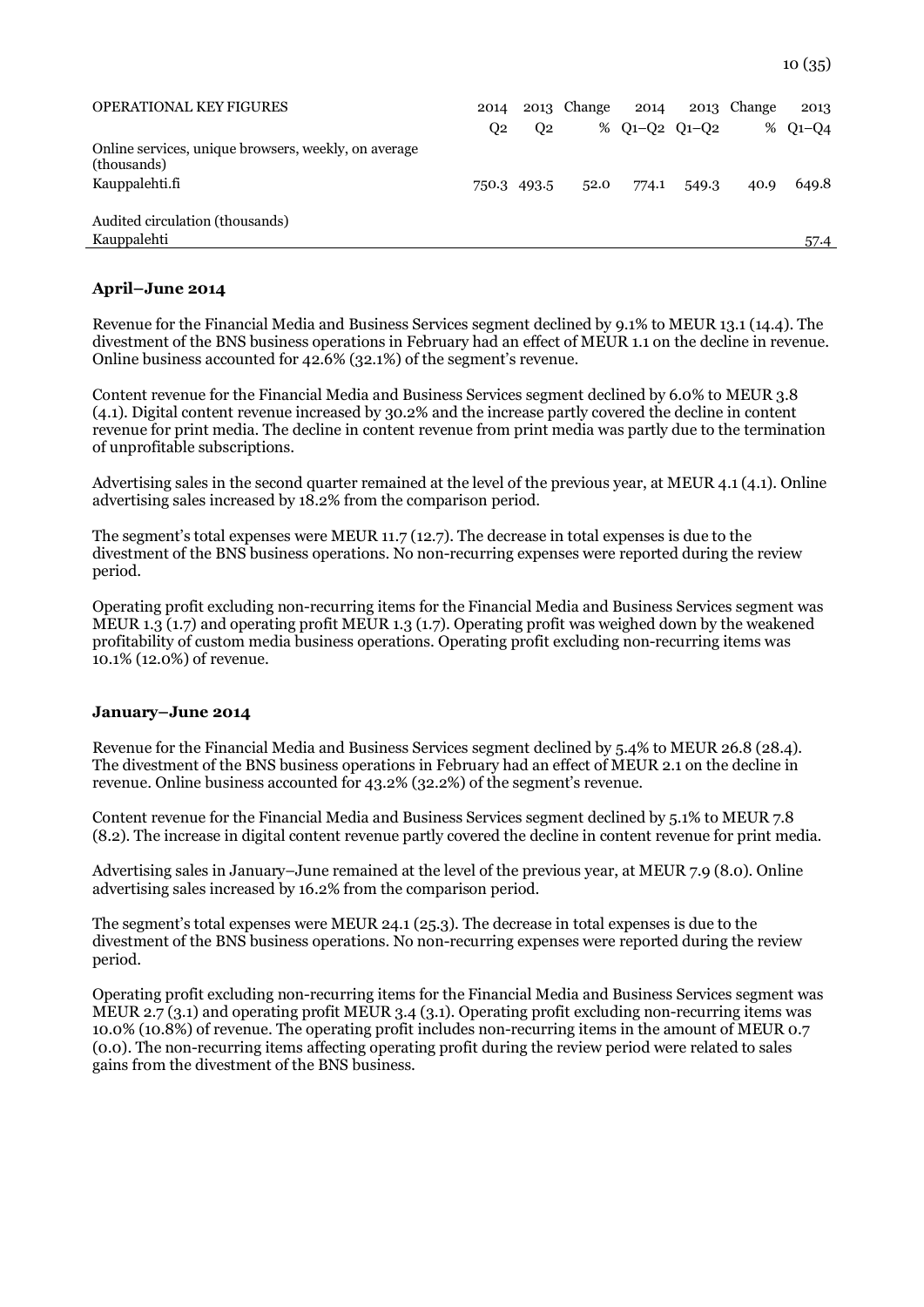## **National Consumer Media**

The National Consumer Media segment reports the various publishing services of IL-Media.

| <b>KEY FIGURES</b>                                    | 2014           | 2013           | Change  | 2014        | 2013        | Change  | 2013    |
|-------------------------------------------------------|----------------|----------------|---------|-------------|-------------|---------|---------|
| <b>MEUR</b>                                           | Q <sub>2</sub> | Q <sub>2</sub> | $\%$    | $Q1-Q2$     | $Q1-Q2$     | %       | $Q1-Q4$ |
| Revenue                                               | 12.7           | 12.4           | 3.2     | 24.3        | 24.4        | $-0.6$  | 49.0    |
| Content revenue                                       | 7.1            | 7.6            | $-6.0$  | 14.0        | 15.6        | $-10.7$ | 30.9    |
| Advertising revenue                                   | 5.6            | 4.6            | 21.2    | 10.3        | 8.6         | 19.3    | 17.5    |
| Service revenue                                       | 0.0            | 0.2            | $-90.7$ | 0.0         | 0.2         | $-82.2$ | 0.5     |
| Total expenses excluding non-recurring                |                |                |         |             |             |         |         |
| items                                                 | 11.1           | 11.4           | $-3.0$  | 21.4        | 22.6        | $-5.1$  | 44.3    |
| EBITDA excluding non-recurring items                  | 1.7            | 0.9            | 79.2    | 2.8         | 1.8         | 54.0    | 4.8     |
| <b>EBITDA</b>                                         | 1.7            | 0.9            | 79.2    | 2.8         | 1.8         | 54.0    | 4.8     |
| Operating profit excluding non-                       |                |                |         |             |             |         |         |
| recurring items                                       | 1.7            | 0.9            | 82.0    | 2.8         | 1.8         | 56.7    | 4.7     |
| Operating profit excluding non-<br>recurring items, % |                |                |         |             |             |         | 9.6     |
| Operating profit                                      | 13.1           | 7.4            | 82.0    | 11.5<br>2.8 | 7.3<br>1.8  | 56.7    |         |
| Operating profit, %                                   | 1.7            | 0.9            |         |             |             |         | 4.7     |
|                                                       | 13.1           | 7.4            |         | 11.5        | 7.3         |         | 9.6     |
| Average no. of personnel, calculated as               |                |                |         |             |             |         |         |
| full-time employees                                   | 166            | 166            | $-0.3$  | 158         | 160         | $-0.9$  | 160     |
|                                                       |                |                |         |             |             |         |         |
| Online sales                                          | 3.7            | 2.5            | 46.4    | 7.0         | 4.9         | 44.5    | 10.5    |
| Online sales, % of net sales                          | 28.8           | 20.3           |         | 29.0        | 19.9        |         | 21.5    |
|                                                       |                |                |         |             |             |         |         |
|                                                       |                |                |         |             |             |         |         |
| OPERATIONAL KEY FIGURES                               | 2014           | 2013           | Change  | 2014        | 2013        | Change  | 2013    |
|                                                       | Q <sub>2</sub> | Q <sub>2</sub> | $\%$    | $Q1-Q2$     | $Q_1 - Q_2$ | %       | $Q1-Q4$ |
| Online services, unique browsers,<br>weekly,          |                |                |         |             |             |         |         |
| on average (thousands)                                |                |                |         |             |             |         |         |
| Iltalehti.fi                                          | 4,110.6        | 3,197.6        | 28.6    | 4,169.6     | 3,173.5     | 31.4    | 3,530.1 |
| Audited circulation (thousands)                       |                |                |         |             |             |         |         |
| Iltalehti                                             |                |                |         |             |             |         | 77.3    |

## **April–June 2014**

Revenue for the National Consumer Media segment increased by 3.2% to MEUR 12.7 (12.4) in April–June. The increase in digital business offset the decline in content and advertising revenue from print media. Online business accounted for 28.8% (20.3%) of the segment's revenue.

The segment's content revenue declined by 6.0% to MEUR 7.1 (7.6) in April–June, mainly due to the decrease of Iltalehti's circulation. Iltalehti's market share during the review period was 39.3% (39.9%).

The segment's advertising sales increased by 21.2% to MEUR 5.6 (4.6). Advertising sales for print media decreased by 6.2% The segment's online sales increased by 46.6% to MEUR 3.6 (2.5). Mobile and IL-TV media sales also developed favourably.

The segment's total expenses were MEUR 11.1 (11.4). The decrease in total expenses was particularly affected by the decrease in printing and distribution costs due to lower print media sales.

The segment's operating profit was MEUR 1.7 (0.9), or 13.1% (7.4%) of revenue. No non-recurring income or expenses were reported in the review period.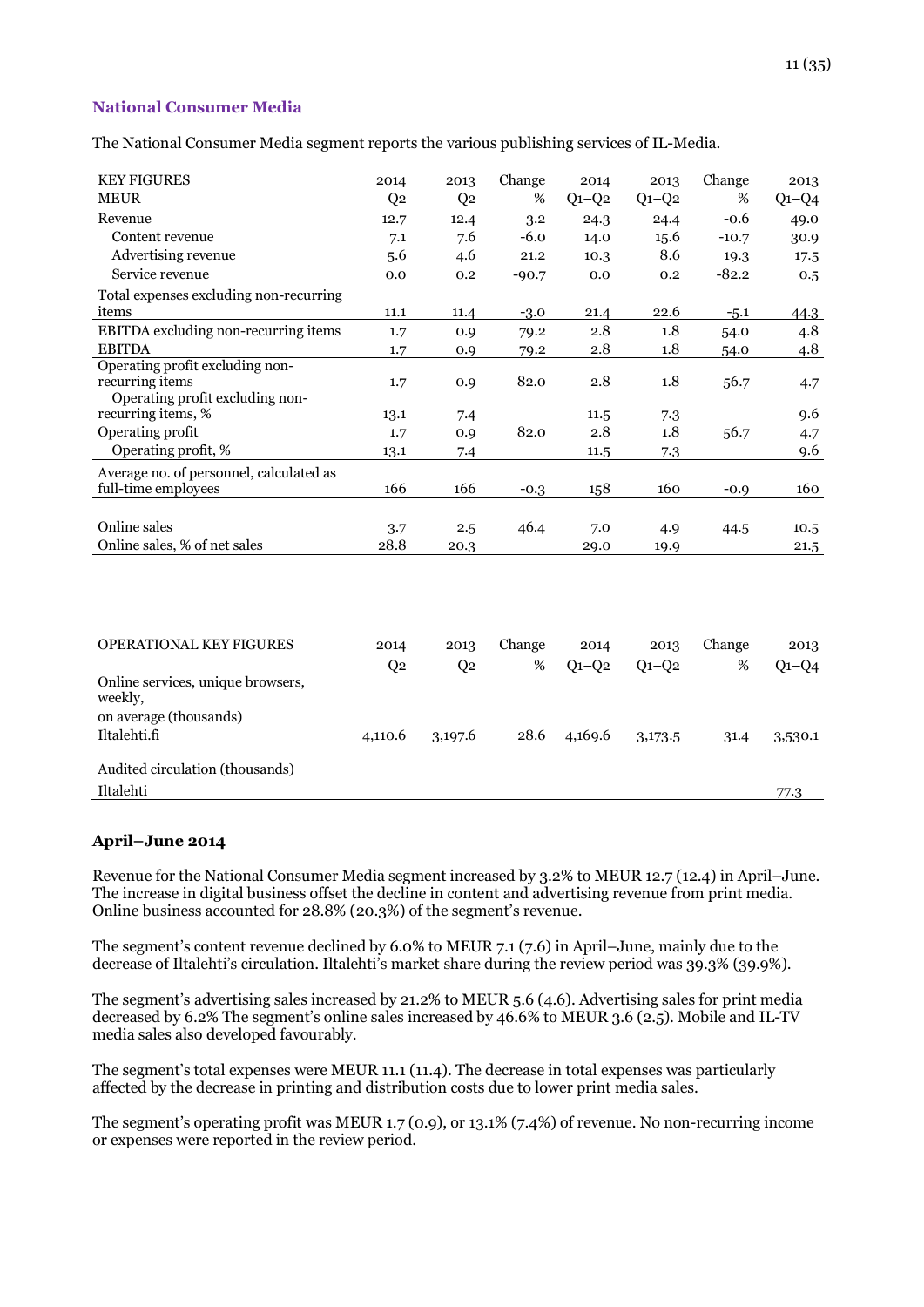#### **January–June 2014**

Revenue for the National Consumer Media segment declined by 0.6% to MEUR 24.3 (24.4) in January– June. Online business accounted for 29.0% (19.9%) of the segment's revenue.

The segment's content revenue declined by 10.7% to MEUR 14.0 (15.6) in January–June, mainly due to the decrease of Iltalehti's circulation.

The segment's advertising sales increased by 19.3% to MEUR 10.3 (8.6). Advertising sales for print media decreased by 11.3% The segment's online advertising sales increased by 44.7% to MEUR 6.9 (4.8).

The segment's operating profit was MEUR 2.8 (1.8). Operating profit was 11.5% (7.3%) of revenue. No nonrecurring income or expenses were reported in the first half of the year.

#### **Regional Media**

The Regional Media segment reports the publishing activities of more than 30 newspapers of Alma Regional Media and the Group's printing and distribution company Alma Manu. The segment's best-known title is Aamulehti.

| <b>KEY FIGURES</b>                                                                   | 2014           | 2013           | Change | 2014    | 2013    | Change | 2013    |
|--------------------------------------------------------------------------------------|----------------|----------------|--------|---------|---------|--------|---------|
| <b>MEUR</b>                                                                          | Q <sub>2</sub> | Q <sub>2</sub> | $\%$   | $Q1-Q2$ | $Q1-Q2$ | %      | $Q1-Q4$ |
| Revenue                                                                              | 37.2           | 37.2           | 0.0    | 72.4    | 73.8    | $-1.9$ | 147.1   |
| Content revenue                                                                      | 16.1           | 16.6           | $-2.9$ | 32.7    | 33.6    | $-2.8$ | 67.6    |
| Advertising revenue                                                                  | 17.0           | 17.7           | $-3.8$ | 31.5    | 33.7    | $-6.5$ | 66.5    |
| Service revenue                                                                      | 4.1            | 2.9            | 40.1   | 8.2     | 6.5     | 26.7   | 13.0    |
| Total expenses excluding non-                                                        |                |                |        |         |         |        |         |
| recurring items                                                                      | 34.3           | 35.9           | $-4.6$ | 69.3    | 70.4    | $-1.7$ | 137.4   |
| <b>EBITDA</b> excluding non-recurring                                                |                |                |        |         |         |        |         |
| items                                                                                | 4.4            | 2.7            | 59.7   | 6.1     | 5.5     | 10.8   | 15.3    |
| <b>EBITDA</b>                                                                        | 4.4            | 2.3            | 88.6   | 6.1     | 5.1     | 20.5   | 14.5    |
| Operating profit excluding non-                                                      |                |                |        |         |         |        |         |
| recurring items                                                                      | 3.0            | 1.3            | 130.5  | 3.2     | 3.4     | $-5.9$ | 9.8     |
| Operating profit excluding non-                                                      |                |                |        |         |         |        |         |
| recurring items, %                                                                   | 8.0            | 3.5            |        | 4.4     | 4.6     |        | 6.6     |
| Operating profit                                                                     | 3.0            | $-2.2$         | 236.1  | 3.2     | $-0.1$  | 2543.4 | 4.3     |
| Operating profit, %                                                                  | 8.0            | $-5.9$         |        | 4.4     | $-0.2$  |        | 2.9     |
| Average no. of personnel, calculated as<br>full-time employees, excl. delivery staff | 769            | 794            | $-3.1$ | 749     | 804     | $-6.7$ | 786     |
| Average no. of delivery staff                                                        | 981            | 962            | 1.9    | 974     | 974     | 0.1    | 998     |
| Online sales                                                                         |                |                | 76.1   |         |         |        |         |
| Online sales, % of net sales                                                         | 0.9            | 0.5            |        | 1.7     | 1.1     | 60.7   | 2.6     |
|                                                                                      | 2.5            | 1.4            |        | 2.4     | 1.5     |        | 1.8     |
| <b>OPERATIONAL</b>                                                                   | 2014           | 2013           | Change | 2014    | 2013    | Change | 2013    |
| <b>KEY FIGURES</b>                                                                   | Q <sub>2</sub> | Q <sub>2</sub> | $\%$   | $Q1-Q2$ | $Q1-Q2$ | %      | $Q1-Q4$ |
| Online services, unique browsers,<br>weekly, on average (thousands)                  |                |                |        |         |         |        |         |
| Aamulehti.fi                                                                         | 414.8          | 388.9          | 6.7    | 417.8   | 389.8   | 7.2    | 396.3   |
| Audited circulation (thousands)                                                      |                |                |        |         |         |        |         |
| Aamulehti                                                                            |                |                |        |         |         |        | 113.1   |
| Printing volume (in thousands)                                                       | 62,962         | 46,682         |        | 125,623 | 94,542  |        | 194,978 |
| Paper usage (tons)                                                                   | 5,847          | 5,501          |        | 12,516  | 11,872  |        | 23,489  |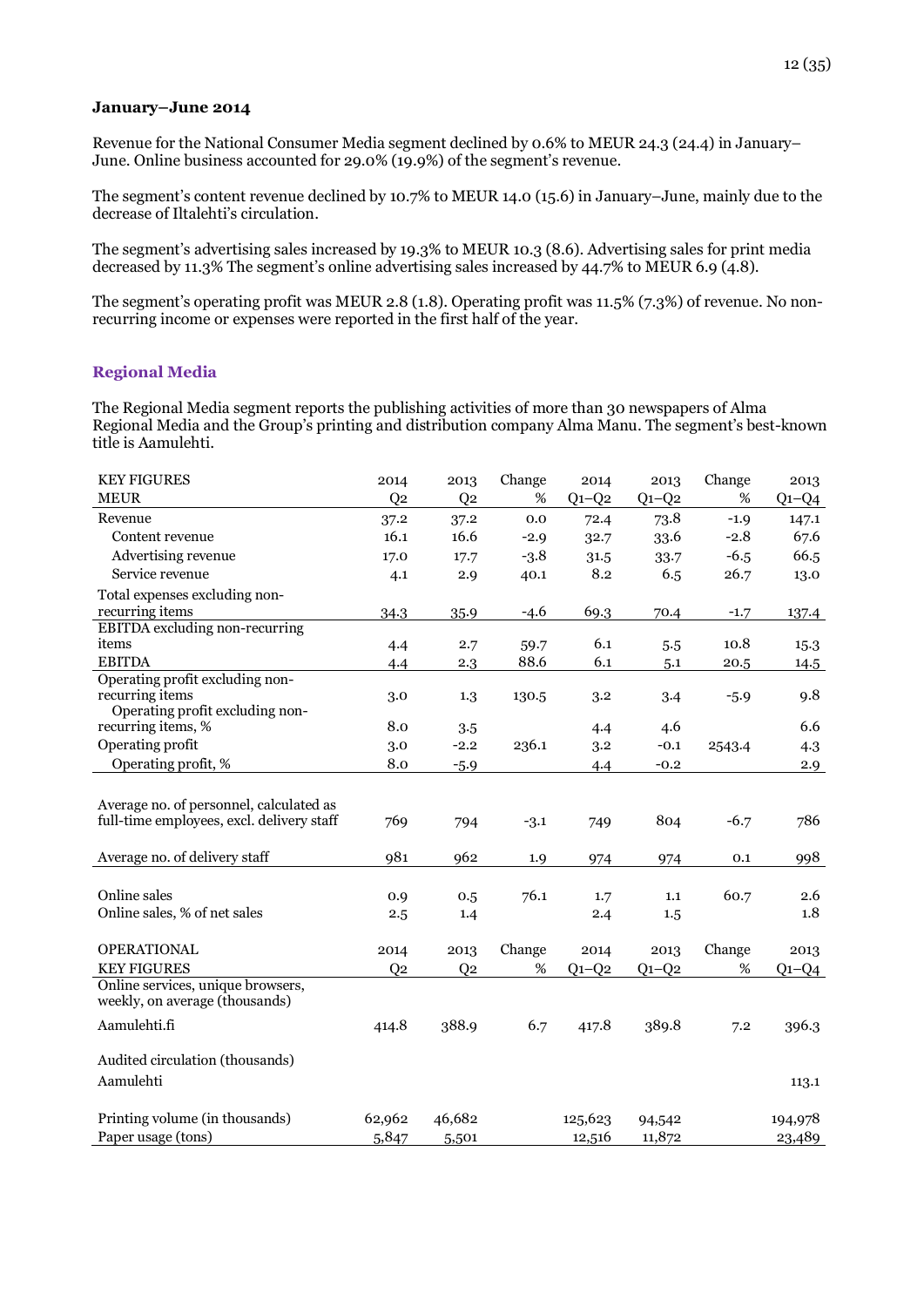## **April–June 2014**

Revenue for the Regional Media segment in April–June was at the previous year's level, amounting to MEUR 37.2 (37.2). Online business accounted for 2.5% (1.4%) of the segment's revenue.

The segment's content revenue declined by 2.9% to MEUR 16.1 (16.6) in April–June, which was due to circulation decreases for printed newspapers.

The segment's advertising sales declined by 3.8% to MEUR 17.0 (17.7). Advertising sales for print media declined by 4.4%. The decline in advertising sales slowed down compared to the first few months of the year, primarily due to the positive development of sales in May. The segment's online advertising sales increased by 16.3% to MEUR 0.5 (0.5).

The segment's service revenue increased by 40.1% to MEUR 4.1 (2.9). The revenue increase is attributable to the increase in Alma Manu's printing revenue from external customers.

The segment's total expenses excluding non-recurring items were MEUR 34.3 (35.9) and total expenses MEUR 34.3 (39.4). The factors contributing to the decline in total expenses included efficiency improvement measures for newspapers as well as printing operations. The non-recurring items in the comparison period were related to write-downs resulting from the closure of the Rovaniemi printing press.

Due to the performance being weaker than expected, Alma Media launched streamlining measures in Alma Regional Media in April. As a result of the negotiations, Alma Regional Media reached an agreement on savings in annual personnel costs of approximately MEUR 1.5 for 2014. The savings will be achieved by exchanging bonus holiday pay for days off, or alternatively by temporary layoffs.

The segment's operating profit excluding non-recurring items was MEUR 3.0 (1.3) and operating profit MEUR 3.0 (-2.2). Operating profit excluding non-recurring items was 8.0% (3.5%) of revenue.

## **January–June 2014**

Revenue for the Regional Media segment declined by 1.9% to MEUR 72.4 (73.8) in January–June. Online business accounted for 2.4% (1.5%) of the segment's revenue.

The segment's content revenue declined by 2.8% to MEUR 32.7 (33.6) in January–June, mainly due to the decrease in print media circulation.

The segment's advertising sales declined by 6.5% to MEUR 31.5 (33.7). Advertising sales for print media declined by 7.4%. Nationwide advertising sales, in particular, decreased from the comparison period. The segment's online advertising sales increased by 17.7% to MEUR 1.0 (0.9).

The segment's service revenue increased by 26.7% to MEUR 8.2 (6.5). The revenue increase is attributable to the increase in Alma Manu's printing revenue from external customers.

The segment's total expenses excluding non-recurring items were MEUR 69.3 (70.4) and total expenses MEUR 69.3 (73.9). The non-recurring items in the comparison period were related to write-downs resulting from the closure of the Rovaniemi printing press.

Operational reliability at the new printing facility in Tampere continued to improve, and paper losses in connection with production changes have been successfully reduced. Printing operations in Rovaniemi were discontinued on 31 March 2014, and the printing of Pohjolan Sanomat and Lapin Kansa was transferred to a printing house outside the Group.

The segment's operating profit excluding non-recurring items was MEUR 3.2 (3.4) and operating profit MEUR 3.2 (-0.1). Operating profit excluding non-recurring items was 4.4% (4.6%) of revenue.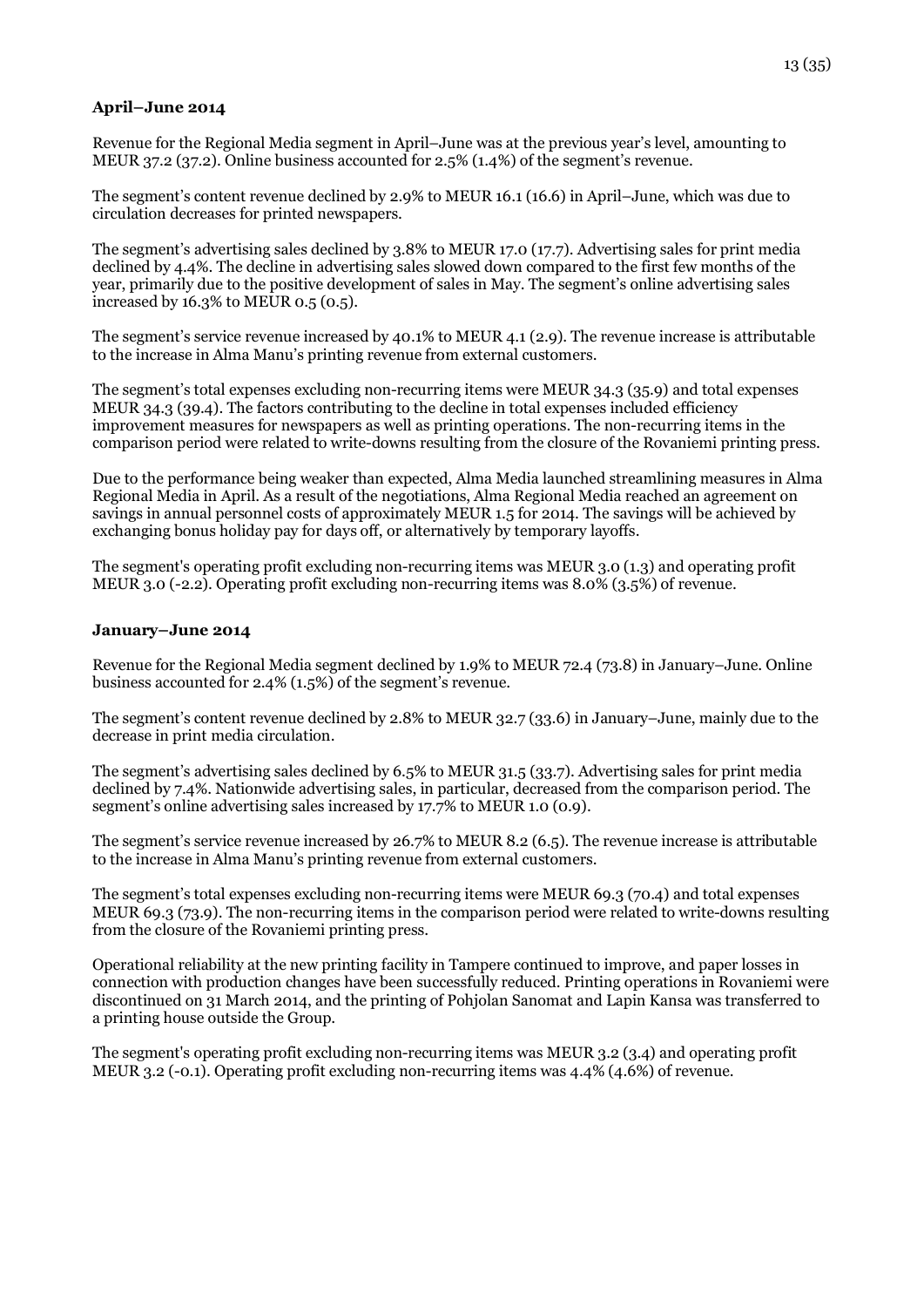#### **Associated companies**

| <b>SHARE OF PROFIT OF ASSOCIATED</b>         |      |      |             |             |         |
|----------------------------------------------|------|------|-------------|-------------|---------|
| <b>COMPANIES</b>                             | 2014 | 2013 | 2014        | 2013        | 2013    |
| <b>MEUR</b>                                  | Q2   | Q2   | $Q_1 - Q_2$ | $Q_1 - Q_2$ | $Q1-Q4$ |
| Digital Consumer Services                    | 0.0  | 0.0  | $-0.1$      | 0.0         | 0.1     |
| <b>Financial Media and Business Services</b> |      |      |             |             |         |
| Talentum Ovi                                 | 0.1  | 0.2  | 0.3         | 0.3         | $-3.1$  |
| National Consumer Media                      | 0.0  | 0.0  | 0.0         | 0.0         | 0.0     |
| Regional Media                               | 0.0  | 0.0  | 0.0         | 0.0         | $-1.4$  |
| Other associated companies                   | 0.2  | 0.1  | 0.3         | 0.2         | 0.3     |
| Total                                        | 0.3  | 0.2  | 0.4         | 0.4         | $-4.1$  |

Alma Media Group holds a 32.14% stake in Talentum Oyj, which is reported under the Financial Media and Business Services segment.

Alma Media acquired 35% of the share capital of the leading online travel service Rantapallo Oy in February. Starting from the first quarter of 2014, Rantapallo is reported as an associated company of Alma Media under the Digital Consumer Services segment.

#### **Non-recurring items**

A non-recurring item is a comprehensive income or expense arising from non-recurring or rare events. Gains or losses from the sale or discontinuation of business operations or assets, gains or losses from restructuring business operations as well as impairment losses of goodwill and other assets are recognised as non-recurring items. Non-recurring items are recognised in the profit and loss statement within the corresponding income or expense group.

| NON-RECURRING ITEMS                          | 2014           | 2013           | 2014    | 2013        | 2013    |
|----------------------------------------------|----------------|----------------|---------|-------------|---------|
| <b>MEUR</b>                                  | Q <sub>2</sub> | Q <sub>2</sub> | $Q1-Q2$ | $Q_1 - Q_2$ | $Q1-Q4$ |
| <b>Digital Consumer Services</b>             |                |                |         |             |         |
| Restructuring                                |                |                |         |             | $-0.2$  |
| Gains on sales of assets                     |                | 8.4            |         | 8.4         | 8.5     |
|                                              |                |                |         |             |         |
| <b>Financial Media and Business Services</b> |                |                |         |             |         |
| Gains on sales of assets                     |                |                | 0.7     |             |         |
|                                              |                |                |         |             |         |
| Regional Media                               |                |                |         |             |         |
| Restructuring                                |                | $-3.5$         |         | $-3.5$      | $-5.5$  |
|                                              |                |                |         |             |         |
| Non-allocated                                |                |                |         |             |         |
| Restructuring                                | $-0.2$         |                | $-0.2$  |             |         |
| NON-RECURRING ITEMS IN                       |                |                |         |             |         |
| OPERATING PROFIT                             | $-0.2$         | 4.9            | 0.6     | 4.9         | 2.8     |
|                                              |                |                |         |             |         |
| Impairment losses of associated              |                |                |         |             |         |
| companies                                    |                |                |         |             | $-5.0$  |
|                                              |                |                |         |             |         |
| NON-RECURRING ITEMS IN PROFIT                |                |                |         |             |         |
| <b>BEFORE TAX</b>                            | $-0.2$         | 4.9            | 0.6     | 4.9         | $-2.1$  |

The non-recurring items in January–June 2014 comprised the sales gains from the divestment of Baltic News Service and items related to the restructuring of operations.

#### **Balance sheet and financial position**

At the end of June 2014, the consolidated balance sheet stood at MEUR 271.3 (286.2). The Group's equity ratio at the end of June was 38.9% (32.9%) and equity per share was EUR 1.09 (1.12).

The consolidated cash flow from operations in April–June was MEUR 3.0 (-4.2). Cash flow before financing was MEUR 2.1 (2.1). The consolidated cash flow from operations in January–June was MEUR 19.7 (12.5). Cash flow before financing was MEUR 26.4 (17.0).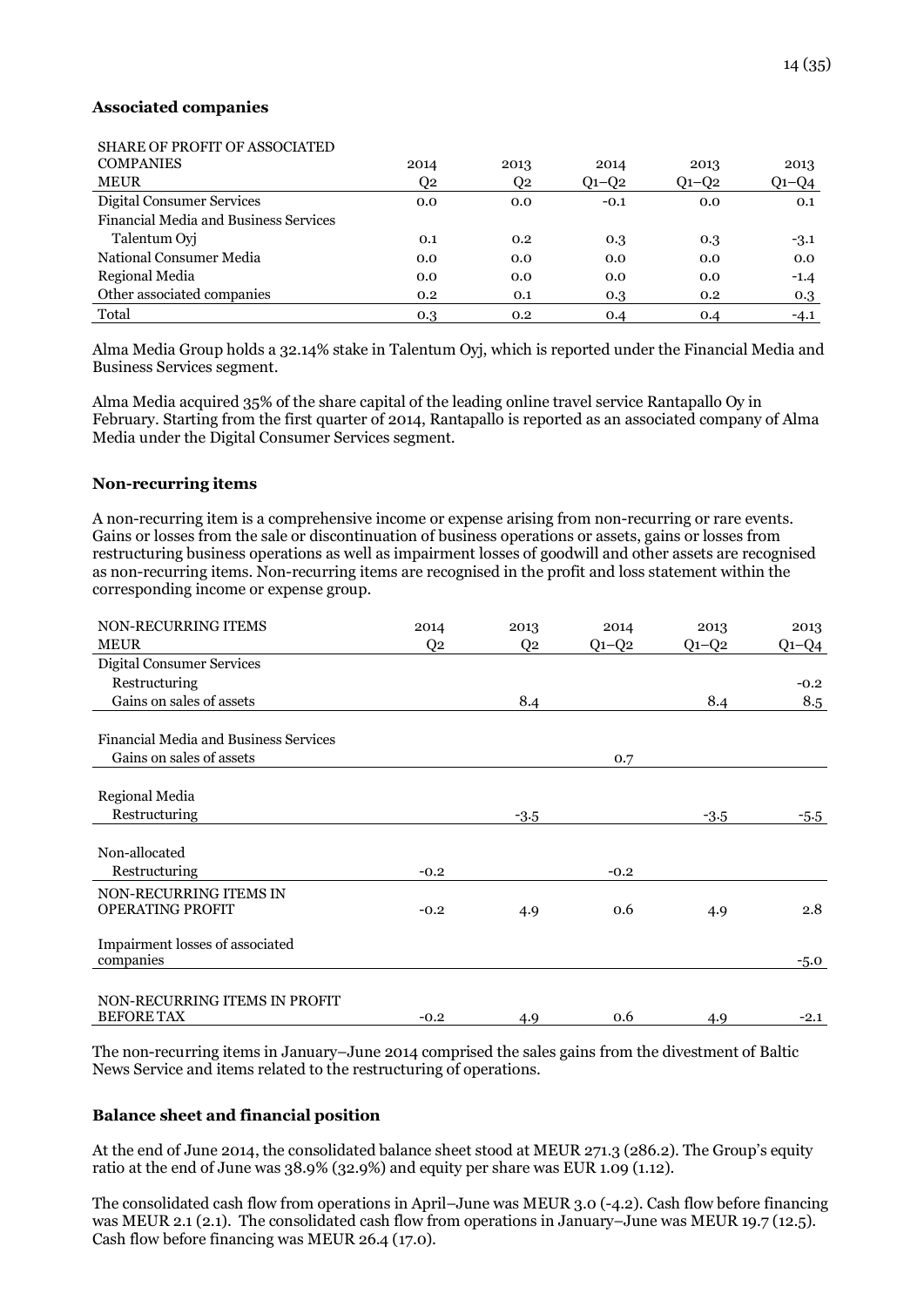The Group's interest-bearing debt at the end of June amounted to MEUR 93.3 (116.0). The total interestbearing debt at the end of June comprised MEUR 71.8 in finance leasing debt, MEUR 9.5 in loans from financial institutions and MEUR 12.0 in commercial papers.

The Group's interest-bearing net debt at the end of June stood at MEUR 79.7 (103.5). The decrease in net debt was due to cash flows from business reorganisation and cash flow from operations, seasonally strongest early in the year.

Alma Media has one MEUR 25 and two MEUR 20 committed financing limits at its disposal, of which MEUR 65 were unused on 30 June 2014. In addition, the company has a commercial paper programme of MEUR 100 in Finland. Of the commercial paper programme, MEUR 88 were unused on 30 June 2014.

Alma Media did not have financial assets or liabilities created in conjunction with business combinations measured at fair value and recognised through profit or loss on 30 June 2014.

## **Capital expenditure**

Alma Media Group's capital expenditure in January–June 2014 totalled MEUR 12.0 (57.3). The capital expenditure during the review period comprised the acquisitions of new recruitment service companies in Hungary, Poland and Czech Republic, increasing the shareholding in Alma Career Oy in Finland, buying shares in the associated company Alkali Oy to make it a subsidiary, as well as normal operating and maintenance investments.

## **Administration**

Alma Media Corporation's Annual General Meeting (AGM) held on 20 March 2014 elected Niklas Herlin, Esa Lager, Petri Niemisvirta, Perttu Rinta, Erkki Solja, Catharina Stackelberg-Hammarén and Harri Suutari as members of the company's Board of Directors. In its constitutive meeting held after the AGM, the Board of Directors elected Harri Suutari as its Chairman.

The Board of Directors appointed the members of its permanent committees. Perttu Rinta and Catharina Stackelberg-Hammarén were elected as members of the Audit Committee and Esa Lager as Chairman of the Committee. Esa Lager, Niklas Herlin and Erkki Solja were elected as members of the Nomination and Compensation Committee and Petri Niemisvirta as Chairman of the Committee.

The Board of Directors of Alma Media Corporation has evaluated that with the exception of Perttu Rinta, Esa Lager and Niklas Herlin, the elected members of the Board of Directors are independent of the company and its significant shareholders. The members named above are evaluated to be independent of the company but dependent on its significant shareholders.

Mikko Korttila, General Counsel of Alma Media Corporation, was appointed secretary to the Board of Directors.

The AGM appointed PricewaterhouseCoopers Oy as the company's auditors, with Markku Launis, APA, as principal auditor.

Alma Media Corporation applies the Finnish Corporate Governance Code for listed companies, issued by the Securities Market Association on 15 June 2010 and in effect since 1 October 2010, in its unaltered form. The Corporate Governance Statement as well as the details of salaries and bonuses for 2013 is available on the company's website at www.almamedia.com/investors.

#### **Dividends**

In accordance with the proposal by the Board of Directors, the AGM resolved that no dividend be paid for the financial year 2013. The company has no retained earnings.

#### **Use of the invested non-restricted equity fund**

In accordance with the proposal of the Board of Directors, the AGM resolved that EUR 76,100,000 be used from the invested non-restricted equity fund, complying with the company's balance sheet of 31 December 2013, to cover losses. The covering of losses improves the preconditions for the distribution of profit in future financial periods.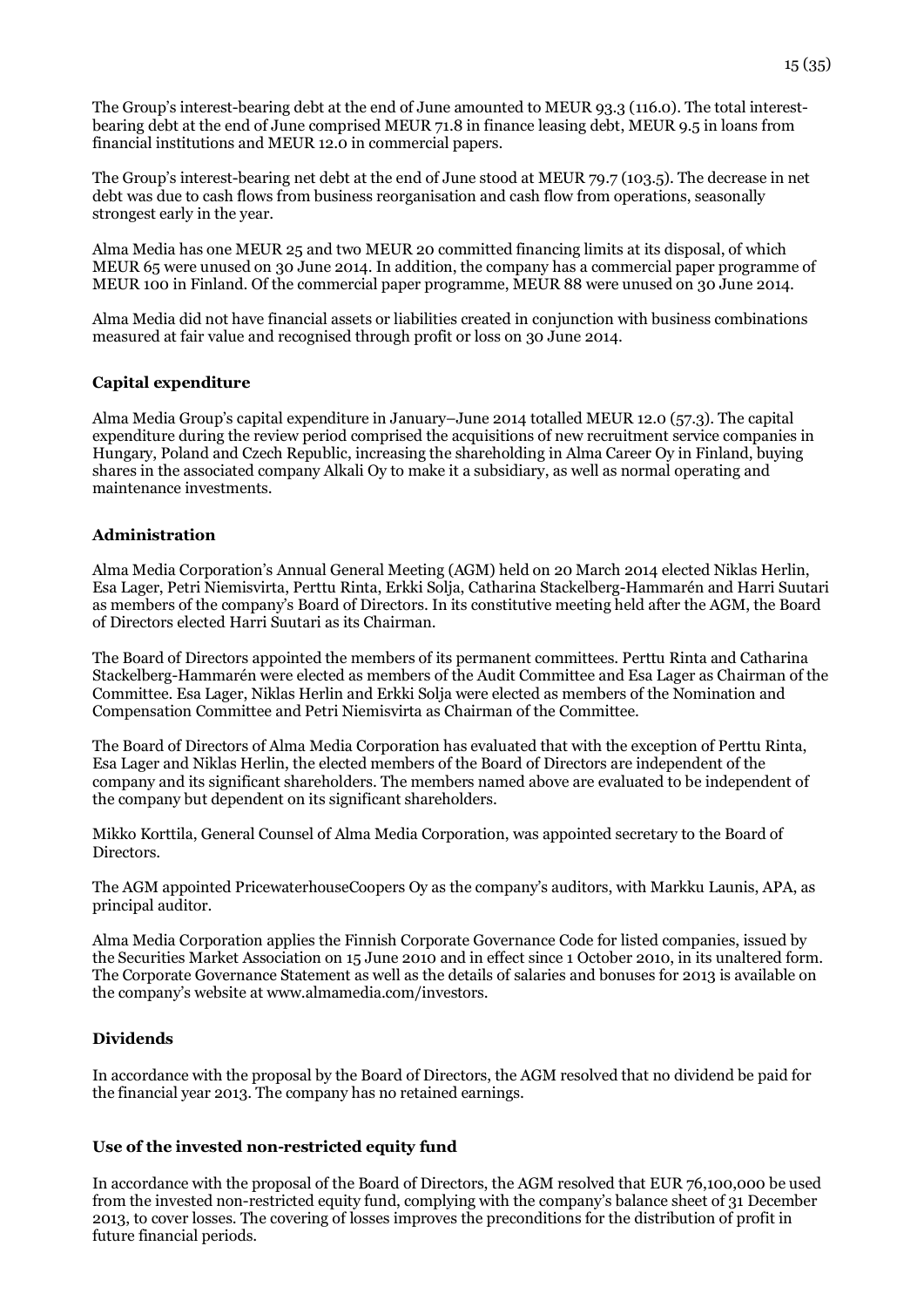## **Capital repayment**

In accordance with the proposal of the Board of Directors, the AGM resolved to distribute EUR 0.10 per share as capital repayments from the invested non-restricted equity. At the time of the AGM, the company had 75,486,853 shares, translating into a repayment amount of EUR 7,548,685. Capital repayments were paid to shareholders registered in Alma Media Corporation's shareholder register, maintained by Euroclear Finland Ltd, on the record date, 25 March 2014. The capital repayments were paid on 1 April 2014 as proposed by the Board of Directors.

## **Authorisation to the Board of Directors to resolve capital repayment**

The AGM authorised, in accordance with the proposal by the Board of Directors, the Board, at its discretion, to resolve the distribution of funds to shareholders as capital repayments from the invested non-restricted equity fund. The maximum amount of capital repayment on the basis of the authorisation is EUR 0.10 per share. At the time of the AGM, the company had 75,486,853 shares, translating into a maximum repayment amount of EUR 7,548,685. The authorisation remains valid until the start of the subsequent AGM, yet not past 30 June 2015.

## **Other decisions by the Annual General Meeting**

As proposed by the Board of Directors, the AGM resolved to reduce the share premium fund shown on the balance sheet on 31 December 2013, EUR 319,295,759, by a total of EUR 200,000,000, which will be transferred to the company's invested non-restricted equity fund. The equity of the company consists almost entirely of restricted equity, and it is expedient for the equity structure and distribution of profits to change the structure in a way that reduces the proportion of restricted equity in total equity. The share premium fund constitutes part of the company's restricted equity, which is why reducing the fund requires a public notice to creditors in accordance with the Limited Liability Companies Act. All practicalities of reducing the share premium fund are decided by the Board of Directors.

The AGM authorised the Board of Directors to decide on a share issue. The authorisation entitles the Board to issue a maximum of 15,000,000 shares. This maximum amount of shares corresponds to approximately 20% of the total number of shares of the company. The share issue may be implemented by issuing new shares or transferring shares now in possession of the company. The authorisation entitles the Board to decide on a directed share issue, which entails deviating from the pre-emption rights of shareholders. The Board can use the authorisation in one or more parts.

The Board may use the authorisation for developing the capital structure of the company, widening the ownership base, financing or realising acquisitions or other arrangements, or for other purposes decided upon by the Board. The authorisation may not, however, be used to implement incentive programmes for the management or key employees of the company. The authorisation is valid until the following ordinary AGM, however no longer than until 30 June 2015.

## **The Alma Media share**

In April–June, altogether 2,476,173 Alma Media shares were traded on the NASDAQ OMX Helsinki Stock Exchange, representing 3.3% of the total number of shares. The closing price of the Alma Media share at the end of the last trading day of the reporting period, 30 June 2014, was EUR 2.71. The lowest quotation during the review period was EUR 2.55 and the highest EUR 2.91. Alma Media Corporation's market capitalisation at the end of the review period was MEUR 204.6.

## **Option programme and share-based incentive plan**

Alma Media has the option programme 2009 in effect. The programme is an incentive and commitment system for Group management. If all the subscription rights are exercised, the programme 2009 will dilute the holdings of the earlier shareholders by a maximum of 2.0%. Further details about the programme are given in the notes to this Interim Report.

The Board of Directors of Alma Media Corporation decided in 2012 on a new share-based incentive plan for the Group's key employees. The new Performance Share Plan consists of three performance periods, the calendar years 2012, 2013 and 2014. The Board of Directors will decide on the plan's performance criteria and the achievement targets at the beginning of each performance period. No rewards were paid for the performance periods 2012 and 2013. The potential reward from the plan for the performance period 2014 will be based on Alma Media Group's profitability, and it will be paid partly in the company's shares and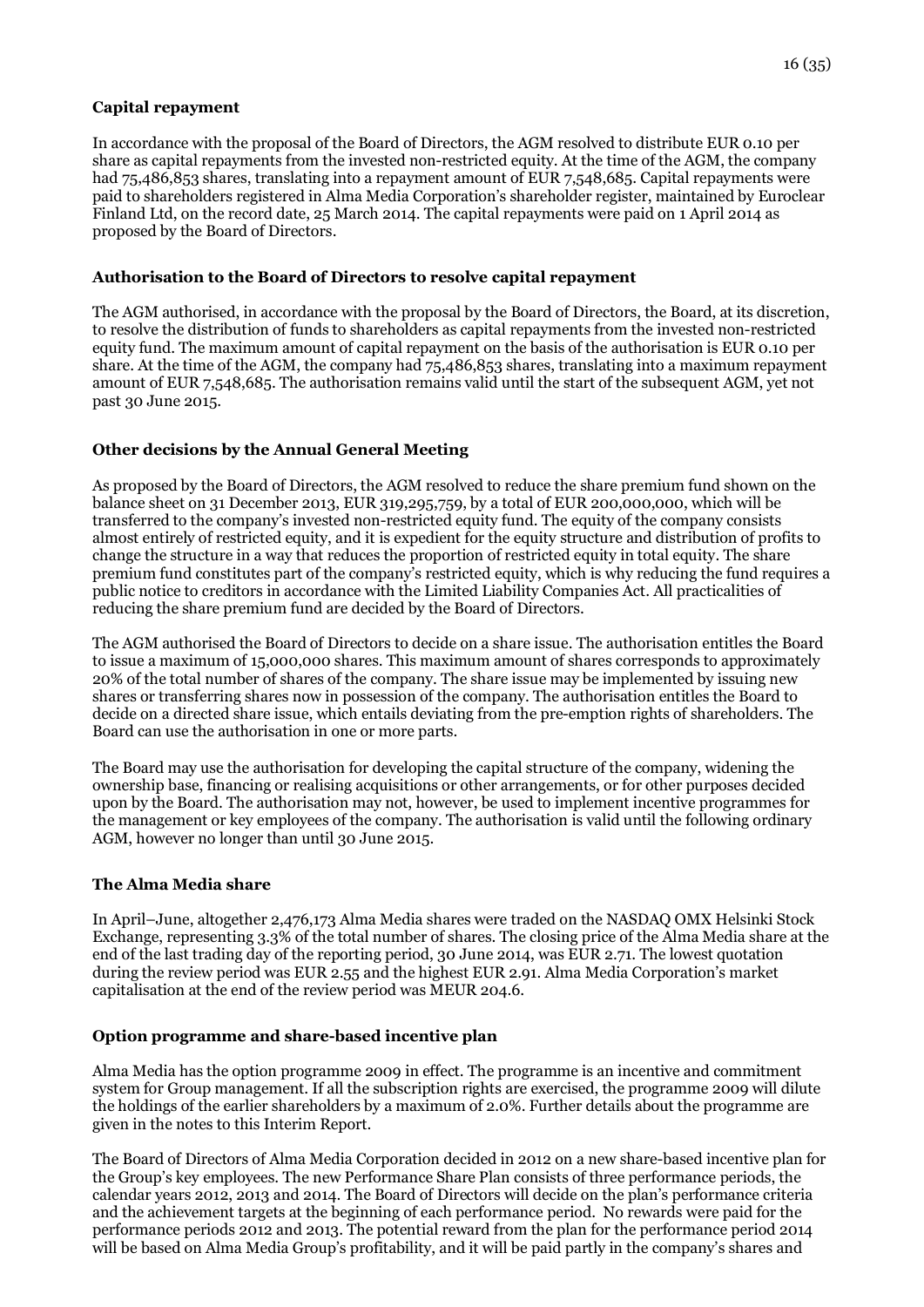partly in cash in 2015. For the members of the Group Executive Team, the plan additionally includes one three-year performance period, the calendar years 2012–2014, based on the profitable growth of the Group. No reward is expected to be paid for these performance periods. The Performance Share Plan includes approximately 20 persons.

## **Other authorisations of the Board of Directors**

The Board of Directors has no other current authorisations.

## **Market liquidity guarantee**

The Alma Media share has no market liquidity guarantee in effect.

## **Flagging notices**

In the second quarter of 2014, Alma Media did not receive notices of changes in shareholdings pursuant to Chapter 9, Section 5 of the Finnish Securities Markets Act.

#### **Risks and risk management**

The purpose of Alma Media Group's risk management activities is to continuously evaluate and manage all opportunities, threats and risks in conjunction with the company's operations to enable the company to reach its set objectives and to secure business continuity.

The risk management process identifies and controls the risks, develops appropriate risk management methods and regularly reports on risk issues to the risk management organisation. Risk management is part of Alma Media's internal control function and thereby part of good corporate governance. Limits and processing methods are set for quantitative and qualitative risks by the corporate risk management system in writing.

The most critical strategic risks for Alma Media are a significant drop in its print newspaper readership, a permanent decline in advertising sales and a significant increase in distribution and delivery costs. The media industry is undergoing changes following the transformation in media consumption and technological development. Alma Media's strategic objective is to meet this challenge through renewal and the development of new business in digital consumer and business services.

Fluctuating economic cycles are reflected in the development of advertising sales. Advertising sales account for approximately half of the Group's revenue. Business operations outside Finland, such as in the East and Central European countries, include country-specific risks relating to market development and economic growth. The expansion of business outside Finland has reduced the risks inherent in operating in one market area.

The most important operational risks are disturbances in information technology and data transfer, as well as an interruption of the printing operations.

#### **Sustainable development**

With its Code of Conduct, Alma Media is committed to supporting the universally accepted principles in the areas of human rights, labour, environment and anti-corruption laid out in the United Nations Global Compact initiative. Alma Media participates in the annual Carbon Disclosure Project (CDP) climate reporting directed at investors, and was the only media company to make it to the Nordic Climate Disclosure Leadership index in October 2013. In addition, the Alma Media share is included in the OMX GES Sustainability Finland index. Alma Media is a member of the corporate responsibility networks Nordic Media CR Forum and Finnish Business & Society.

The most significant environmental impacts of Alma Media's business operations are related to purchases, printing and delivery operations and real estate. In 2013, the company's printing facilities used approximately 24,900 (26,400) tonnes of newsprint. Alma Media used 16,333 (16,696) MWh of electric power in 2013. Additional information on the company's Sustainable Media programme is available on the Alma Media website.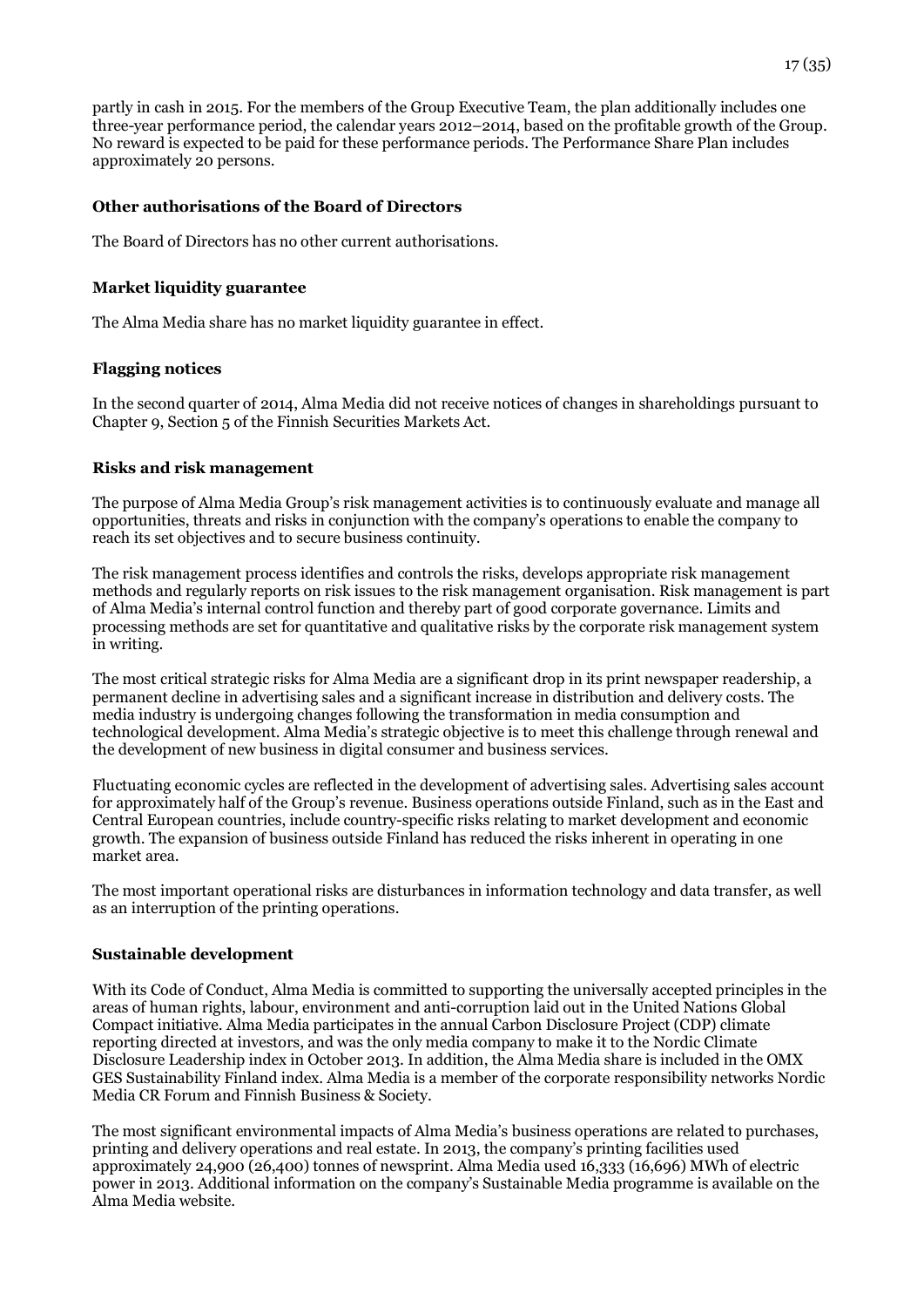# **Next interim report**

Alma Media will publish its financial results for the third quarter 2014 on Friday, 24 October 2014 at 9:00am (EEST).

ALMA MEDIA CORPORATION Board of Directors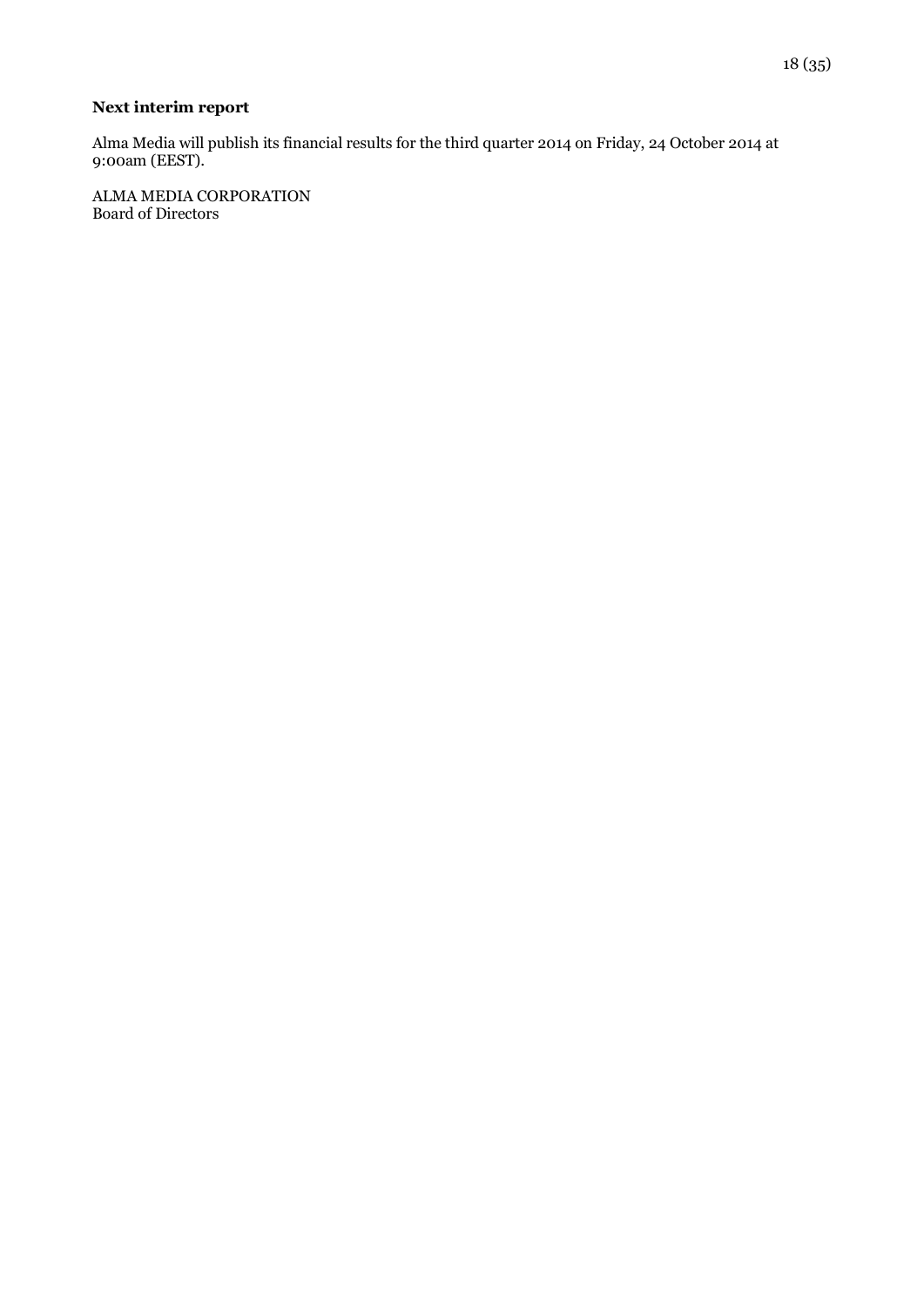## SUMMARY OF INTERIM REPORT AND NOTES

| <b>COMPREHENSIVE INCOME</b>                                                       |                |                |         |         |         |         |          |
|-----------------------------------------------------------------------------------|----------------|----------------|---------|---------|---------|---------|----------|
| <b>STATEMENT</b>                                                                  | 2014           | 2013           | Change  | 2014    | 2013    | Change  | 2013     |
| <b>MEUR</b>                                                                       | Q <sub>2</sub> | Q <sub>2</sub> | %       | $Q1-Q2$ | $Q1-Q2$ | %       | $Q1-Q4$  |
| <b>REVENUE</b>                                                                    | 75.7           | 76.3           | $-0.9$  | 148.4   | 151.2   | $-1.9$  | 300.2    |
| Other operating income                                                            | 0.2            | 8.6            | $-97.6$ | 1.1     | 8.7     | $-87.6$ | 9.2      |
| Materials and services                                                            | 19.5           | 20.7           | $-5.8$  | 38.2    | 40.8    | $-6.4$  | 79.6     |
| Employee benefits expense                                                         | 31.2           | 31.3           | $-0.3$  | 62.7    | 61.7    | 1.7     | 119.4    |
| Depreciation, amortisation and                                                    |                |                |         |         |         |         |          |
| impairment                                                                        | 3.4            | 6.5            | $-47.1$ | 7.0     | 9.0     | $-22.2$ | 18.3     |
| Other operating expenses                                                          | 15.6           | 16.9           | $-8.0$  | 32.1    | 33.5    | $-4.0$  | 65.1     |
| <b>OPERATING PROFIT</b>                                                           | 6.1            | 9.5            | $-35.5$ | 9.3     | 14.9    | $-37.4$ | 27.0     |
| Finance income                                                                    | 0.2            | 0.5            | $-54.4$ | 0.3     | 0.9     | $-66.1$ | 1.9      |
| Finance expenses                                                                  | 0.9            | 0.7            | 33.9    | 1.7     | 1.3     | 29.0    | 2.4      |
| Share of profit of associated companies                                           | 0.3            | 0.2            | 61.0    | 0.4     | 0.4     | 11.1    | $-4.1$   |
| PROFIT BEFORE TAX                                                                 | 5.8            | 9.5            | $-39.4$ | 8.4     | 15.0    | $-43.6$ | 22.4     |
| Income tax                                                                        | 1.0            | 1.6            | $-36.1$ | 1.5     | 2.9     | $-47.8$ | 6.4      |
| PROFIT FOR THE PERIOD                                                             | 4.8            | 7.9            | $-40.1$ | 6.9     | 12.0    | $-42.5$ | 16.0     |
|                                                                                   |                |                |         |         |         |         |          |
| OTHER COMPREHENSIVE INCOME:                                                       |                |                |         |         |         |         |          |
| Items that are not later transferred to be                                        |                |                |         |         |         |         |          |
| recognised through profit or loss                                                 |                |                |         |         |         |         |          |
|                                                                                   |                |                |         |         |         |         |          |
| Items arising due to the redefinition<br>of the net defined benefit liability (or |                |                |         |         |         |         |          |
| asset item)                                                                       | $-0.4$         | 0.0            |         | $-0.4$  | 0.0     |         | 0.0      |
| Tax on items that are not later                                                   |                |                |         |         |         |         |          |
| transferred to be recognised through                                              |                |                |         |         |         |         |          |
| profit or loss                                                                    | 0.0            | 0.0            |         | 0.0     | 0.0     |         | 0.0      |
| Items that may later be transferred to be                                         |                |                |         |         |         |         |          |
| recognised through profit or loss                                                 |                |                |         |         |         |         |          |
| <b>Translation differences</b>                                                    | $-0.1$         | $-0.4$         |         | $-0.1$  | $-0.3$  |         | $-0.8$   |
| Share of other comprehensive income                                               |                |                |         |         |         |         |          |
| of associated companies                                                           | $-0.2$         | $-0.5$         |         | $-0.3$  | $-0.2$  |         | $-0.4$   |
| Income tax relating to components of                                              |                |                |         |         |         |         |          |
| other comprehensive income                                                        | 0.0            | 0.0            |         | 0.0     | 0.0     |         | 0.0      |
| Other comprehensive income for the                                                |                |                |         |         |         |         |          |
| year, net of tax                                                                  | $-0.7$         | $-0.8$         |         | $-0.7$  | $-0.5$  |         | $-1.3$   |
| TOTAL COMPREHENSIVE INCOME                                                        |                |                |         |         |         |         |          |
| FOR THE PERIOD                                                                    | 4.1            | 7.1            |         | 6.2     | 11.5    |         | 14.7     |
|                                                                                   |                |                |         |         |         |         |          |
| Profit for the period attributable to:                                            |                |                |         |         |         |         |          |
| - Owners of the parent                                                            | 4.2            | 7.7            |         | 6.0     | 11.4    |         | 15.0     |
| - Non-controlling interest                                                        | 0.5            | 0.3            |         | 0.9     | 0.6     |         | 0.9      |
|                                                                                   |                |                |         |         |         |         |          |
| Total comprehensive income for the<br>period attributable to:                     |                |                |         |         |         |         |          |
| - Owners of the parent                                                            | 3.6            | 6.8            |         |         |         |         |          |
| - Non-controlling interest                                                        |                |                |         | 5.3     | 10.9    |         | 13.7     |
|                                                                                   | 0.5            | 0.3            |         | 0.9     | 0.6     |         | 0.9      |
|                                                                                   |                |                |         |         |         |         |          |
| Earnings per share calculated from the                                            |                |                |         |         |         |         |          |
| profit for the period attributable to the<br>parent company shareholders:         |                |                |         |         |         |         |          |
| - Earnings per share (basic), EUR                                                 | 0.06           | 0.10           |         | 0.08    | 0.15    |         | 0.20     |
| - Earnings per share (diluted), EUR                                               | 0.06           | 0.10           |         | 0.08    |         |         | $0.20\,$ |
|                                                                                   |                |                |         |         | 0.15    |         |          |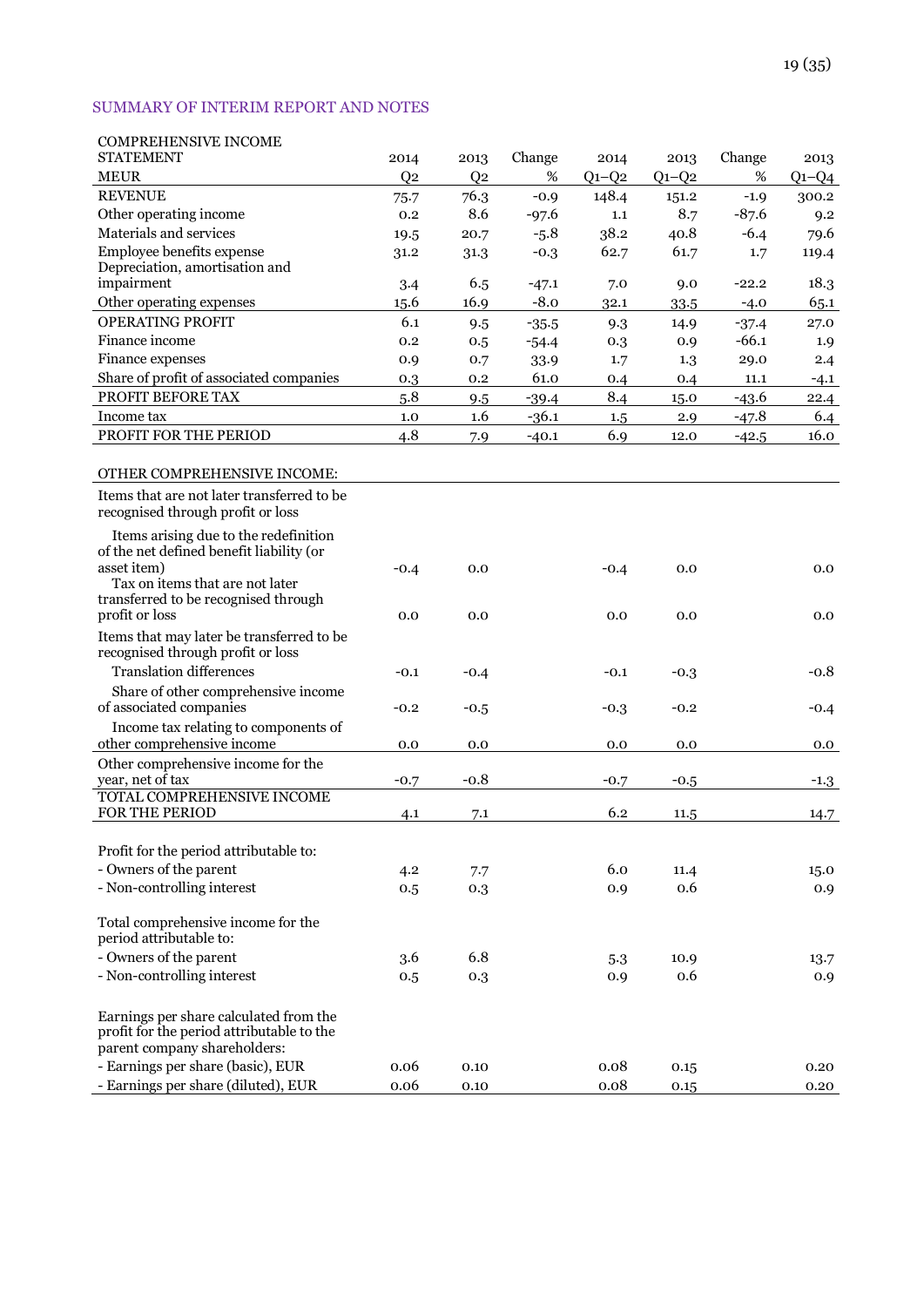| <b>BALANCE SHEET</b>                              |             |             |             |
|---------------------------------------------------|-------------|-------------|-------------|
| <b>MEUR</b>                                       | 30 Jun 2014 | 30 Jun 2013 | 31 Dec 2013 |
| <b>ASSETS</b>                                     |             |             |             |
| NON-CURRENT ASSETS                                |             |             |             |
| Goodwill                                          | 72.8        | 72.7        | 70.7        |
| Other intangible assets                           | 42.0        | 43.7        | 42.2        |
|                                                   |             |             |             |
| Tangible assets<br>Investments in associated      | 83.2        | 87.9        | 86.3        |
| companies                                         | 24.9        | 31.0        | 25.5        |
| Other non-current financial assets                | 3.8         | 3.9         | 3.8         |
| Deferred tax assets                               | 1.4         | 1.5         | 1.5         |
|                                                   |             |             |             |
| <b>CURRENT ASSETS</b>                             |             |             |             |
| Inventories                                       | 1.1         | 0.7         | 1.4         |
|                                                   |             |             |             |
| Current tax assets<br>Trade receivables and other | 2.1         | 3.0         | 0.0         |
| receivables                                       | 26.4        | 28.1        | 27.0        |
| Other current financial assets                    | 0.0         | 1.3         | 2.0         |
| Cash and cash equivalents                         | 13.6        | 12.4        | 12.3        |
| <b>TOTAL ASSETS</b>                               | 271.3       | 286.2       | 272.8       |
|                                                   |             |             |             |
| <b>MEUR</b>                                       | 30 Jun 2014 | 30 Jun 2013 | 31 Dec 2013 |
| EQUITY AND LIABILITIES                            |             |             |             |
| Share capital                                     | 45.3        | 45.3        | 45.3        |
| Share premium reserve                             | 7.7         | 7.7         | 7.7         |
| Foreign currency translation reserve              | $-0.6$      | $-0.1$      | $-0.6$      |
| Retained earnings                                 | 30.1        | 31.9        | 35.6        |
| Equity attributable to owners of the              |             |             |             |
| parent                                            | 82.4        | 84.8        | 88.1        |
| Non-controlling interest                          | 14.7        | 2.0         | 2.3         |
| <b>TOTAL EQUITY</b>                               | 97.1        | 86.8        | 90.4        |
|                                                   |             |             |             |
| <b>LIABILITIES</b>                                |             |             |             |
| NON-CURRENT LIABILITIES                           |             |             |             |
| Non-current interest-bearing                      |             |             |             |
| liabilities                                       | 75.9        | 72.9        | 69.7        |
| Deferred tax liabilities                          | 6.7         | 7.3         | 7.0         |
| Pension obligations                               | 2.9         | 2.8         | 2.6         |
| Provisions                                        | 0.0         | 0.1         | 0.0         |
| Other financial liabilities                       | 0.0         | 0.1         | 0.0         |
| Other non-current liabilities                     | 0.4         | 0.4         | 0.4         |
| <b>CURRENT LIABILITIES</b>                        |             |             |             |
| <b>Current financial liabilities</b>              | 18.0        | 43.6        | 40.8        |
| Advances received                                 | 21.4        | 22.7        | 13.7        |
|                                                   |             |             |             |
| Income tax liability                              | 0.0         | 0.0         | 1.5         |
| Provisions                                        | 3.9         | 3.8         | 4.2         |
| Trade and other payables                          | 45.0        | 45.8        | 42.4        |
| <b>TOTAL LIABILITIES</b>                          | 174.2       | 199.4       | 182.3       |
| TOTAL EQUITY AND LIABILITIES                      |             | 286.2       | 272.8       |
|                                                   | 271.3       |             |             |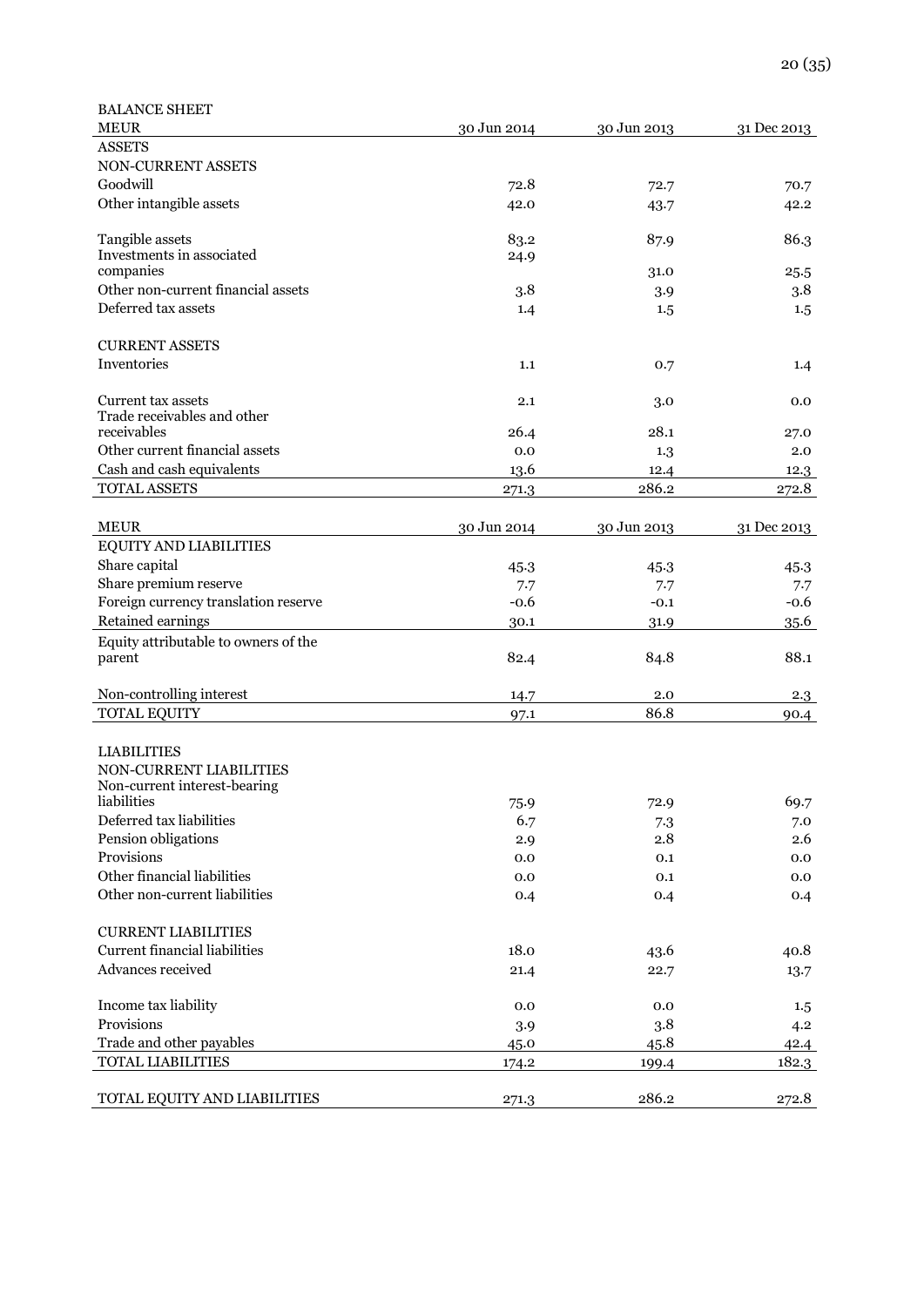## CONSOLIDATED STATEMENT OF CHANGE IN EQUITY

Column headings:  $\mathbf{A} = \mathbf{Share}$  capital B = Share premium reserve

- C = Translation differences
- D = Retained earnings
- $\mathbf{E}=\mathbf{Total}$
- F = Non-controlling interest
- $G =$  Equity total

| Attributable to equity holders of the parent company    |      |              |             |        |        |                           |        |
|---------------------------------------------------------|------|--------------|-------------|--------|--------|---------------------------|--------|
| <b>MEUR</b>                                             | A    | $\, {\bf B}$ | $\mathbf C$ | D      | Е      | $\boldsymbol{\mathrm{F}}$ | G      |
| Equity on 1 Jan 2014                                    | 45.3 | 7.7          | $-0.6$      | 35.6   | 88.1   | 2.3                       | 90.4   |
| Profit for the period                                   |      |              |             | 6.0    | 6.0    | 0.9                       | 6.9    |
| Other comprehensive income                              |      |              | $-0.1$      | $-0.7$ | $-0.7$ | 0.0                       | $-0.7$ |
| Transactions with equity holders of the parent and non- |      |              |             |        |        |                           |        |
| controlling interest                                    |      |              |             |        |        |                           |        |
| Dividends paid by parent                                |      |              |             | $-7.5$ | $-7.5$ | 0.0                       | $-7.5$ |
| Dividends paid by subsidiaries                          |      |              |             |        | 0.0    | $-0.8$                    | $-0.8$ |
| Share-based payments                                    |      |              |             |        |        |                           |        |
|                                                         |      |              |             | 0.1    | 0.1    | 0.0                       | 0.1    |
| Business combinations                                   |      |              |             | $-3.5$ | $-3.5$ | 12.2                      | 8.7    |
| Share of items recognised in the equity of associated   |      |              |             |        |        |                           |        |
| companies                                               |      |              |             | 0.0    | 0.0    |                           | 0.0    |
| Equity on 30 Jun 2014                                   | 45.3 | 7.7          | $-0.6$      | 30.1   | 82.4   | 14.7                      | 97.1   |
|                                                         |      |              |             |        |        |                           |        |
| <b>MEUR</b>                                             |      |              |             |        |        |                           |        |
| Equity on 1 Jan 2013                                    | 45.3 | 7.7          | 0.2         | 28.0   | 81.3   | 2.7                       | 84.0   |
| Profit for the period                                   |      |              | 0.0         | 11.4   | 11.4   | 0.6                       | 12.0   |
| Other comprehensive income                              |      |              | $-0.3$      | $-0.2$ | $-0.5$ |                           | $-0.5$ |
| Transactions with equity holders of the parent and non- |      |              |             |        |        |                           |        |
| controlling interest                                    |      |              |             |        |        |                           |        |
| Dividends paid by parent                                |      |              |             | $-7.5$ | $-7.5$ |                           | $-7.5$ |
| Dividends paid by subsidiaries                          |      |              |             |        |        | $-1.2$                    | $-1.2$ |
| Share-based payments                                    |      |              |             |        |        |                           |        |
|                                                         |      |              |             | 0.3    | 0.3    |                           | 0.3    |
| Share of items recognised in the equity of associated   |      |              |             |        |        |                           |        |
| companies                                               |      |              |             | $-0.1$ | $-0.1$ |                           | $-0.1$ |
| Equity on 30 Jun 2013                                   | 45.3 | 7.7          | $-0.1$      | 31.9   | 84.8   | 2.0                       | 86.8   |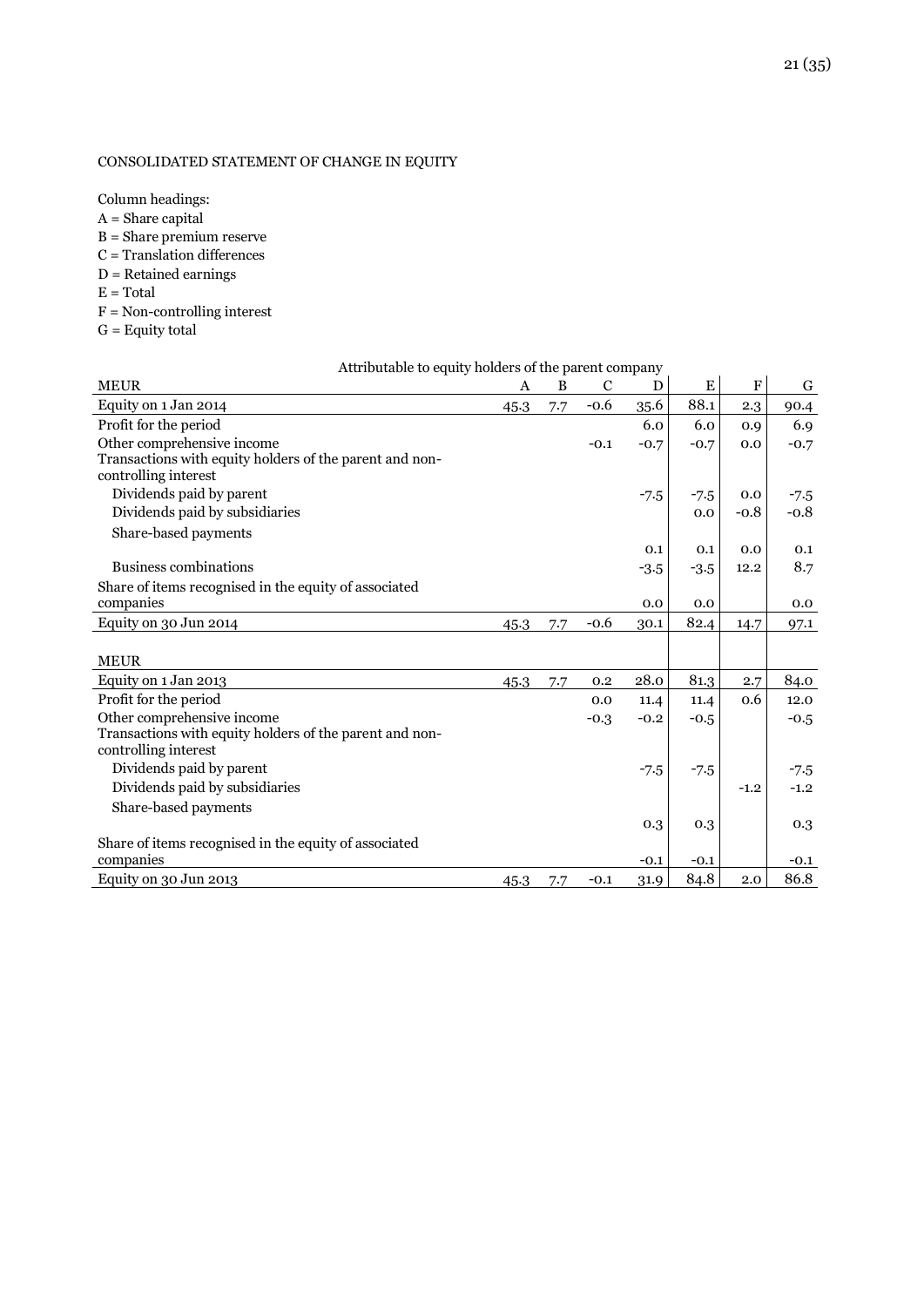| <b>CASH FLOW STATEMENT</b>                                                    | 2014           | 2013           | 2014     | 2013    | 2013     |
|-------------------------------------------------------------------------------|----------------|----------------|----------|---------|----------|
| <b>MEUR</b>                                                                   | Q <sub>2</sub> | Q <sub>2</sub> | $Q1-Q2$  | $Q1-Q2$ | $Q1-Q4$  |
| OPERATING ACTIVITIES                                                          |                |                |          |         |          |
| Profit for the period                                                         | 4.8            | 7.9            | 6.9      | 12.0    | 16.0     |
| Adjustments                                                                   | 4.7            | 2.6            | 8.4      | 6.9     | 25.4     |
| Change in working capital                                                     | $-2.7$         | $-11.1$        | 10.2     | $-0.2$  | $-11.8$  |
| Dividends received                                                            | 0.7            | 0.1            | 0.7      | 0.3     | 1.3      |
| Interest received                                                             | 0.1            | 0.0            | 0.1      | 0.0     | 0.1      |
| Interest paid and other finance expenses                                      | $-0.7$         | $-0.5$         | $-1.3$   | $-1.0$  | $-1.8$   |
| Income taxes paid                                                             | $-3.8$         | $-3.3$         | $-5.3$   | $-5.6$  | $-4.7$   |
| Net cash flow from operating activities                                       | 3.0            | $-4.2$         | 19.7     | 12.5    | 24.4     |
|                                                                               |                |                |          |         |          |
| <b>INVESTING ACTIVITIES</b>                                                   |                |                |          |         |          |
| Acquisitions of tangible and intangible                                       |                |                |          |         |          |
| assets                                                                        | $-0.9$         | $-2.0$         | $-2.0$   | $-3.9$  | $-6.2$   |
| Proceeds from sale of tangible and                                            |                |                |          |         |          |
| intangible assets                                                             | 0.1            | 0.0            | 0.1      | 0.0     | 0.0      |
| Proceeds from sale of other                                                   |                |                |          |         |          |
| investments                                                                   | 0.0            | 0.0            | 0.0      | 0.1     | 0.1      |
|                                                                               |                |                |          |         |          |
| Acquisition of subsidiaries                                                   | $-0.6$         | $-2.6$         | $-0.2$   | $-2.6$  | -2.6     |
| Acquisition of associated companies<br>Proceeds from sale of subsidiaries and | $-0.2$         | 0.0            | $-0.7$   | 0.0     | 0.0      |
| recovered acquisition cost                                                    | 0.6            | 10.5           | 9.4      | 10.5    | 10.5     |
| Proceeds from sale and repayment of                                           |                |                |          |         |          |
| capital of associated companies                                               | 0.0            | 0.4            | 0.0      | 0.4     | 0.4      |
| Net cash flows from/(used in)                                                 |                |                |          |         |          |
| investing activities                                                          | $-1.0$         | 6.4            | 6.6      | 4.6     | 2.3      |
|                                                                               |                |                |          |         |          |
| Cash flow before financing activities                                         | 2.1            | 2.1            | 26.4     | 17.0    | 26.7     |
|                                                                               |                |                |          |         |          |
| <b>FINANCING ACTIVITIES</b>                                                   |                |                |          |         |          |
| Current loans taken                                                           | 39.0           | 54.0           | 108.0    | 54.0    | 143.5    |
|                                                                               |                |                |          |         |          |
| Repayment of current loans                                                    | $-41.1$        | $-59.2$        | $-124.8$ | $-66.8$ | $-166.0$ |
| Dividends paid                                                                | $-0.2$         | $-0.1$         | $-8.3$   | $-8.7$  | $-8.7$   |
| Net cash flows from/(used in)                                                 |                |                |          |         |          |
| financing activities                                                          | $-2.3$         | $-5.3$         | $-25.1$  | $-21.6$ | $-31.2$  |
|                                                                               |                |                |          |         |          |
| Change in cash and cash equivalent                                            |                |                |          |         |          |
| funds<br>$(increase + / decrease -)$                                          |                |                |          |         |          |
| Cash and cash equivalents at                                                  | $-0.3$         | $-3.2$         | 1.3      | $-4.5$  | $-4.5$   |
| beginning of period                                                           | 13.9           | 15.7           | 12.3     | 17.1    | 17.1     |
| Effect of change in foreign exchange                                          |                |                |          |         |          |
| rates                                                                         | 0.0            | $-0.1$         | 0.0      | $-0.1$  | $-0.3$   |
| Cash and cash equivalents at end of                                           |                |                |          |         |          |
| period                                                                        | 13.6           | 12.4           | 13.6     | 12.4    | 12.3     |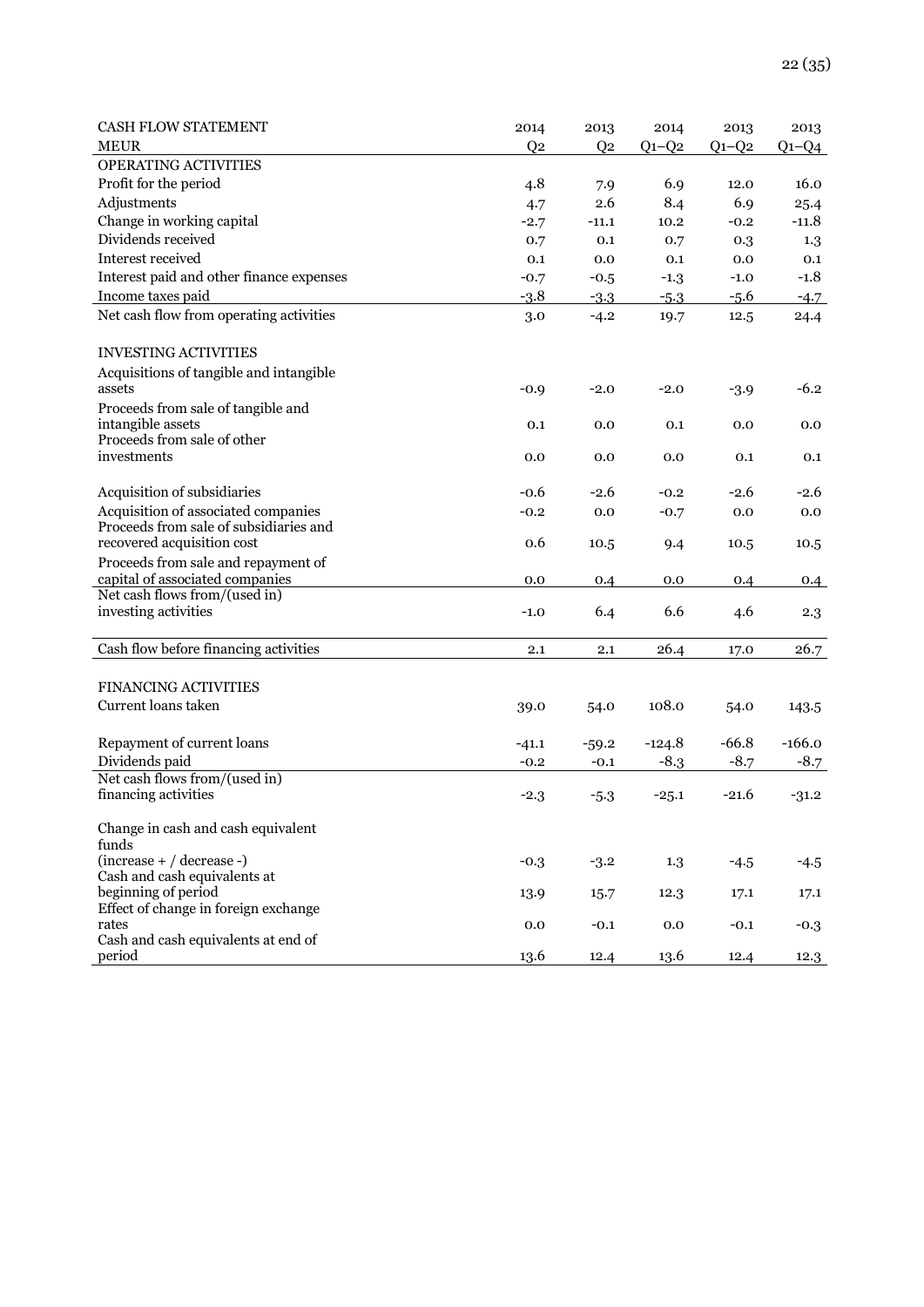## **Acquired businesses in 2014**

Alma Media has acquired the following business operations during 2014:

|                                      | <b>Business</b> | Acquisition<br>date | <b>Group share</b> |
|--------------------------------------|-----------------|---------------------|--------------------|
| Digital Consumer Services segment    |                 |                     |                    |
| Monster HU                           | Online service  | 3 Jan 2014          | 85%                |
| Monster PL                           | Online service  | 3 Jan 2014          | 85%                |
| Monster CZ                           | Online service  | 3 Jan 2014          | 85%                |
| Alma Career Oy (formerly Monster Oy) | Online service  | 3 Jan 2014          | 10%                |
| Alkali Ov                            | Online service  | 2 Jun 2014          | 65%                |

In connection with the Monster arrangement, the name of Monster Oy, an Alma Media associated company, changes to Alma Career Oy, with Monster Worldwide, Inc. becoming its minority shareholder with a 15% stake. For this share of the company, Monster Worldwide, Inc. transferred its recruitment service operations in Poland, Hungary and Czech Republic to the new company, as well as purchased shares in the company for MEUR 4.7. Alma Media transferred a 15% share of its recruitment operations, including LMC in Czech Republic, CVOnline in the Baltics, Profesia in Slovakia and Czech Republic, and TauOnline in Slovakia. After the transaction, Alma Media Group's ownership of the new companies is 85%. Monster Worldwide, Inc. has an option to increase its ownership to 20% by 2017. Monster Worldwide, Inc. previously owned 25% of the Monster business in Finland, with Alma Media owning the remaining 75%.

In its financial statements, Alma Media presented a preliminary acquisition cost calculation for the arrangement, according to which the value of the minority shares transferred was based on Alma Media Group's book values. In the final recognition of the arrangement, the value of the minority share was determined based on fair values. The tables below show how the arrangement affected the balance sheet of Alma Media Group.

| <b>MEUR</b>                                                                         |                    |                              |
|-------------------------------------------------------------------------------------|--------------------|------------------------------|
| Fair value share of disposed businesses (increase of non-                           |                    |                              |
| controlling interest)                                                               |                    | 12.2                         |
| Consideration, settled in cash                                                      |                    | $-4.7$                       |
| <b>Consideration total</b>                                                          |                    | 7.5                          |
|                                                                                     | Book values before |                              |
| Monster HU, Monster PL and Monster CZ                                               | consolidation      | Fair values at consolidation |
| <b>MEUR</b>                                                                         |                    |                              |
| Property, plant and equipment                                                       | 0.3                | 0.3                          |
| Intangible assets                                                                   | 0.0                | 1.0                          |
| Trade and other receivables                                                         | 0.5                | 0.5                          |
| Cash and cash equivalents                                                           | 0.3                | 0.3                          |
| Assets, total                                                                       | 1.1                | 2.1                          |
|                                                                                     |                    |                              |
| Deferred tax liabilities                                                            | 0.0                | 0.2                          |
| Trade and other payables                                                            | 0.7                | 0.7                          |
| Liabilities, total                                                                  | 0.7                | 0.8                          |
|                                                                                     |                    |                              |
| Total identifiable net assets at fair value                                         |                    |                              |
| 100%                                                                                | 0.5                | 1.3                          |
| Total identifiable net assets at fair value                                         |                    |                              |
| 85%                                                                                 | 0.4                | 1.1                          |
| Cash and cash equivalents of acquired                                               |                    |                              |
| subsidiaries or businesses                                                          |                    | 0.3                          |
|                                                                                     |                    |                              |
| Goodwill arising on acquisition                                                     |                    | 3.2                          |
|                                                                                     |                    |                              |
| Goodwill*) arising on acquisition of Alma Career Oy (10%) is recorded as adjustment |                    |                              |
| of retained earnings                                                                |                    | 3.1                          |

*\*) the amount recognised directly in equity of controlling interest is the amount by which the adjustment to non-controlling interest differs from the fair value of the consideration received..*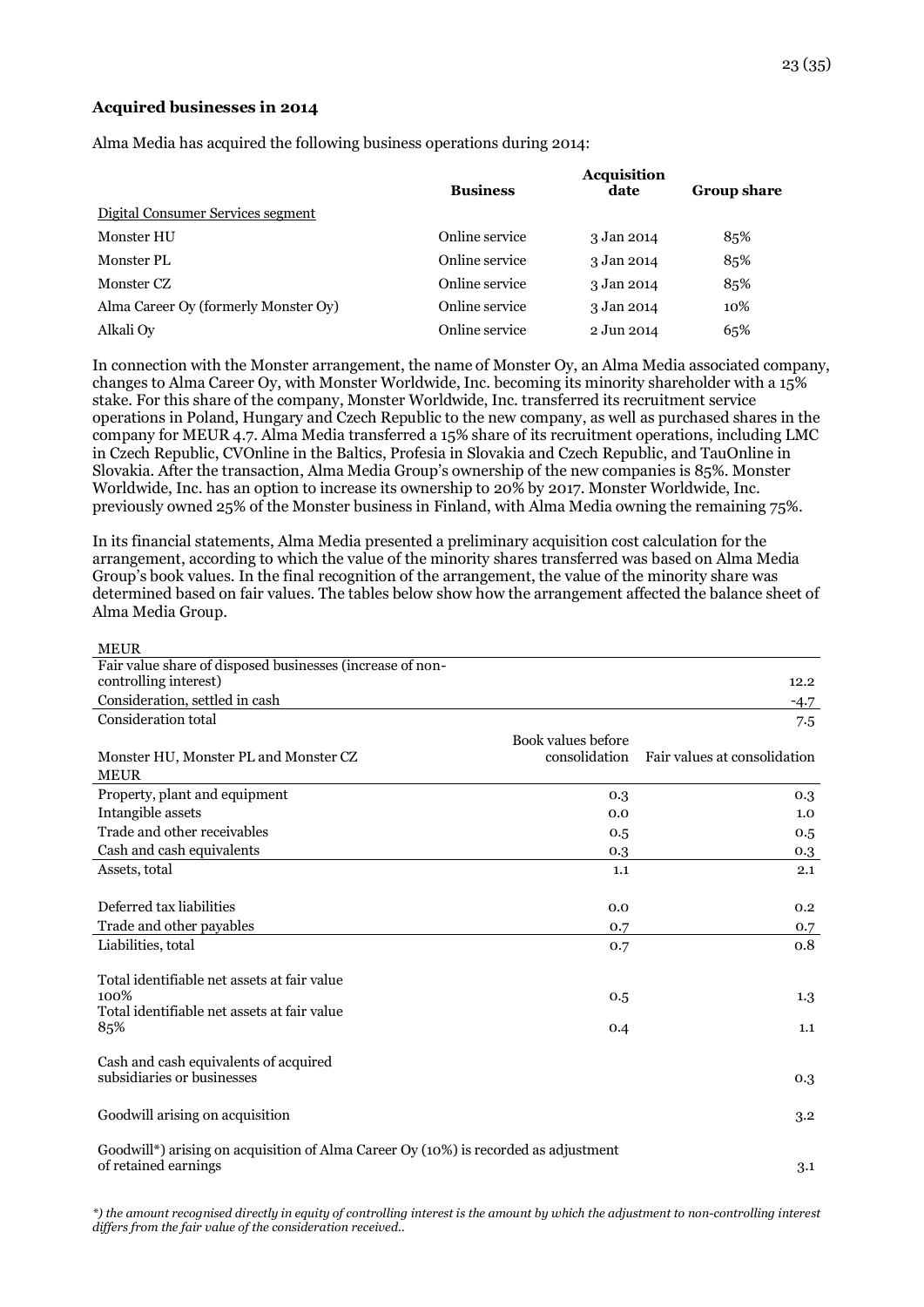implementation. The company will consolidated with Alma Media Group in accordance with the 65% share held by the owners of Alma Media Group's parent company in Alma Mediapartners Oy, which became the parent company of Alkali Oy as a result of the acquisition.

| MEUK                                                                                                |                                     |                              |
|-----------------------------------------------------------------------------------------------------|-------------------------------------|------------------------------|
| Acquisition cost 100%                                                                               |                                     | $1.5\,$                      |
| Acquisition cost 65%                                                                                |                                     | 1.2                          |
| Alkali Oy<br><b>MEUR</b>                                                                            | Book values before<br>consolidation | Fair values at consolidation |
| Property, plant and equipment                                                                       | 0.0                                 | 0.0                          |
| Intangible assets                                                                                   | 0.0                                 |                              |
| Trade and other receivables                                                                         | 0.1                                 | 0.7                          |
| Cash and cash equivalents                                                                           |                                     | 0.1                          |
| Liabilities, total                                                                                  | 0.3<br>0.4                          | 0.3<br>1.2                   |
| Deferred tax liabilities<br>Trade and other payables                                                | 0.0<br>0.2                          | 0.1<br>0.2                   |
| Liabilities, total                                                                                  | 0.2                                 | 0.3                          |
| Total identifiable net assets at fair value 100%<br>Total identifiable net assets at fair value 65% | 0.3                                 | 0.9<br>0.6                   |
| Cash and cash equivalents of acquired<br>subsidiaries or businesses                                 |                                     | 0.3                          |
| Goodwill arising on acquisition                                                                     |                                     | 0.7                          |
| Proceeds on sale recognised through profit or loss from the incremental acquisition                 |                                     | 0.0                          |

The fair values entered on intangible assets in consolidation relate primarily to acquired IT applications and customer agreements. Factors contributory to goodwill were the expected synergies related to these businesses.

## **Contingent considerations**

 $\overline{\phantom{a}}$ 

The Group did not have contingent consideration assets or liabilities on its balance sheet on 30 June 2014.

| CONTINGENT CONSIDERATION                                               |        |
|------------------------------------------------------------------------|--------|
| <b>ASSETS</b>                                                          |        |
| <b>MEUR</b>                                                            |        |
| Initial recognition of the assets                                      | 8.4    |
| Change in fair value during previous financial periods                 | $-0.5$ |
| Considerations, settled in cash                                        | $-7.9$ |
| Change in fair value during the financial period                       | 0.1    |
| Fair value of the contingent consideration assets at the end of the    |        |
| period                                                                 | 0.0    |
| CONTINGENT CONSIDERATION<br><b>LIABILITY</b>                           |        |
| <b>MEUR</b>                                                            |        |
| Initial recognition of the liability                                   | 6.7    |
| Change in fair value during previous financial periods                 | $-4.3$ |
| Considerations, settled in cash                                        | $-2.4$ |
| Change in fair value during the financial period                       | 0.0    |
| Fair value of the contingent consideration liability at the end of the |        |
| period                                                                 | 0.0    |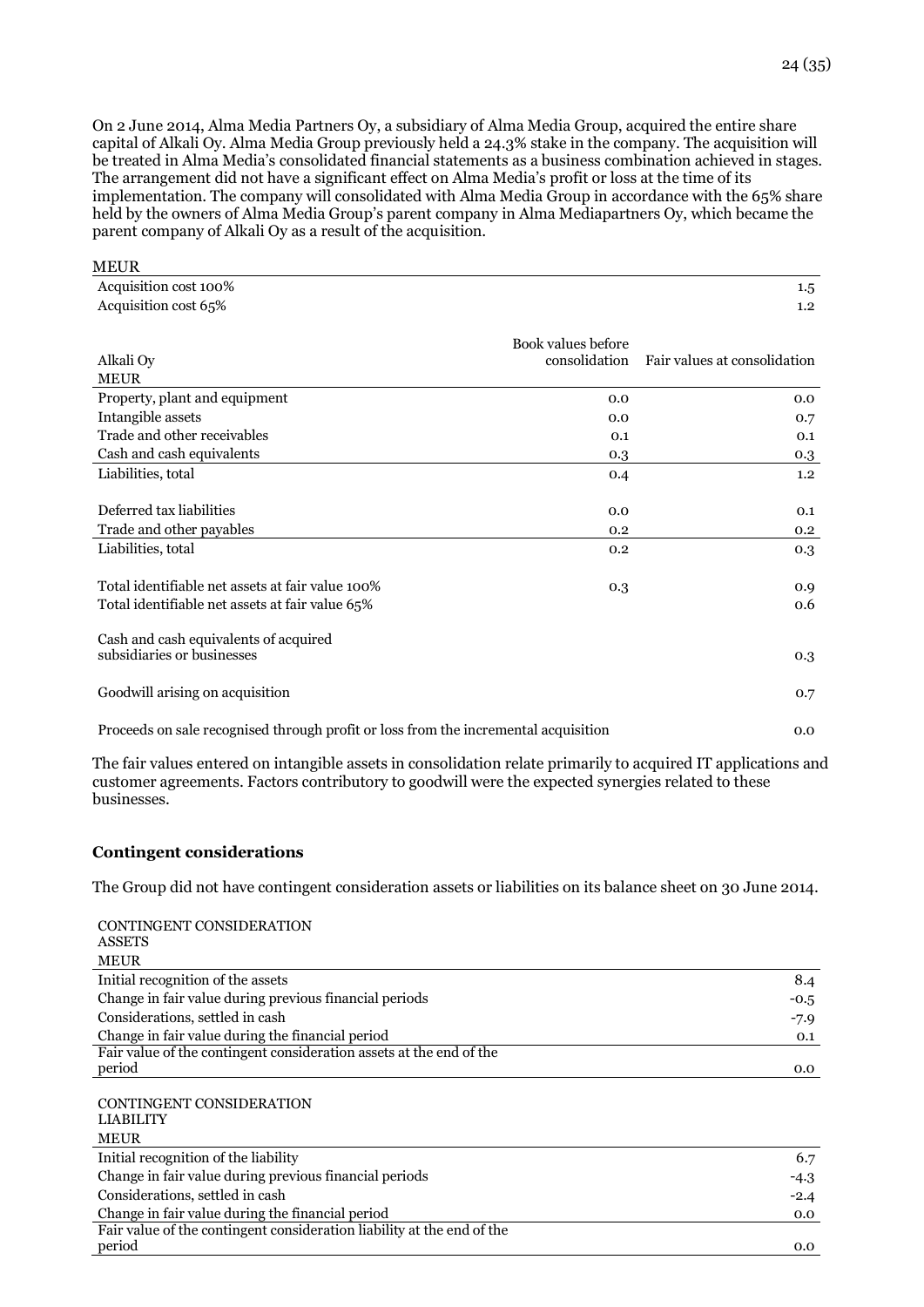| REVENUE BY GEOGRAPHICAL AREA | 2014 | 2013 | 2014  | 2013  | 2013  |
|------------------------------|------|------|-------|-------|-------|
| <b>MEUR</b>                  | 02   | 02   | 01–02 | 01–02 | Q1–Q4 |
| Finland                      | 65.7 | 67.3 | 127.9 | 131.1 | 259.2 |
| Other EU countries           | 9.7  | 8.9  | 20.0  | 19.3  | 39.7  |
| Other countries              | 0.3  | 0.2  | 0.5   | 0.8   | 1.3   |
| Total                        | 75.7 | 76.3 | 148.4 | 151.2 | 300.2 |

#### **Information by segment**

The business segments of Alma Media are Digital Consumer Services, Financial Media and Business Services, National Consumer Media and Regional Media. The descriptive section of the Interim Report presents the revenue and operating profits of the segments and the allocation of the associated companies' results to the reporting segments.

The following table presents the assets and liabilities by segment as well as the non-allocated asset and liability items.

| <b>ASSETS BY SEGMENT</b>                     |                |                |              |             |             |
|----------------------------------------------|----------------|----------------|--------------|-------------|-------------|
| <b>MEUR</b>                                  |                |                | 30 Jun 2014  | 30 Jun 2013 | 31 Dec 2013 |
| <b>Digital Consumer Services</b>             |                |                | 94.7         | 80.0        | 90.6        |
| <b>Financial Media and Business Services</b> |                |                | 34.4         | 37.0        | 36.7        |
| National Consumer Media                      |                |                | 4.6          | 5.1         | 5.1         |
| Regional Media                               |                |                | 97.0         | 110.9       | 102.4       |
| Segments total                               |                |                | 230.7        | 232.9       | 234.8       |
|                                              |                |                |              |             |             |
| Non-allocated assets and eliminations        |                |                | 40.6         | 53.3        | 38.0        |
| Total                                        |                |                | 271.3        | 286.2       | 272.8       |
|                                              |                |                |              |             |             |
| <b>LIABILITIES BY SEGMENT</b>                |                |                |              |             |             |
| <b>MEUR</b>                                  |                |                | 30 Jun 2014  | 30 Jun 2013 | 31 Dec 2013 |
| <b>Digital Consumer Services</b>             |                |                |              |             |             |
| Financial Media and Business Services        |                |                | 15.2<br>10.2 | 13.3        | 13.2        |
| National Consumer Media                      |                |                |              | 12.3        | 9.9         |
|                                              |                |                | 4.7          | 5.0         | 5.2         |
| Regional Media                               |                |                | 105.2        | 110.4       | 100.6       |
| Segments total                               |                |                | 135.2        | 141.1       | 128.8       |
| Non-allocated liabilities and                |                |                |              |             |             |
| eliminations                                 |                |                | 39.0         | 58.3        | 53.5        |
| Total                                        |                |                | 174.2        | 199.4       | 182.3       |
| <b>CAPITAL EXPENDITURE BY</b>                |                |                |              |             |             |
| <b>SEGMENT</b>                               | 2014           | 2013           | 2014         | 2013        | 2013        |
| <b>MEUR</b>                                  | Q <sub>2</sub> | Q <sub>2</sub> | $Q1-Q2$      | $O1 - O2$   | $Q1-Q4$     |
| <b>Digital Consumer Services</b>             | 1.6            | 0.3            | 10.0         | 0.4         | 2.0         |
| Financial Media and Business Services        | 0.3            | 0.2            | 0.7          | 0.3         | 0.8         |
| National Consumer Media                      | 0.1            | 0.1            | 0.2          | 0.1         | 0.2         |
| Regional Media                               | 0.3            | 5.6            | 0.6          | 51.0        | 52.0        |
| Segments total                               | 2.4            | 6.2            | 11.5         | 51.8        | 55.0        |
| Non-allocated liabilities and                |                |                |              |             |             |
| eliminations                                 | 0.2            | 4.2            | 0.5          | 5.6         | 7.9         |
| Total                                        | 2.5            | 10.4           | 12.0         | 57.3        | 62.8        |

## **Provisions**

The company's provisions totalled MEUR 3.9 (3.9) on 30 June 2014. It has not been necessary to change the estimates made when the provisions were entered.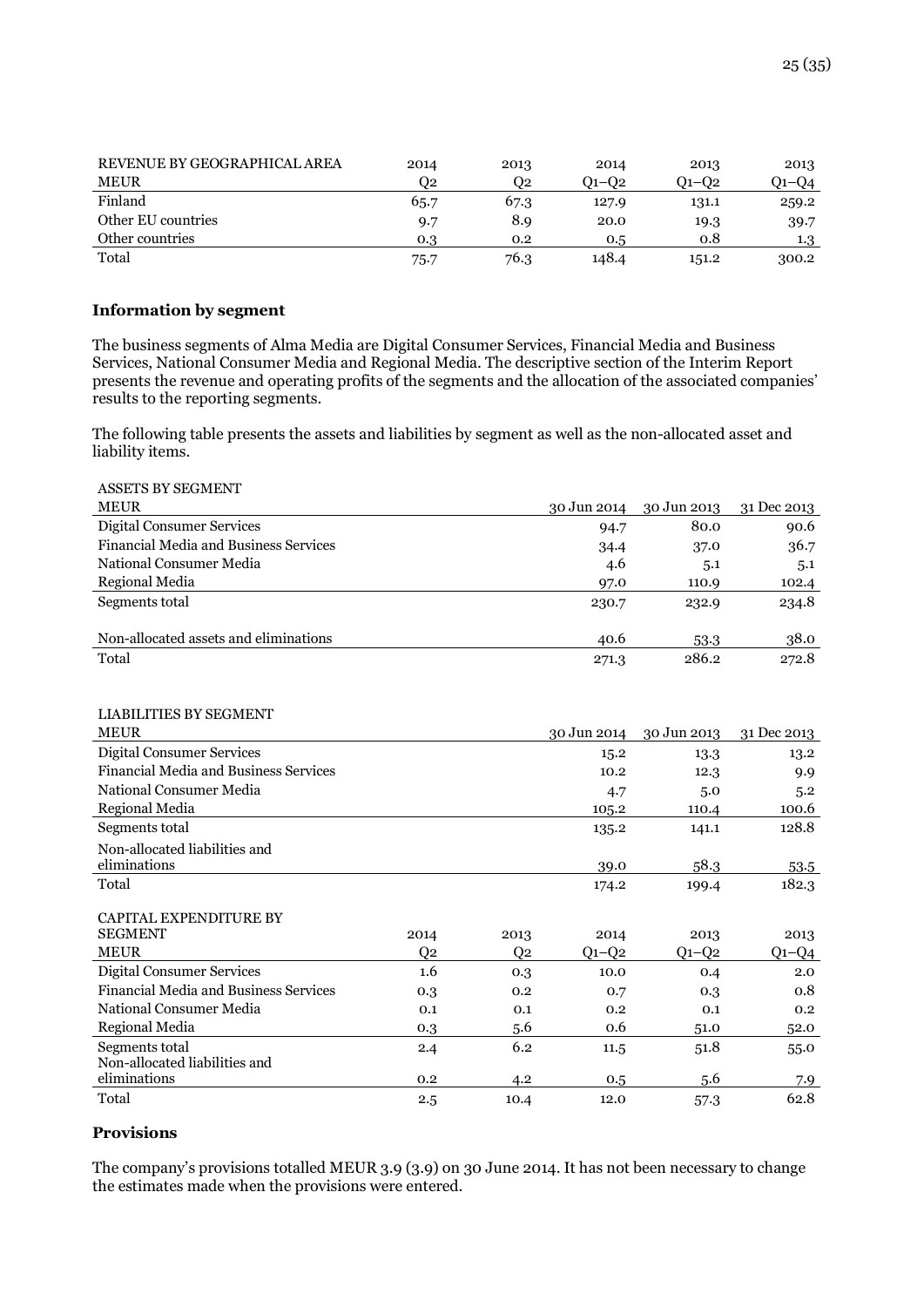## **Commitments and contingencies**

| <b>COMMITMENTS AND</b><br><b>CONTINGENCIES</b>                                                                                                                  |             |                         |             |
|-----------------------------------------------------------------------------------------------------------------------------------------------------------------|-------------|-------------------------|-------------|
| <b>MEUR</b>                                                                                                                                                     |             | 30 Jun 2014 30 Jun 2013 | 31 Dec 2013 |
| Collateral for others                                                                                                                                           |             |                         |             |
| Guarantees                                                                                                                                                      | 1.3         | 1.3                     | 1.3         |
| Minimum lease payments on other                                                                                                                                 |             |                         |             |
| lease agreements:                                                                                                                                               |             |                         |             |
| Within one year                                                                                                                                                 | 8.8         | 7.8                     | 8.8         |
| Within 1-5 years                                                                                                                                                | 25.9        | 23.3                    | 27.4        |
| After 5 years                                                                                                                                                   | 34.6        | 33.0                    | 37.6        |
| Total                                                                                                                                                           | 69.3        | 64.1                    | 73.7        |
| The Group also has purchase<br>agreements that, based on IFRIC 4,<br>include a lease component as per IAS 17.<br>Minimum payments based on these<br>agreements: | 0.3         | 1.0                     | 0.8         |
| <b>DERIVATIVE CONTRACTS</b><br><b>MEUR</b>                                                                                                                      | 30 Jun 2014 | 30 Jun 2013             | 31 Dec 2013 |
| Commodity derivative contracts, electricity derivatives                                                                                                         |             |                         |             |
| Fair value*                                                                                                                                                     | $-0.1$      | $-0.1$                  | $-0.1$      |
| Nominal value                                                                                                                                                   | 0.5         | 0.7                     | 0.6         |
| Interest rate derivatives                                                                                                                                       |             |                         |             |
| Fair value*                                                                                                                                                     | $-0.5$      | $-0.3$                  | $-0.2$      |
| Nominal value                                                                                                                                                   | 15.8        | 23.7                    | 15.9        |

*\* The fair value represents the return that would have arisen if the derivative had been cleared on the balance sheet date.*

## **Related party transactions**

Alma Media Group's related parties are the major shareholders of the parent company, associated companies and companies owned by them. Related parties also include the Group's senior management and their related parties (members of the Board of Directors, President and CEO and Managing Directors, and the Group Executive Team). The following table summarises the business operations undertaken between Alma Media and its related parties as well as the status of their receivables and liabilities:

| RELATED PARTY TRANSACTIONS              | 2014 | 2013 | 2014    | 2013        | 2013    |
|-----------------------------------------|------|------|---------|-------------|---------|
| <b>MEUR</b>                             | Q2   | Q2   | $Q1-Q2$ | $Q_1 - Q_2$ | $Q1-Q4$ |
| Sales of goods and services             | 0.2  | 0.1  | 0.4     | 0.1         | 0.4     |
| Associated companies                    | 0.2  | 0.0  | 0.3     | 0.0         | 0.1     |
| Principal shareholders                  | 0.0  | 0.0  | 0.0     | 0.0         | 0.2     |
| Corporations where management           |      |      |         |             |         |
| exercises influence                     | 0.0  | 0.0  | 0.0     | 0.0         | 0.1     |
| Purchases of goods and services         | 0.9  | 0.7  | 1.6     | 1.4         | 3.2     |
| Associated companies                    | 0.9  | 0.7  | 1.5     | 1.4         | 3.0     |
| Principal shareholders                  | 0.0  | 0.0  | 0.0     | 0.0         | 0.1     |
| Corporations where management           |      |      |         |             |         |
| exercises influence                     | 0.0  | 0.0  | 0.0     | 0.0         | 0.1     |
| Trade receivables, loan and other       |      |      |         |             |         |
| receivables at the end of the reporting |      |      |         |             |         |
| period                                  | 0.1  | 0.0  | 0.1     | 0.0         | 0.0     |
| Associated companies                    | 0.1  | 0.0  | 0.1     | 0.0         | 0.0     |
| Trade payables at the reporting date    | 0.0  | 0.1  | 0.0     | 0.1         | 0.0     |
| Associated companies                    | 0.0  | 0.1  | 0.0     | 0.1         | 0.0     |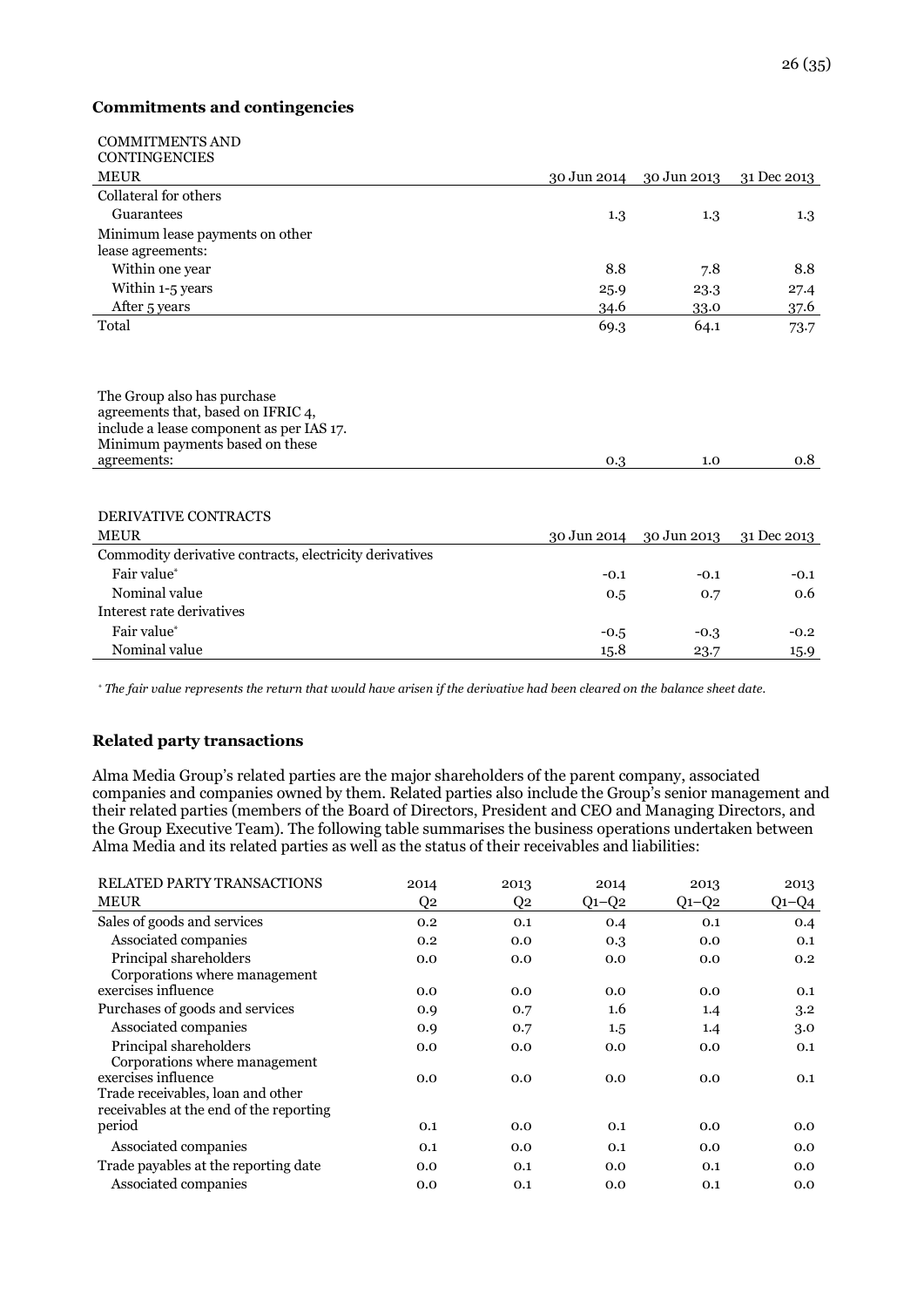## **Option programme**

Alma Media has the option programme 2009 in effect. The programme is an incentive and commitment system for Group management.

Under the option programme 2009, a maximum total of 2,130,000 stock options may be granted during 2009–2011, and these may be exercised to subscribe to a maximum of 2,130,000 Alma Media shares, either new or in possession of the company. Of the total number of options, 710,000 were marked 2009A, 710,000 were marked 2009B and 710,000 were marked 2009C.

The option programme 2009A has ended.

A total of 610,000 options have been issued under the 2009B programme. The share subscription period for 2009B is 1 April 2013–31 March 2015. The management has 505,000 options 2009B in its possession. The share subscription price has been reduced annually by the dividend per share, and was EUR 6.03 in July 2014. As of 30 June 2014, no share subscriptions were made through 2009B option rights.

A total of 640,000 options have been issued under the 2009C programme. The share subscription period for 2009C is 1 April 2014–31 March 2016. The management has 535,000 options 2009C in its possession. The share subscription price was EUR 7.35 in June 2014.

If all the subscription rights are exercised, the option programme 2009 will dilute the holdings of the earlier shareholders by a maximum of 2.0%.

## **Share-based incentive plan**

In February 2012, the Board of Directors of Alma Media Corporation approved a Performance Share Plan for the key personnel of Alma Media Group. The plan includes three one-year performance periods, the calendar years 2012, 2013 and 2014, based on the Group's return. In addition, the plan includes one threeyear performance period based on the profitable growth of the Group, the calendar years 2012—2014, for the members of the Group Executive Team.

The reward from the plan will be paid to the key employees in a combination of shares and cash after the end of each performance period by the end of April in 2013, 2014 and 2015. The reward from the performance period 2012—2014 will be confirmed by the end of April 2015, and it will be paid in two equal lots in a combination of shares and cash, one year and two years from the end of the performance period.

Shares paid as reward on the basis of the plan from the one-year performance periods may not be assigned, pledged or otherwise exercised (transfer restriction/s) during the restriction period established for the shares (restriction period/s). The restriction period will begin from the reward payment and end on 31 December 2014 for the shares earned from the performance period 2012, on 31 December 2015 for the shares earned from the performance period 2013, and on 31 December 2016 for the shares earned from the performance period 2014.

No reward will be paid to a key employee if a Group company or the key employee give notice of termination or terminate an employment contract or a service contract of the key employee before the payment of the reward. The key employee must return the shares received as reward and under transfer restrictions immediately without consideration to the company or another party assigned by the company if a Group company or the key employee give notice of termination or terminate an employment contract or a service contract of the key employee before the end of the restriction period. Shares earned from the performance period 2012–2014 do not involve a restriction period.

A maximum total of 600,000 shares will be given as reward on the basis of the entire plan, and a cash payment needed for taxes and tax-related costs arising from the reward to the key employees on the bookentry registration date of the shares.

A total of 20-25 persons were included in the Performance Share Plan during the 2012, 2013 and 2014 performance periods. The value of the plan for the performance period 2012 corresponded to the value of 120,000 shares and a cash payment needed for taxes and tax-related costs arising from the reward to the key employees if the performance objectives set by the Board of Directors are reached. The performance objectives were not reached for the performance period 2012.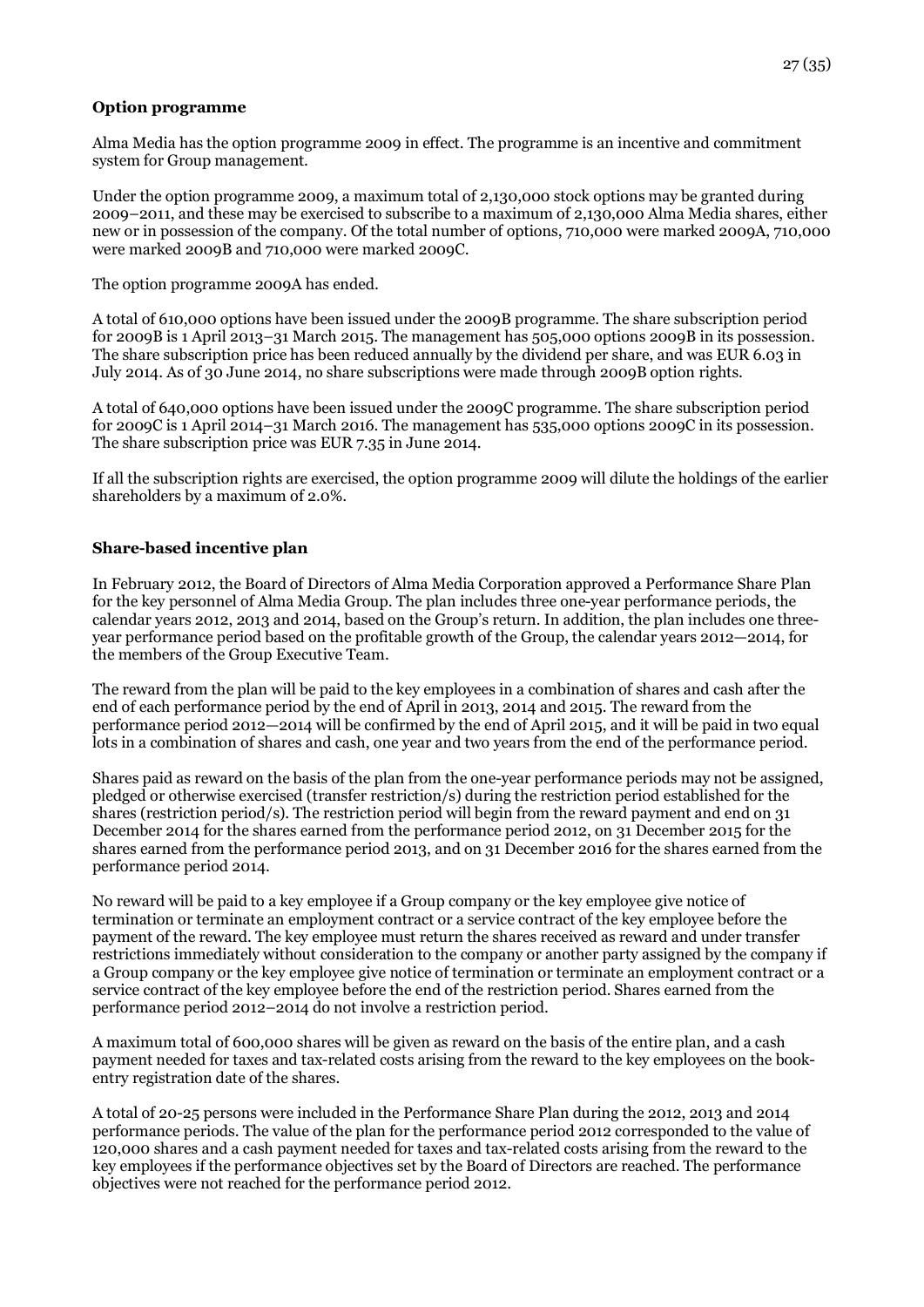The value of the plan during the performance period 2014 corresponds to the value of 383,000 shares and a cash amount needed for taxes and tax-related costs arising from the reward to the key employees if the performance objectives set by the Board of Directors are reached.

In addition, for the members of the Group Executive Team, the plan includes one three-year performance period, the calendar years 2012–2014, based on the profitable growth of the Group. The potential reward from the performance period 2012–2014 will be paid partly in the company's shares and partly in cash one year (performance period 2012–2014) and two years (performance period 2012–2014 II) from the end of the performance period. The value of the plan during the performance periods 2012–2014 and 2012–2014 II corresponds to the value of 212,000 shares and a cash amount needed for taxes and tax-related costs arising from the reward to the key employees if the performance objectives set by the Board of Directors are reached.

The fair value of the reward is expensed until the target group is entitled to the reward and the shares are freely transferable. The fair value of the share is the share price reduced by the estimated dividends. The fair value is determined on the date at which the target group has agreed to the conditions of the plan. The fair value of the cash proportion is remeasured at each reporting date based on the share price on the reporting date. No expenses were recorded from the Performance Share Plan during the financial period 2014 as the arrangement is not expected to be realised.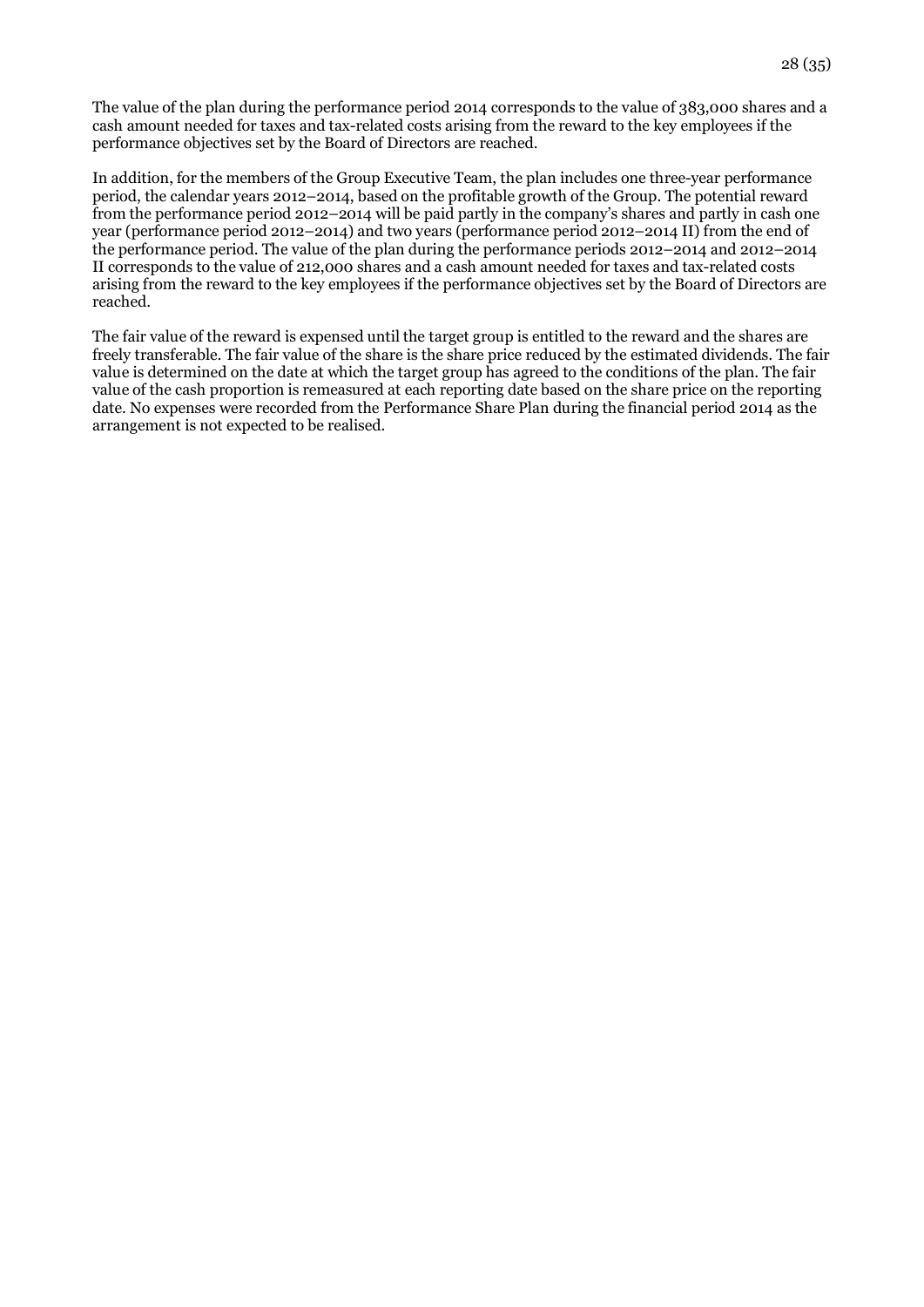| <b>QUARTERLY INFORMATION</b>                                            | 2014           | 2014           | 2013           | 2013          | 2013           | 2013           | 2012           | 2012          | 2012           |
|-------------------------------------------------------------------------|----------------|----------------|----------------|---------------|----------------|----------------|----------------|---------------|----------------|
| <b>MEUR</b>                                                             | Q <sub>2</sub> | Q <sub>1</sub> | Q <sub>4</sub> | $Q_3$         | Q <sub>2</sub> | Q <sub>1</sub> | Q <sub>4</sub> | $Q_3$         | Q <sub>2</sub> |
| <b>REVENUE</b>                                                          | 75.7           | 72.7           | 77.3           | 71.7          | 76.3           | 74.9           | 82.7           | 75.2          | 81.0           |
| <b>Digital Consumer Services</b><br><b>Financial Media and Business</b> | 14.0           | 13.6           | 12.9           | 12.3          | 13.4           | 14.1           | 13.1           | 12.2          | 12.6           |
| <b>Services</b>                                                         | 13.1           | 13.7           | 15.4           | 13.1          | 14.4           | 14.0           | 16.1           | 13.2          | 14.9           |
| National Consumer Media                                                 | 12.7           | 11.5           | 12.4           | 12.2          | 12.4           | 12.0           | 13.4           | 13.3          | 14.5           |
| Regional Media                                                          | 37.2           | 35.1           | 38.2           | 35.1          | 37.2           | 36.6           | 42.4           | 38.7          | 41.9           |
| Eliminations and non-allocated                                          | $-1.4$         | $-1.3$         | $-1.6$         | $-1.0$        | $-1.0$         | $-1.8$         | $-2.2$         | $-2.2$        | $-2.8$         |
| TOTAL EXPENSES EXCLUDING<br>NON-RECURRING ITEMS                         | 69.5           | 70.2           | 71.1           | 64.1          | 71.9           | 69.6           | 74.4           | 66.4          | 73.4           |
| <b>Digital Consumer Services</b>                                        | 11.5           | 11.5           | 11.5           | 10.1          | 10.5           | 11.3           | 12.0           | 10.0          | 11.3           |
| Financial Media and Business<br><b>Services</b>                         | 11.7           | 12.4           | 12.8           | 10.9          | 12.7           | 12.7           | 13.8           | 11.5          | 13.8           |
| National Consumer Media                                                 | 11.1           | 10.4           | 11.3           | 10.4          | 11.4           | 11.2           | 11.7           | 11.4          | 11.8           |
| Regional Media                                                          | 34.3           | 35.0           | 34.6           | 32.4          | 35.9           | 34.5           | 35.5           | 34.5          | 37.1           |
| Eliminations and non-allocated                                          | 0.9            | 1.0            | 0.9            | 0.3           | 1.4            | $-0.1$         | 1.3            | $-1.0$        | $-0.6$         |
| EBITDA EXCLUDING NON-<br><b>RECURRING ITEMS</b>                         | 9.7            | 6.1            | 10.1           | 11.4          | 8.0            | 8.0            | 10.6           | 12.0          | 10.8           |
| <b>Digital Consumer Services</b>                                        | 3.9            | 3.5            | 2.6            | 3.6           | 4.2            | 4.1            | 2.3            | 3.2           | 2.4            |
| Financial Media and Business<br><b>Services</b>                         | 1.4            | 1.5            | 2.7            | 2.4           | 1.9            | $1.5\,$        | 2.5            | 1.9           | 1.3            |
| National Consumer Media                                                 | 1.7            | 1.2            | 1.1            | 1.9           | 0.9            | 0.9            | 1.7            | 1.9           | 2.7            |
| Regional Media                                                          | 4.4            | 1.8            | 5.5            | 4.3           | 2.7            | 2.8            | 7.4            | 5.8           | 6.4            |
| Eliminations and non-allocated                                          | $-1.6$         | $-1.9$         | $-1.8$         | $-0.7$        | $-1.7$         | $-1.3$         | $-3.3$         | $-0.8$        | $-2.0$         |
| OPERATING PROFIT EXCLUDING<br>NON-RECURRING ITEMS                       | 6.3            | 2.6            | 6.4            | 7.8           | 4.6            | 5.5            | 8.5            | 8.9           | 7.7            |
| <b>Digital Consumer Services</b>                                        | 2.5            | 2.2            | 1.5            | 2.2           | 2.9            | 2.8            | 1.1            | 2.2           | 1.4            |
| Financial Media and Business<br><b>Services</b>                         | 1.3            | $1.4\,$        | 2.6            | 2.2           | 1.7            | $1.3\,$        | 2.3            | 1.7           | 1.1            |
| National Consumer Media                                                 | 1.7            | 1.1            | 1.1            | 1.8           | 0.9            | 0.9            | 1.7            | 1.9           | 2.7            |
| Regional Media                                                          | 3.0            | 0.2            | 3.6            | 2.7           | 1.3            | 2.1            | 6.9            | 4.3           | 4.8            |
| Eliminations and non-allocated                                          | $-2.2$         | $-2.3$         | $-2.4$         | $-1.3$        | $-2.2$         | $-1.6$         | $-3.5$         | $-1.2$        | $-2.3$         |
| % OF REVENUE                                                            | 8.3            | 3.5            | 8.2            | 10.8          | 6.0            | 7.3            | 10.3           | 11.8          | 9.5            |
| <b>Digital Consumer Services</b>                                        | 18.1           | 16.2           | 11.3           | 18.2          | 21.6           | 19.9           | 8.6            | 17.8          | 11.0           |
| Financial Media and Business                                            |                |                |                |               |                |                |                |               |                |
| <b>Services</b>                                                         | 10.1           | 9.9            | 16.7           | 16.9          | 12.0           | 9.6            | 14.2           | 12.9          | 7.1            |
| National Consumer Media                                                 | 13.1           | 9.8            | 8.8            | 15.1          | 7.4            | 7.2            | 12.7           | 14.2          | 18.6           |
| Regional Media<br>Non-allocated                                         | 8.0<br>0.0     | 0.6<br>0.0     | 9.5            | 7.8           | 3.5<br>0.0     | 5.7            | 16.3           | 11.0<br>0.0   | 11.5<br>0.0    |
| NON-RECURRING ITEMS                                                     | $-0.2$         |                | 0.0<br>$-2.0$  | 0.0<br>0.0    | 4.9            | 0.0            | 0.0<br>$-0.9$  | $-0.7$        | $-2.9$         |
| <b>Digital Consumer Services</b>                                        | 0.0            | 0.5<br>0.0     | $-0.1$         | 0.0           | 8.4            | 0.0<br>0.0     | $-0.1$         | $-0.5$        | $-0.3$         |
| Financial Media and Business<br><b>Services</b>                         | 0.0            | 0.7            | 0.0            | 0.0           | 0.0            | 0.0            | $-0.9$         | $-0.1$        | 0.0            |
| National Consumer Media                                                 |                |                |                |               |                |                |                |               |                |
| Regional Media                                                          | 0.0<br>0.0     | 0.0<br>0.0     | 0.0<br>$-2.0$  | $-0.3$<br>0.3 | 0.0            | 0.0<br>0.0     | 0.0<br>0.3     | 0.0<br>$-0.1$ | 0.0<br>$-2.6$  |
| Non-allocated                                                           | $-0.2$         | $-0.2$         | 0.0            | 0.0           | $-3.5$<br>0.0  | 0.0            | $-0.1$         | 0.0           | 0.0            |
| <b>OPERATING PROFIT</b>                                                 | 6.1            | 3.2            | 4.3            | 7.8           | 9.5            | 5.4            | 7.6            | 8.1           | 4.8            |
| <b>Digital Consumer Services</b>                                        | 2.5            | 2.2            | 1.4            | 2.2           | 11.3           | 2.8            | 1.0            | 1.7           | 1.1            |
| Financial Media and Business<br>Services                                | 1.3            | 2.1            | 2.6            | 2.2           | 1.7            | 1.3            | 1.4            | 1.6           | 1.1            |
| National Consumer Media                                                 | 1.7            | 1.1            | 1.1            | 1.8           | 0.9            | 0.9            | 1.7            | 1.9           | 2.7            |
| Regional Media                                                          | 3.0            | 0.2            | 1.7            | 2.7           | $-2.2$         | 2.0            | 7.2            | 4.2           | 2.2            |
| Non-allocated                                                           | $-2.4$         | $-2.4$         | $-2.4$         | $-1.3$        | $-2.2$         | $-1.6$         | $-3.7$         | $-1.2$        | $-2.3$         |
| Finance income                                                          | 0.2            | 0.1            | 0.5            | 0.9           | 0.5            | 0.4            | $1.0$          | 3.1           | 0.7            |
| Finance expenses                                                        | 0.9            | 0.8            | 0.7            | 0.8           | 0.5            | 0.6            | 0.9            | 0.6           | 0.3            |
| Share of profit of associated                                           |                |                |                |               |                |                |                |               |                |
| companies                                                               | 0.3            | 0.1            | $-4.4$         | $-0.2$        | 0.2            | 0.2            | $-3.9$         | $-0.2$        | 0.3            |
| PROFIT BEFORE TAX                                                       | 5.8            | 2.7            | $-0.3$         | 7.7           | 9.5            | 5.4            | 3.8            | 10.5          | 5.6            |
| Income tax                                                              | $-1.0$         | $-0.5$         | $-1.7$         | $-1.8$        | $-1.6$         | $-1.4$         | $-1.7$         | $-2.4$        | $-1.1$         |
| PROFIT FOR THE PERIOD                                                   | 4.8            | 2.2            | $-2.0$         | 5.9           | 7.9            | 4.1            | 2.1            | 8.1           | 4.5            |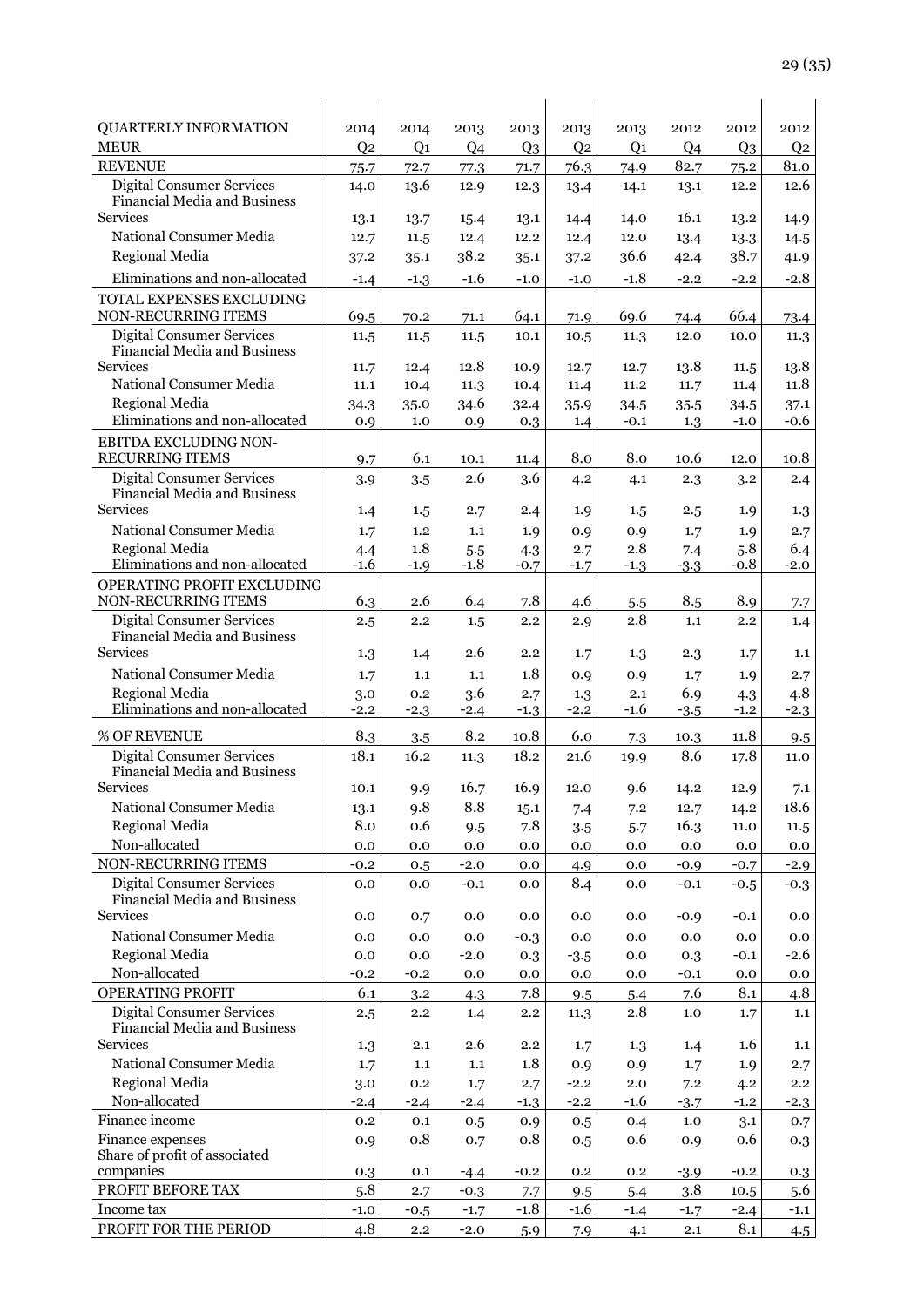## **Main accounting principles (IFRS)**

This interim report has been prepared according to IFRS standards (IAS 34). The Interim Report applies the same accounting principles and calculation methods as the annual accounts dated 31 December 2013. The Interim Report does not, however, contain all the information or notes to the accounts included in the annual Financial Statements. This report should therefore be read in conjunction with the company's Financial Statements for 2013. The accounting principles of the financial years 2013 and 2014 are comparable. The company has no discontinued operations to report in the 2013–2014 financial periods.

The key indicators are calculated using the same formulae as applied in the previous annual financial statements. The quarterly percentages of Return on Investment (ROI) and Return on Equity (ROE) have been annualised using the formula ((1+quarterly return)4)-1). The percentage of online business of revenue is calculated as online business/revenue \* 100. The figures in this Interim Report are independently rounded.

The Group has adopted the following new standards as of 1 January 2014:

IFRS 10 Consolidated Financial Statements IFRS 11 Joint Arrangements IFRS 12 Disclosure of Interests in Other Entities IAS 28 (revised in 2011) Investments in Associates and Joint Ventures IAS 32 Financial Instruments: Presentation – Offsetting Financial Assets and Financial Liabilities IAS 36 Impairment of Assets – Recoverable Amount Disclosures for Non-Financial Assets, amended IAS 39 Financial Instruments: Recognition and Measurement – Novation of Derivatives and Continuation of Hedge Accounting

The figures in this interim report are unaudited.

#### **Seasonality**

The Group recognises its content revenue from publishing activities as paid. For this reason, content revenues accrue in the income statement fairly evenly during the four quarters of the year. The bulk of newspaper subscription invoicing takes place at the beginning of the year and, therefore, the cash flow from operating activities is the strongest early in the year. This also affects the company's balance sheet position in different quarters.

#### **General statement**

This report contains certain statements that are estimates based on the management's best knowledge at the time they were made. For this reason, they contain a certain amount of risk and uncertainty. The estimates may change in the event of significant changes in the general economic conditions.

ALMA MEDIA CORPORATION Board of Directors

#### **Alma Media's financial calendar 2014**

- Interim Report January–September 2014 on Friday, 24 October 2014 at approximately 9:00am (EEST)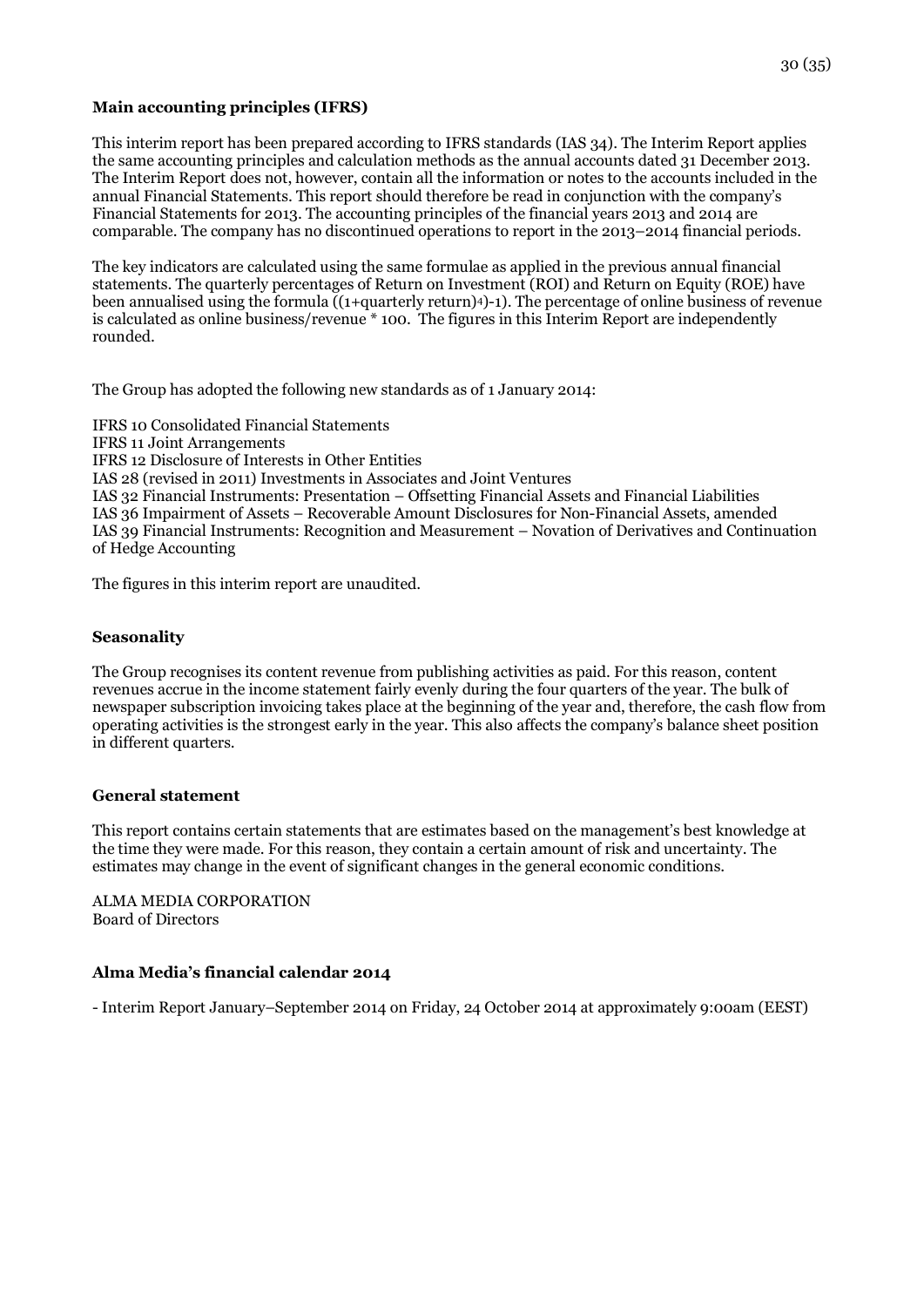## REVENUE AND OPERATING PROFIT BY SEGMENT IN THE NEW SEGMENT STRUCTURE

| REVENUE BY SEGMENT 2013                      | 2013           | 2013           | 2013           | 2013           | 2013    |
|----------------------------------------------|----------------|----------------|----------------|----------------|---------|
| <b>MEUR</b>                                  | Q <sub>1</sub> | Q <sub>2</sub> | $Q_3$          | Q4             | $Q1-Q4$ |
| <b>Digital Consumer Services</b>             |                |                |                |                |         |
| External                                     | 14.0           | 13.3           | 12.2           | 12.5           | 52.0    |
| Inter-segments                               | 0.1            | 0.1            | 0.1            | 0.3            | 0.6     |
| Digital Consumer Services total              | 14.1           | 13.4           | 12.3           | 12.9           | 52.6    |
| Financial Media and Business Services        |                |                |                |                |         |
| External                                     | 13.8           | 14.2           | 13.0           | 15.2           | 56.3    |
| Inter-segments                               | 0.2            | 0.1            | 0.1            | 0.2            | 0.6     |
| Financial Media and Business Services total  | 14.0           | 14.4           | 13.1           | 15.4           | 56.8    |
| National Consumer Media                      |                |                |                |                |         |
| External                                     | 11.9           | 12.2           | 12.0           | 12.0           | 48.0    |
| Inter-segments                               | 0.1            | 0.2            | 0.2            | 0.4            | 0.9     |
| National Consumer Media total                | 12.0           | 12.4           | 12.2           | 12.4           | 49.0    |
| Regional Media                               |                |                |                |                |         |
| External                                     | 34.4           | 35.7           | 33.7           | 36.1           | 139.9   |
| Inter-segments                               | 2.1            | 1.5            | 1.5            | 2.1            | 7.2     |
| Regional Media total                         | 36.6           | 37.2           | 35.1           | 38.2           | 147.1   |
| Non-allocated and eliminations               | $-1.8$         | $-1.0$         | $-1.0$         | $-1.6$         | $-5.3$  |
| Total                                        | 74.9           | 76.3           | 71.7           | 77.3           | 300.2   |
|                                              |                |                |                |                |         |
| OPERATING PROFIT/LOSS BY SEGMENT             |                |                |                |                |         |
| $2013*$                                      | 2013           | 2013           | 2013           | 2013           | 2013    |
| <b>MEUR</b>                                  | O <sub>1</sub> | O <sub>2</sub> | Q <sub>3</sub> | O <sub>4</sub> | $Q1-Q4$ |
| <b>Digital Consumer Services</b>             | 2.8            | 11.3           | 2.2            | 1.4            | 17.7    |
| <b>Financial Media and Business Services</b> | 1.3            | 1.7            | 2.2            | 2.6            | 7.8     |
| National Consumer Media                      | 0.9            | 0.9            | 1.8            | 1.1            | 4.7     |
| Regional Media                               | 2.0            | $-2.2$         | 2.7            | 1.7            | 4.3     |
| Segments total                               | 7.1            | 11.7           | 9.0            | 6.7            | 34.5    |
| Non-allocated                                | $-1.6$         | $-2.2$         | $-1.3$         | $-2.4$         | $-7.5$  |
| Total                                        | 5.4            | 9.5            | 7.8            | 4.3            | 27.0    |

*\* Including non-recurring items.*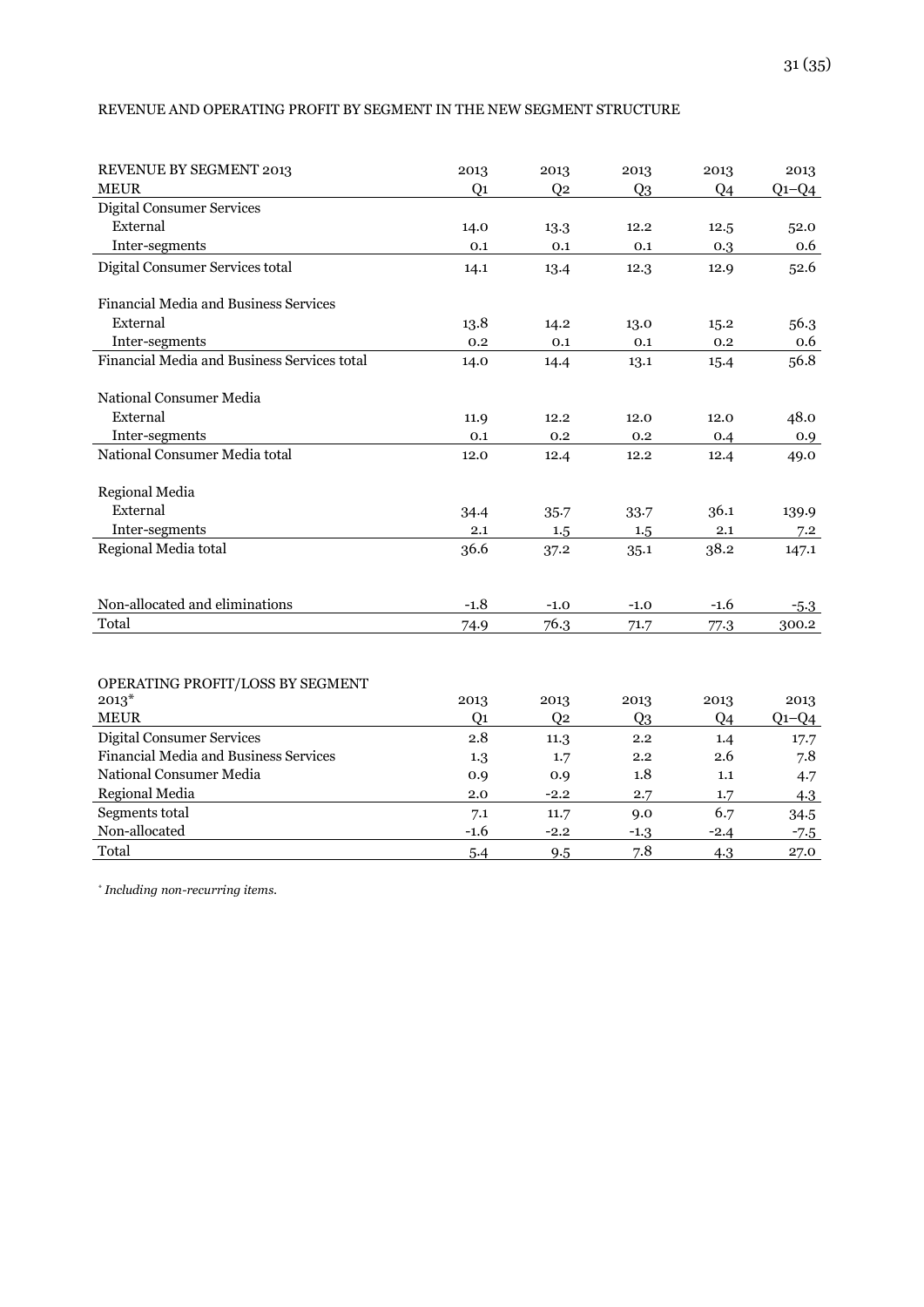## REVENUE AND OPERATING PROFIT BY SEGMENT IN THE OLD SEGMENT STRUCTURE

| <b>REVENUE BY SEGMENT 2013</b>   | 2013           | 2013           | 2013    | 2013           | 2013    |
|----------------------------------|----------------|----------------|---------|----------------|---------|
| <b>MEUR</b>                      | Q <sub>1</sub> | Q <sub>2</sub> | $Q_3$   | Q <sub>4</sub> | $Q1-Q4$ |
| Newspapers                       |                |                |         |                |         |
| External                         | 45.1           | 46.7           | 44.5    | 46.9           | 183.1   |
| Inter-segments                   | 0.5            | 0.6            | 0.6     | 0.8            | 2.5     |
| Newspapers total                 | 45.6           | 47.3           | 45.1    | 47.7           | 185.6   |
| Kauppalehti Group                |                |                |         |                |         |
| External                         | 13.8           | 14.2           | 13.0    | 15.2           | 56.3    |
| Inter-segments                   | 0.2            | 0.1            | 0.1     | 0.2            | 0.6     |
| Kauppalehti Group total          | 14.0           | 14.4           | 13.1    | 15.4           | 56.8    |
| <b>Digital Consumer Services</b> |                |                |         |                |         |
| External                         | 14.3           | 13.6           | 12.6    | 13.3           | 53.8    |
| Inter-segments                   | 0.6            | 0.6            | 0.3     | 0.5            | 2.1     |
| Digital Consumer Services total  | 14.9           | 14.2           | 13.0    | 13.8           | 55.9    |
| <b>Other Operations</b>          |                |                |         |                |         |
| External                         | 1.7            | 1.8            | 1.7     | 1.9            | 7.1     |
| Inter-segments                   | 20.0           | 19.4           | 19.2    | 19.7           | 78.4    |
| Other Operations total           | 21.7           | 21.2           | 20.9    | 21.6           | 85.4    |
| Eliminations                     | $-21.3$        | $-20.7$        | $-20.3$ | $-21.2$        | $-83.5$ |
| Total                            | 74.9           | 76.3           | 71.7    | 77.3           | 300.2   |

## OPERATING PROFIT/LOSS BY SEGMENT

| $2013*$                   | 2013   | 2013   | 2013   | 2013           | 2013        |
|---------------------------|--------|--------|--------|----------------|-------------|
| <b>MEUR</b>               | Ο1     | 02     | Q3     | Q <sub>4</sub> | $Q_1 - Q_4$ |
| Newspapers                | 2.0    | 3.1    | 4.3    | 2.1            | 11.5        |
| Kauppalehti Group         | 1.3    | 1.7    | 2.2    | 2.6            | 7.8         |
| Digital Consumer Services | 2.7    | 10.9   | 1.9    | 0.7            | 16.2        |
| Other operations          | $-0.5$ | $-6.2$ | $-0.6$ | $-1.2$         | $-8.5$      |
| Total                     | 5.4    | 9.5    | 7.8    | 4.3            | 27.0        |

*\* Including non-recurring items.*

## KEY FIGURES BY SEGMENT IN THE NEW SEGMENT STRUCTURE 2013

| Digital Consumer Services<br><b>MEUR</b>                                                   | 2013<br>Q1 | 2013<br>Q2 | 2013<br>Q3 | 2013<br>Q4 | 2013<br>$Q1-Q4$ |
|--------------------------------------------------------------------------------------------|------------|------------|------------|------------|-----------------|
| Revenue                                                                                    | 14.1       | 13.4       | 12.3       | 12.9       | 52.6            |
| Operations in Finland                                                                      | 5.9        | 5.8        | 5.2        | 5.6        | 22.5            |
| Operations outside Finland                                                                 | 8.2        | 7.5        | 7.1        | 7.2        | 30.0            |
| Operating profit excluding non-recurring items<br>Operating profit excluding non-recurring | 2.8        | 2.9        | 2.2        | $1.5\,$    | 9.4             |
| items, %                                                                                   | 19.9       | 21.6       | 18.2       | 11.3       | 17.8            |
| Operating profit                                                                           | 2.8        | 11.3       | 2.2        | 1.4        | 17.7            |
| Operating profit, %                                                                        | 19.9       | 84.2       | 18.2       | 10.9       | 33.6            |
| Average no. of personnel, calculated as full-time<br>employees                             | 482        | 526        | 504        | 492        | 492             |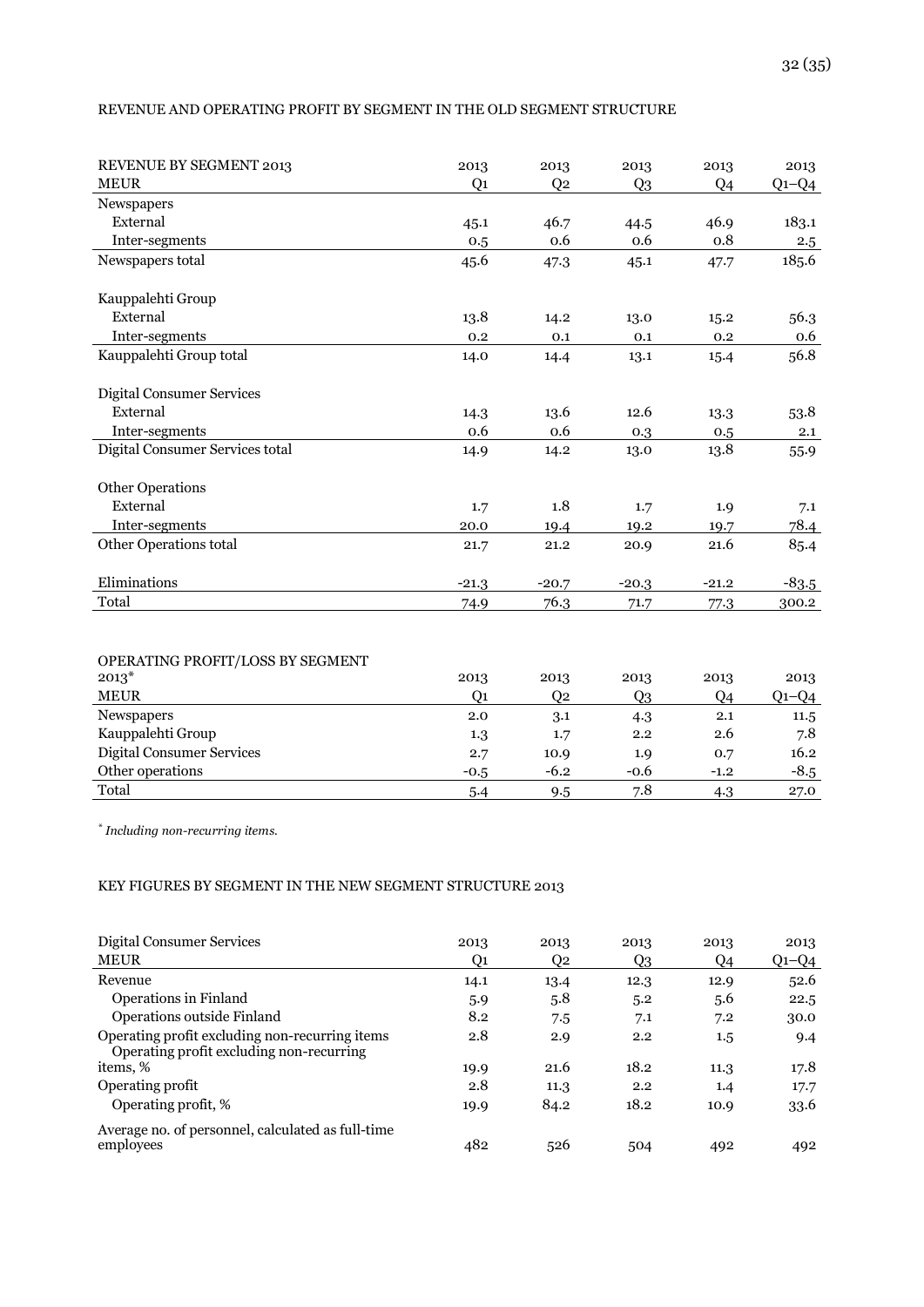| Financial Media and Business Services                                                      | 2013           | 2013           | 2013           | 2013           | 2013      |
|--------------------------------------------------------------------------------------------|----------------|----------------|----------------|----------------|-----------|
| <b>MEUR</b>                                                                                | Q <sub>1</sub> | Q <sub>2</sub> | $Q_3$          | Q <sub>4</sub> | $Q_1-Q_4$ |
| Revenue                                                                                    | 14.0           | 14.4           | 13.1           | 15.4           | 56.8      |
| Content revenue                                                                            | 4.2            | 4.1            | 4.2            | 4.4            | 16.8      |
| Advertising revenue                                                                        | 3.9            | 4.1            | 3.6            | 4.7            | 16.2      |
| Other revenue                                                                              | 6.0            | 6.2            | 5.3            | 6.3            | 23.8      |
| Operating profit excluding non-recurring items<br>Operating profit excluding non-recurring | 1.3            | 1.7            | 2.2            | 2.6            | 7.8       |
| items, %                                                                                   | 9.6            | 12.0           | 16.9           | 16.7           | 13.8      |
| Operating profit                                                                           | 1.3            | 1.7            | 2.2            | 2.6            | 7.8       |
| Operating profit, %                                                                        | 9.6            | 12.0           | 16.9           | 16.7           | 13.8      |
| Average no. of personnel, calculated as full-time                                          |                |                |                |                |           |
| employees                                                                                  | 403            | 406            | 400            | 398            | 402       |
| National Consumer Media                                                                    | 2013           | 2013           | 2013           | 2013           | 2013      |
| <b>MEUR</b>                                                                                | Q <sub>1</sub> | Q <sub>2</sub> | Q <sub>3</sub> | Q <sub>4</sub> | $Q1-Q4$   |
| Revenue                                                                                    | 12.0           | 12.4           | 12.2           | 12.4           | 49.0      |
| Operating profit excluding non-recurring items<br>Operating profit excluding non-recurring | 0.9            | 0.9            | 1.8            | 1.1            | 4.7       |
| items, %                                                                                   | 7.2            | 7.4            | 15.1           | 8.8            | 9.6       |
| Operating profit                                                                           | 0.9            | 0.9            | 1.8            | 1.1            | 4.7       |
| Operating profit, %                                                                        | 7.2            | 7.4            | 15.1           | 8.8            | 9.6       |
| Average no. of personnel, calculated as full-time                                          |                |                |                |                |           |
| employees                                                                                  | 153            | 160            | 163            | 160            | 160       |
| Regional Media                                                                             | 2013           | 2013           | 2013           | 2013           | 2013      |
| <b>MEUR</b>                                                                                | Q <sub>1</sub> | Q <sub>2</sub> | Q <sub>3</sub> | Q <sub>4</sub> | $Q1-Q4$   |
| Revenue                                                                                    | 36.6           | 37.2           | 35.1           | 38.2           | 147.1     |
| Content revenue                                                                            | 17.0           | 16.6           | 17.1           | 16.9           | 67.6      |
| Advertising revenue                                                                        | 16.0           | 17.7           | 15.1           | 17.7           | 66.5      |
| Other revenue                                                                              | 3.6            | 2.9            | 2.9            | 3.6            | 13.0      |
| Operating profit excluding non-recurring items<br>Operating profit excluding non-recurring | 2.1            | 1.3            | 2.7            | 3.6            | 9.8       |
| items, %                                                                                   | 5.7            | 3.5            | 7.8            | 9.5            | 6.6       |
| Operating profit                                                                           | 2.0            | $-2.2$         | 2.7            | 1.7            | 4.3       |
| Operating profit, %                                                                        | 5.6            | $-5.9$         | 7.8            | 4.4            | 2.9       |
| Average no. of personnel, calculated as full-time                                          |                |                |                |                |           |
| employees, excl. delivery staff                                                            | 814            | 804            | 803            | 786            | 786       |
| Average no. of delivery staff                                                              | 985            | 974            | 1011           | 998            | 998       |

## KEY FIGURES BY SEGMENT IN THE OLD SEGMENT STRUCTURE 2013

| Newspapers                                                                                 | 2013 | 2013 | 2013           | 2013 | 2013    |
|--------------------------------------------------------------------------------------------|------|------|----------------|------|---------|
| <b>MEUR</b>                                                                                | Q1   | Q2   | Q3             | Q4   | $Q1-Q4$ |
| Revenue                                                                                    | 45.6 | 47.3 | 45.1           | 47.7 | 185.6   |
| Content revenue                                                                            | 25.0 | 24.2 | 25.0           | 24.3 | 98.5    |
| Advertising revenue                                                                        | 19.9 | 22.3 | 19.4           | 22.2 | 83.9    |
| Other revenue                                                                              | 0.6  | 0.8  | 0.7            | 1.1  | 3.2     |
| Operating profit excluding non-recurring items<br>Operating profit excluding non-recurring | 2.0  | 3.1  | 4.3            | 4.0  | 13.5    |
| items, %                                                                                   | 4.4  | 6.5  | 9.6            | 8.5  | 7.2     |
| Operating profit                                                                           | 2.0  | 3.1  | 4.3            | 2.1  | 11.5    |
| Operating profit, %                                                                        | 4.4  | 6.5  | 9.6            | 4.4  | 6.2     |
| Average no. of personnel, calculated as full-time                                          |      |      |                |      |         |
| employees, excl. delivery staff                                                            | 758  | 819  | 839            | 752  | 792     |
| Average no. of delivery staff                                                              | 99   | 96   | Q <sub>2</sub> | 80   | 84      |
| Kauppalehti Group                                                                          | 2013 | 2013 | 2013           | 2013 | 2013    |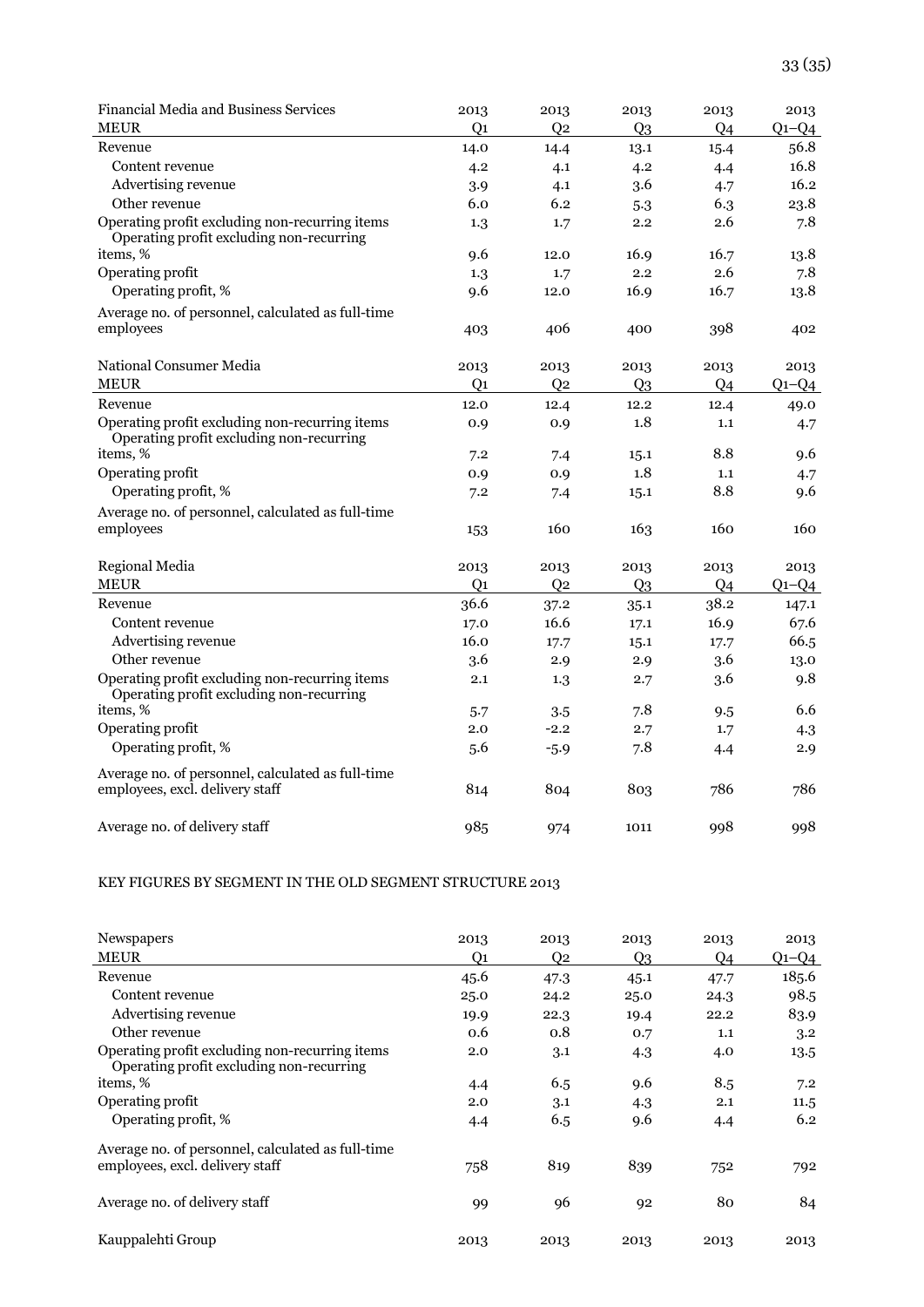| <b>MEUR</b>                                                                                | Q <sub>1</sub> | Q <sub>2</sub> | Q <sub>3</sub> | Q <sub>4</sub> | $Q_1-Q_4$ |
|--------------------------------------------------------------------------------------------|----------------|----------------|----------------|----------------|-----------|
| Revenue                                                                                    | 14.0           | 14.4           | 13.1           | 15.4           | 56.8      |
| Content revenue                                                                            | 4.2            | 4.1            | 4.2            | 4.4            | 16.8      |
| Advertising revenue                                                                        | 3.9            | 4.1            | 3.6            | 4.7            | 16.2      |
| Other revenue                                                                              | 6.0            | 6.2            | 5.3            | 6.3            | 23.8      |
| Operating profit excluding non-recurring items<br>Operating profit excluding non-recurring | 1.3            | 1.7            | 2.2            | 2.6            | 7.8       |
| items, %                                                                                   | 9.6            | 12.0           | 16.9           | 16.7           | 13.8      |
| Operating profit                                                                           | 1.3            | 1.7            | 2.2            | 2.6            | 7.8       |
| Operating profit, %                                                                        | 9.6            | 12.0           | 16.9           | 16.7           | 13.8      |
| Average no. of personnel, calculated as full-time                                          |                |                |                |                |           |
| employees                                                                                  | 403            | 406            | 400            | 398            | 402       |
| <b>Digital Consumer Services</b>                                                           | 2013           | 2013           | 2013           | 2013           | 2013      |
| <b>MEUR</b>                                                                                | Q <sub>1</sub> | Q <sub>2</sub> | Q <sub>3</sub> | Q <sub>4</sub> | $Q1-Q4$   |
| Revenue                                                                                    | 14.9           | 14.2           | 13.0           | 13.8           | 55.9      |
| Operations in Finland                                                                      | 6.8            | 6.7            | 5.9            | 6.5            | 25.9      |
| Operations outside Finland                                                                 | 8.2            | 7.5            | 7.1            | 7.2            | 30.0      |
| Operating profit excluding non-recurring items<br>Operating profit excluding non-recurring | 2.7            | 2.6            | 1.9            | 0.8            | 7.9       |
| items, %                                                                                   | 18.1           | 18.0           | 14.5           | 5.4            | 14.1      |
| Operating profit                                                                           | 2.7            | 10.9           | 1.9            | 0.7            | 16.2      |
| Operating profit, %                                                                        | 18.1           | 76.8           | 14.5           | 5.0            | 29.0      |
| Average no. of personnel, calculated as full-time                                          |                |                |                |                |           |
| employees                                                                                  | 328            | 490            | 491            | 495            | 497       |
| Other operations                                                                           | 2013           | 2013           | 2013           | 2013           | 2013      |
| <b>MEUR</b>                                                                                | Q <sub>1</sub> | Q <sub>2</sub> | Q <sub>3</sub> | Q <sub>4</sub> | $Q1-Q4$   |
| Revenue                                                                                    | 21.7           | 21.2           | 20.9           | 21.6           | 85.4      |
| Operating profit excluding non-recurring items<br>Operating profit excluding non-recurring | $-0.5$         | $-2.7$         | $-0.6$         | $-1.2$         | $-5.0$    |
| items, %                                                                                   | $-2.4$         | $-12.7$        | $-3.0$         | $-5.5$         | $-5.9$    |
| Operating profit                                                                           | $-0.5$         | $-6.2$         | $-0.6$         | $-1.2$         | $-8.5$    |
| Operating profit, %                                                                        | $-2.4$         | $-29.0$        | $-3.0$         | $-5.7$         | $-10.0$   |
| Average no. of personnel, calculated as full-time<br>employees                             | 331            | 264            | 255            | 249            | 275       |

## ASSETS, LIABILITIES AND CAPITAL EXPENDITURE BY SEGMENT IN THE NEW SEGMENT STRUCTURE 2013

| <b>ASSETS BY SEGMENT</b>                     | 2013   | 2013   | 2013   | 2013   |
|----------------------------------------------|--------|--------|--------|--------|
| <b>MEUR</b>                                  | 31 Mar | 30 Jun | 30 Sep | 31 Dec |
| <b>Digital Consumer Services</b>             | 83.1   | 80.0   | 78.7   | 90.6   |
| <b>Financial Media and Business Services</b> | 37.8   | 37.0   | 37.1   | 36.7   |
| National Consumer Media                      | 5.7    | 5.1    | 4.4    | 5.1    |
| Regional Media                               | 110.0  | 110.9  | 110.1  | 102.4  |
| Segments total                               | 236.7  | 232.9  | 230.3  | 234.8  |
| Non-allocated assets                         | 52.4   | 53.3   | 51.4   | 38.0   |
| Total                                        | 289.0  | 286.2  | 281.8  | 272.8  |
|                                              |        |        |        |        |
| <b>LIABILITIES BY SEGMENT</b>                | 2013   | 2013   | 2013   | 2013   |
| <b>MEUR</b>                                  | 31 Mar | 30 Jun | 30 Sep | 31 Dec |
| Digital Consumer Services                    | 13.7   | 13.3   | 13.1   | 13.2   |
| <b>Financial Media and Business Services</b> | 13.0   | 12.3   | 11.3   | 9.9    |
| National Consumer Media                      | 6.0    | 5.0    | 4.2    | 5.2    |
| Regional Media                               | 113.4  | 110.4  | 104.8  | 100.6  |
| Segments total                               | 146.2  | 141.1  | 133.4  | 128.8  |
| Non-allocated liabilities and eliminations   | 63.0   | 58.3   | 55.4   | 53.5   |
| Total                                        | 209.3  | 199.4  | 188.8  | 182.3  |